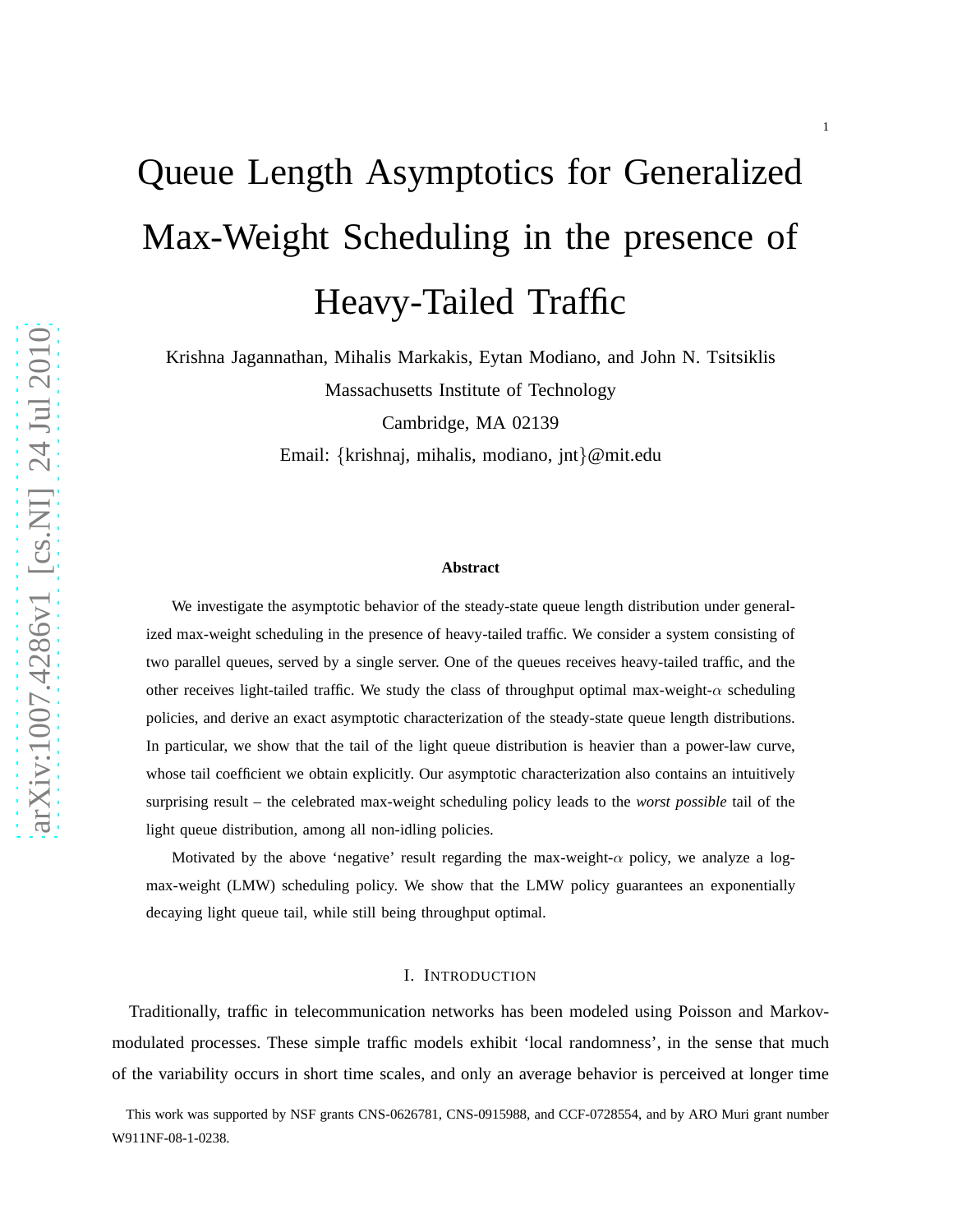scales. With the spectacular growth of packet-switched networks such as the internet during the last couple of decades, these traditional traffic models have been shown to be inadequate. This is because the traffic in packetized data networks is intrinsically more 'bursty', and exhibits correlations over longer time scales than can be modeled by any Markovian point process. Empirical evidence, such as the famous Bellcore study on self-similarity and long-range dependence in ethernet traffic [\[13\]](#page-33-0) lead to increased interest in traffic models with high variability.

Heavy-tailed distributions, which have long been used to model high variability and risk in finance and insurance, were considered as viable candidates to model traffic in data networks. Further, theoretical work such as [\[12\]](#page-32-0), linking heavy-tails to long-range dependence (LRD) lent weight to the belief that extreme variability in the internet file sizes is ultimately responsible for the LRD traffic patterns reported in [\[13\]](#page-33-0) and elsewhere.

Many of the early queueing theoretic results for heavy-tailed traffic were obtained for the single server queue; see [\[4\]](#page-32-1), [\[5\]](#page-32-2), [\[18\]](#page-33-1) for surveys of these results. It turns out that the service discipline plays an important role in the latency experienced in a queue, when the traffic is heavy-tailed. For example, it was shown in [\[1\]](#page-32-3) that any non-preemptive service discipline leads to infinite expected delay, when the traffic is sufficiently heavy-tailed. Further, the asymptotic behavior of latency under various service disciplines such as first-come-first-served (FCFS) and processor sharing (PS), is markedly different under light-tailed and heavy-tailed scenarios [\[4\]](#page-32-1), [\[23\]](#page-33-2). This is important, for example, in the context of scheduling jobs in server farms [\[11\]](#page-32-4).

In the context of communication networks, a subset of the traffic flows may be well modeled as heavy-tailed, and the rest better modeled as light-tailed. In such a scenario, there are relatively few studies on the problem of scheduling *between* the different flows, and the ensuing nature of interaction between the heavy-tailed and light-tailed traffic. Perhaps the earliest, and one of the most important studies in this category is [\[3\]](#page-32-5), where the interaction between light and heavy-tailed traffic flows under generalized processor sharing (GPS) is studied. In that paper, the authors derive the asymptotic workload behavior of the light-tailed flow, when its GPS weight is greater than its traffic intensity.

One of the key considerations in the design of a scheduling policy for a queueing network is *throughput optimality*, which is the ability to support the largest set of traffic rates that is supportable by a given queueing network. Queue length based scheduling policies, such as max-weight scheduling [\[21\]](#page-33-3), [\[22\]](#page-33-4) and its many variants, are known to be throughput optimal in a general queueing network. For this reason, the max-weight family of scheduling policies has received much attention in various networking contexts, including switches [\[15\]](#page-33-5), satellites [\[16\]](#page-33-6), wireless [\[17\]](#page-33-7), and optical networks [\[6\]](#page-32-6).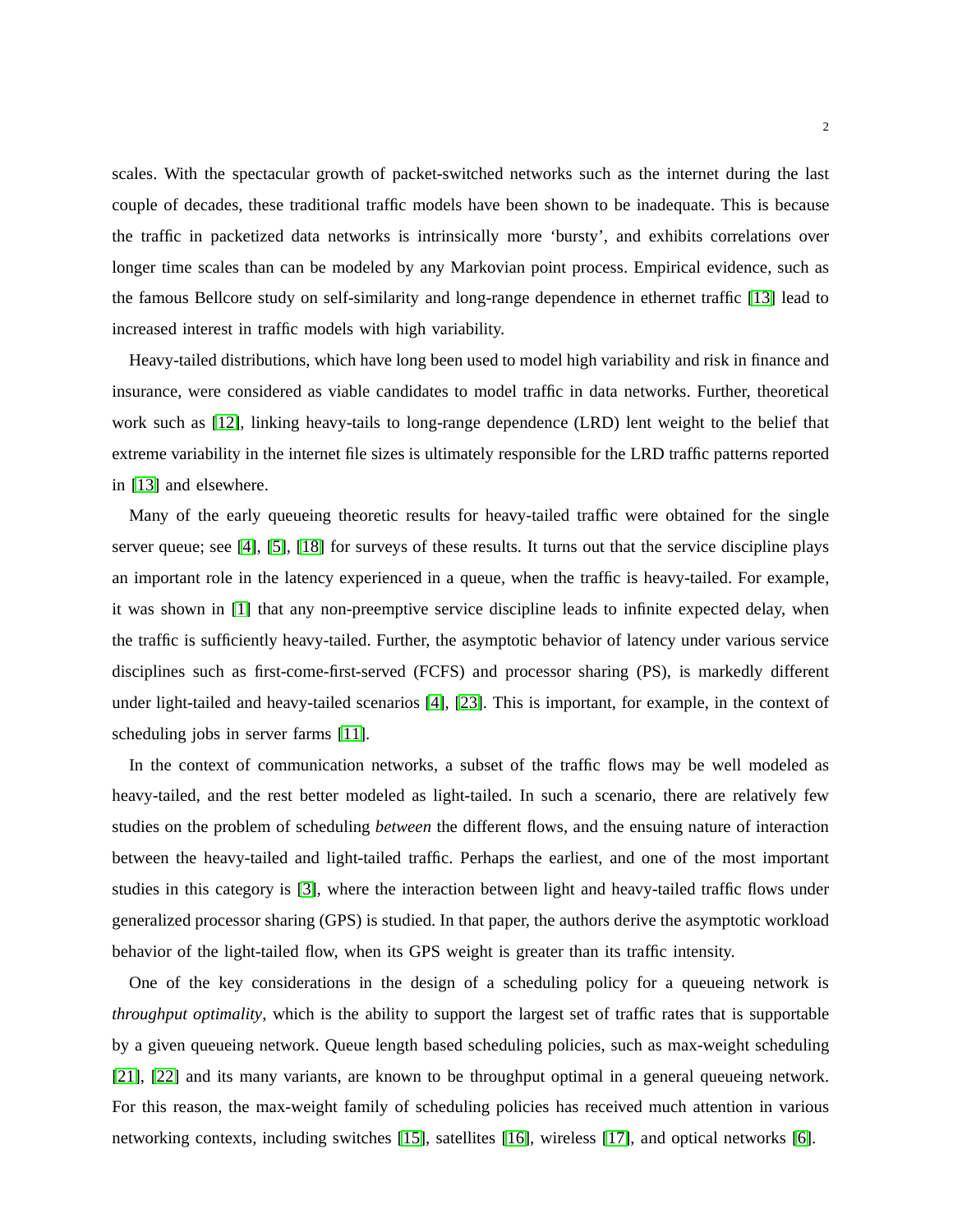In spite of a large and varied body of literature related to max-weight scheduling, it is somewhat surprising that the policy has not been adequately studied in the context of heavy-tailed traffic. Specifically, a question arises as to what behavior we can expect due to the interaction of heavy and light-tailed flows, when a throughput optimal max-weight-like scheduling policy is employed. Our present work is aimed at addressing this basic question.

In a recent paper [\[14\]](#page-33-8), a special case of the problem considered here is studied. Specifically, it was shown that when the heavy-tailed traffic has an infinite variance, the light-tailed traffic experiences an infinite expected delay under max-weight scheduling. Further, it was shown that the max-weight policy can be tweaked to favor the light-tailed traffic, so as to make the expected delay of the light-tailed traffic finite. In the present paper, we considerably generalize these results by providing a precise asymptotic characterization of the occupancy distributions under the max-weight scheduling family, for a large class of heavy-tailed traffic distributions.

We study a system consisting of two parallel queues, served by a single server. One of the queues is fed by a heavy-tailed arrival process, while the other is fed by light-tailed traffic. We refer to these queues as the 'heavy' and 'light' queues, respectively. In this setting, we analyze the asymptotic performance of max-weight- $\alpha$  scheduling, which is a generalized version of max-weight scheduling. Specifically, while max-weight scheduling makes scheduling decisions by comparing the queue lengths in the system, the max-weight- $\alpha$  policy uses different powers of the queue lengths to make scheduling decisions. Under this policy, *we derive an exact asymptotic characterization of the light queue occupancy distribution*, and *specify all the bounded moments of the queue lengths*.

A surprising outcome of our asymptotic characterization is that the 'plain' max-weight scheduling policy induces the worst possible asymptotic behavior on the light queue tail. We also show that by a choice of parameters in the max-weight- $\alpha$  policy that increases the preference afforded to the light queue, the tail behavior of the light queue can be improved. Ultimately however, the tail of the light queue distribution is lower bounded by a power-law-like curve, for *any* scheduling parameters used in the max-weight- $\alpha$  scheduling policy. Intuitively, the reason max-weight- $\alpha$  scheduling induces a powerlaw-like decay on the light queue distribution is that the light queue has to compete with a typically large heavy queue for service.

The simplest way to guarantee a good asymptotic behavior for the light queue distribution is to give the light queue complete priority over the heavy queue, so that it does not have to compete with the heavy queue for service. We show that under priority for the light queue, the tail distributions of *both* queues are asymptotically as good as they can possibly be under any policy. Be that as it may, giving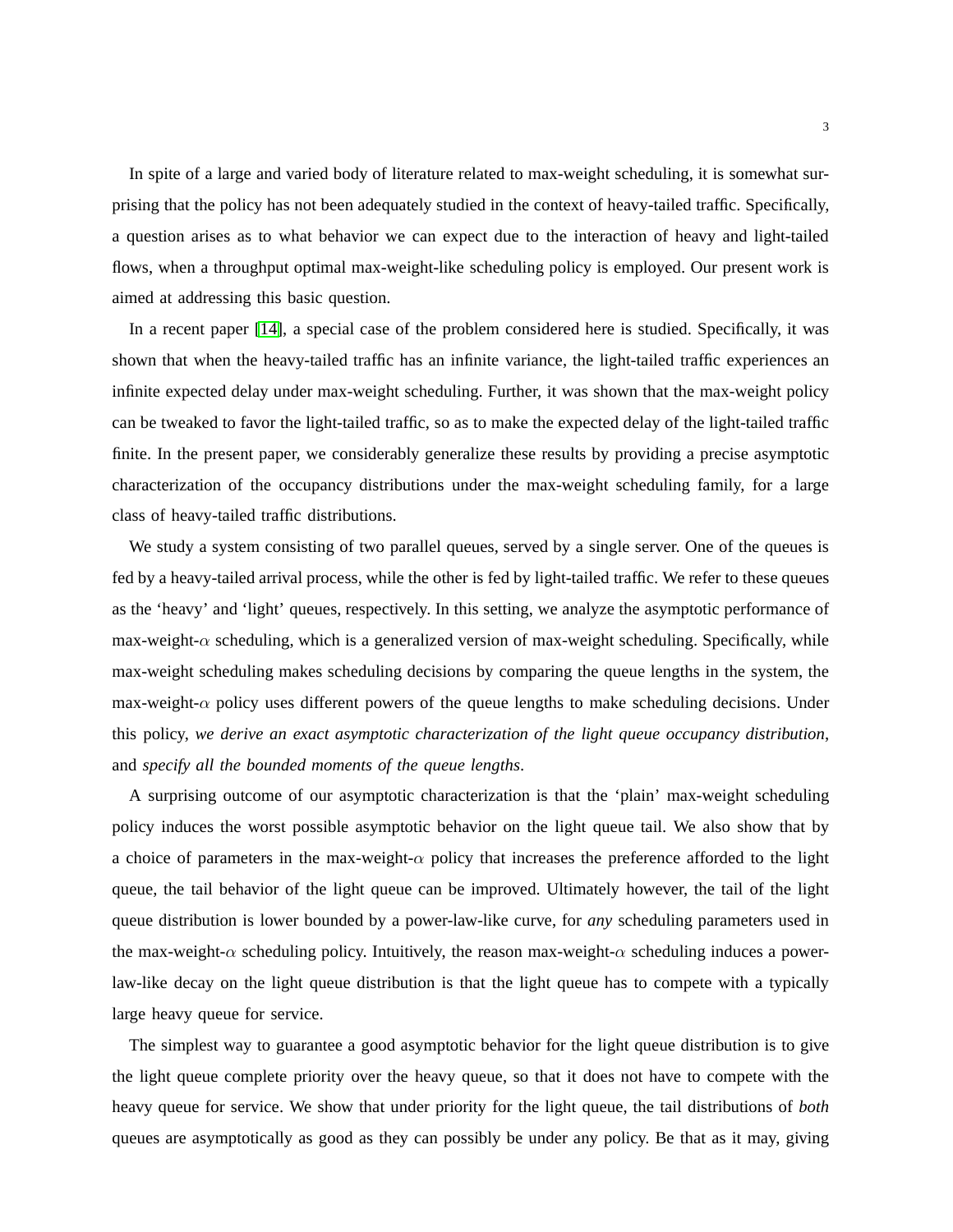

<span id="page-3-1"></span>Fig. 1. A system of two parallel queues, with one of them fed with heavy-tailed traffic.

priority to the light queue has an important shortcoming – it is not throughput optimal for a general constrained queueing system.

We therefore find ourselves in a situation where on the one hand, the throughput optimal max-weight- $\alpha$  scheduling leads to poor asymptotic performance for the light queue. On the other hand, giving priority to the light queue leads to good asymptotic behavior for both queues, but is not throughput optimal in general. To remedy this situation, we propose a throughput optimal log-max-weight (LMW) scheduling policy, which gives significantly more importance to the light queue compared to maxweight-α scheduling. We analyze the asymptotic behavior of the LMW policy and show that the *light queue occupancy distribution decays exponentially*. We also obtain the exact large deviation exponent of the light queue tail under a regularity assumption on the heavy-tailed input. Thus, the LMW policy has both desirable attributes – it is throughput optimal, and ensures an exponentially decaying tail for the light queue distribution.

The remainder of this paper is organized as follows. In Section [II,](#page-3-0) we describe the system model. In Section [III,](#page-4-0) we present the relevant definitions and mathematical preliminaries. Section [IV](#page-9-0) deals with the queue length behavior under priority scheduling. Sections [V](#page-12-0) and [VII](#page-20-0) respectively contain our asymptotic results for max-weight- $\alpha$  scheduling, and the LMW policy. We conclude the paper in Section [VIII.](#page-27-0)

### II. SYSTEM MODEL

<span id="page-3-0"></span>Our system consists of two parallel queues,  $H$  and  $L$ , served by a single server, as depicted in Fig. [1.](#page-3-1) Time is slotted, and stochastic arrivals of packet bursts occur to each queue in each slot. The server is capable of serving one packet per time slot from only one of the queues according to a scheduling policy. Let  $H(t)$  and  $L(t)$  denote the number of packets that arrive during slot t to H and L respectively. Although we postpone the precise assumptions on the traffic to Section [III-B,](#page-7-0) let us loosely say that the input  $L(t)$  is light-tailed, and  $H(t)$  is heavy-tailed. We will refer to the queues H and L as the heavy and light queues, respectively. The queues are assumed to be always connected to the server. Let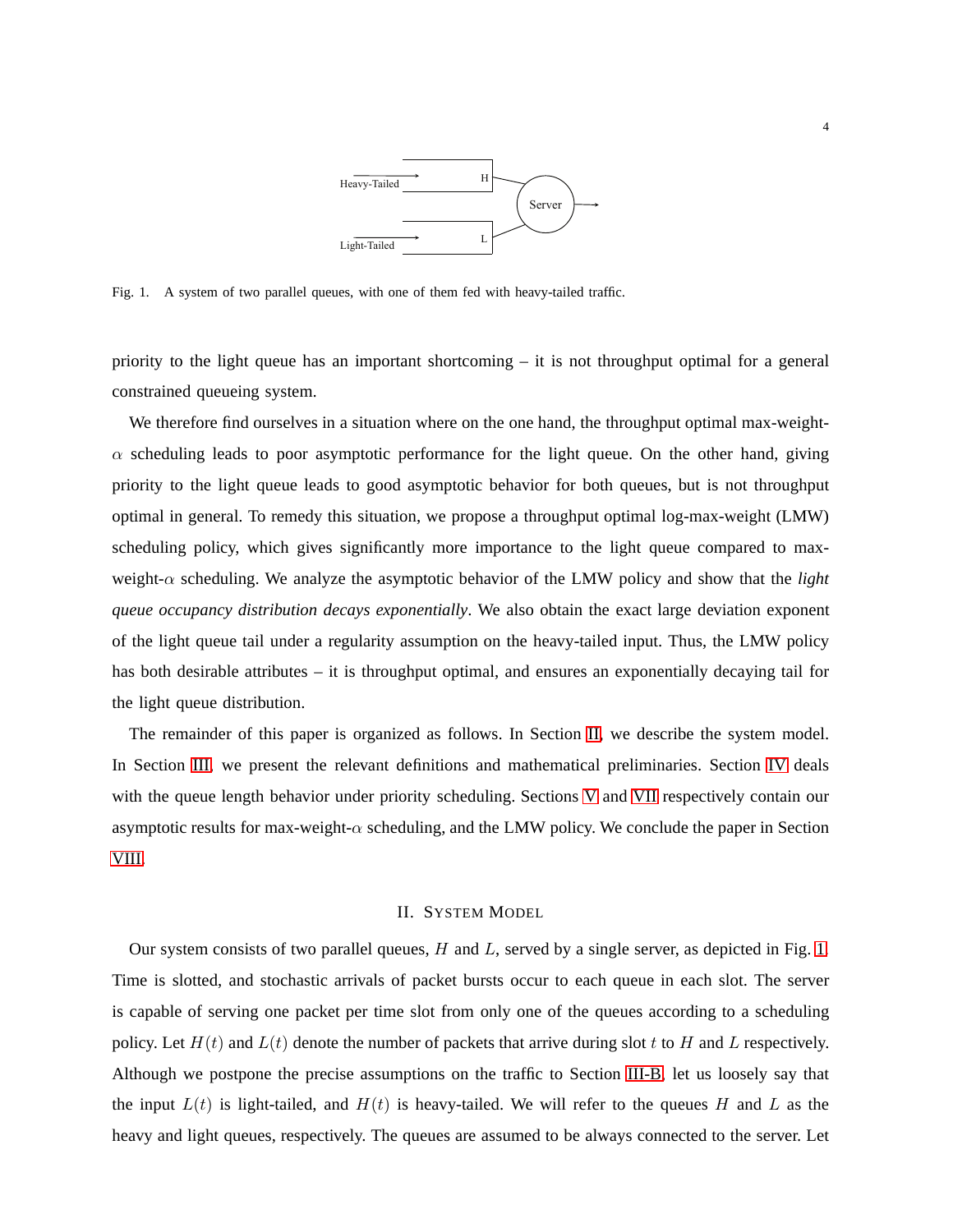<span id="page-4-0"></span> $q_H(t)$  and  $q_L(t)$ , respectively, denote the number of packets in H and L during slot t, and let  $q_H$  and  $q_L$  denote the steady-state queue lengths, when they exist. Our aim is to characterize the behavior of  $\mathbb{P} \{q_L > b\}$  and  $\mathbb{P} \{q_H > b\}$  as b becomes large, under various scheduling policies.

## III. DEFINITIONS AND MATHEMATICAL PRELIMINARIES

#### *A. Heavy-tailed distributions*

We begin by defining some properties of tail distributions of non-negative random variables.

*Definition 1:* A random variable X is said to be *light-tailed* if there exists  $\theta > 0$  for which  $\mathbb{E}[\exp(\theta X)] < \infty$ . A random variable is *heavy-tailed* if it is not light-tailed.

In other words, a light-tailed random variable is one that has a well defined moment generating function in a neighborhood of the origin. The complementary distribution function of a light-tailed random variable decays at least exponentially fast. Heavy-tailed random variables are those which have complementary distribution functions that decay slower than any exponential. This class is often too general to study, so sub-classes of heavy-tailed distributions, such as sub-exponentials have been defined and studied in the past [\[20\]](#page-33-9). We now review some definitions and existing results on some relevant classes of heavy-tailed distributions. In the remainder of this section,  $X$  will denote a non-negative random variable, with complementary distribution function  $\overline{F}(x) = \mathbb{P}\{X > x\}$ . For the most part, we adhere to the terminology in [\[2\]](#page-32-7), [\[7\]](#page-32-8).

*Notation:* If  $f(x)$  and  $g(x)$  are positive functions defined on [0,∞], we write  $f(x) \sim g(x)$  to mean

$$
\lim_{x \to \infty} \frac{f(x)}{g(x)} = 1.
$$

Similarly,  $f(x) \gtrsim g(x)$  means

$$
\liminf_{x \to \infty} \frac{f(x)}{g(x)} \ge 1.
$$

<span id="page-4-1"></span>*Definition 2:* 1)  $\overline{F}(x)$  is said to have a *regularly varying* tail of index  $\nu$ , notation  $\overline{F} \in \mathcal{R}(\nu)$ , if

$$
\lim_{x \to \infty} \frac{F(kx)}{\overline{F}(x)} = k^{-\nu}, \ \forall \ k > 0.
$$

2)  $\overline{F}(x)$  is said to be *extended-regularly varying*, notation  $\overline{F} \in \mathcal{ER}$ , if for some real  $c, d > 0$ , and  $\Gamma > 1$ ,

$$
k^d \le \liminf_{x \to \infty} \frac{\overline{F}(kx)}{\overline{F}(x)} \le \limsup_{x \to \infty} \frac{\overline{F}(kx)}{\overline{F}(x)} \le k^c, \ \forall k \in [1, \Gamma].
$$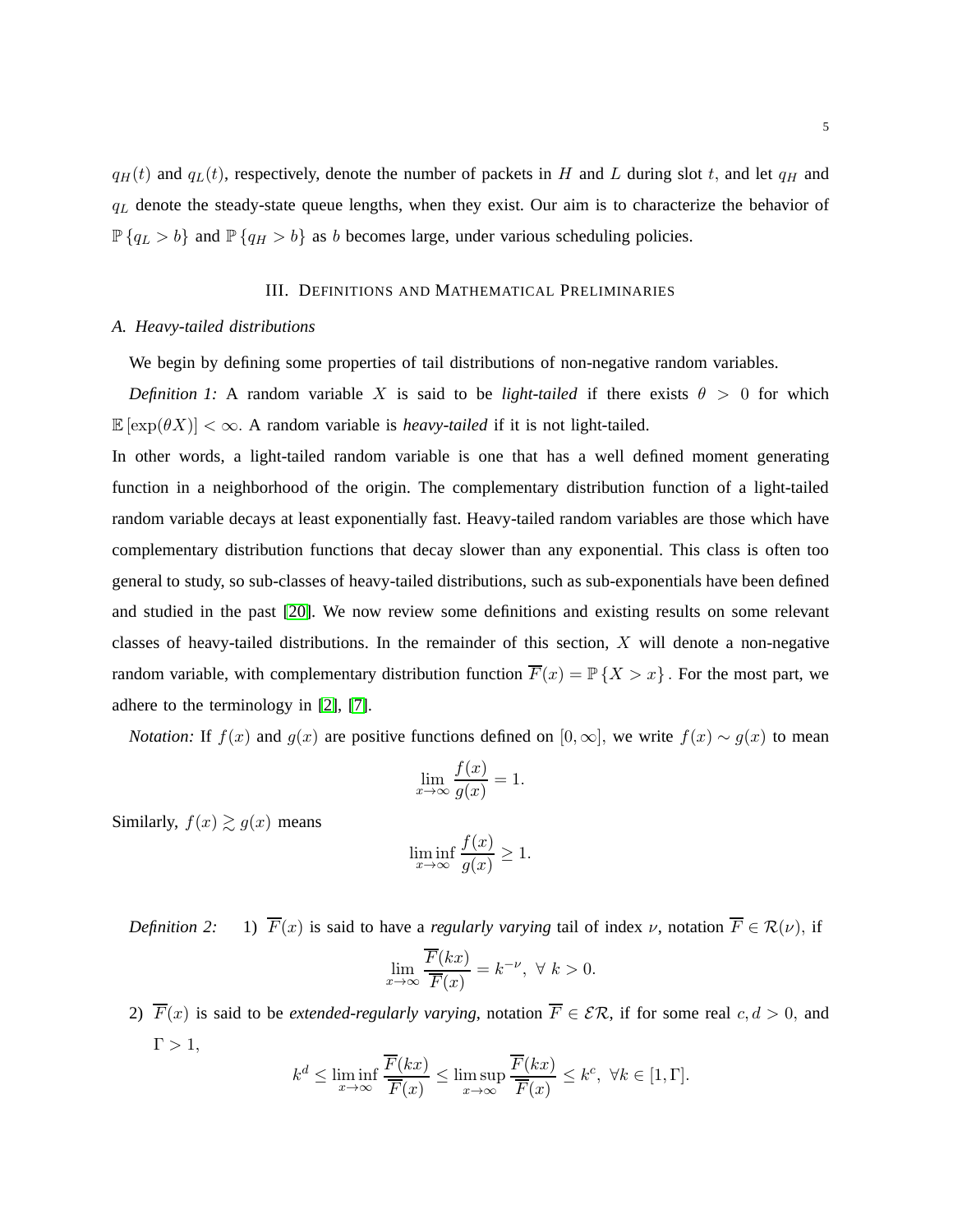3)  $\overline{F}(x)$  is said to be *intermediate-regularly varying*, notation  $\overline{F} \in \mathcal{IR}$ , if

$$
\lim_{k\downarrow 1} \liminf_{x\to\infty} \frac{\overline{F}(kx)}{\overline{F}(x)} = \lim_{k\downarrow 1} \limsup_{x\to\infty} \frac{\overline{F}(kx)}{\overline{F}(x)} = 1.
$$

4)  $\overline{F}(x)$  is said to be *order-regularly varying*, notation  $\overline{F} \in \mathcal{OR}$ , if for some  $\Gamma > 1$ ,

$$
0 < \liminf_{x \to \infty} \frac{\overline{F}(kx)}{\overline{F}(x)} \le \limsup_{x \to \infty} \frac{\overline{F}(kx)}{\overline{F}(x)} < \infty, \ \forall k \in [1, \Gamma].
$$

It is easy to see from the definitions that  $\mathcal{R} \subset \mathcal{ER} \subset \mathcal{IR} \subset \mathcal{OR}$ . In fact, the containments are proper, as shown in [\[7\]](#page-32-8). Intuitively,  $R$  is the class of distributions with tails that decay according to a power-law with parameter  $\nu$ . Indeed, it can be shown that

$$
\overline{F} \in \mathcal{R} \iff \overline{F}(x) = U(x)x^{-\nu},
$$

where  $U(x)$  is a *slowly varying* function, i.e, a function that satisfies  $U(kx) \sim U(x)$ ,  $\forall k > 0$ . The other three classes are increasingly more general, but as we shall see, they all correspond to distributions that are asymptotically heavier than some power-law curve. In what follows, a statement such as  $X \in \mathcal{IR}$ should be construed to mean  $\mathbb{P}\{X > x\} \in \mathcal{IR}$ .

Next, we define the lower and upper orders of a distribution.

*Definition 3:* 1) The *lower order* of  $\overline{F}(x)$  is defined by

$$
\xi(\overline{F}) = \liminf_{x \to \infty} -\frac{\log \overline{F}(x)}{\log x}.
$$

2) The *upper order* of  $\overline{F}(x)$  is defined by

$$
\rho(\overline{F}) = \limsup_{x \to \infty} -\frac{\log F(x)}{\log x}
$$

<span id="page-5-1"></span>.

<span id="page-5-0"></span>It can be shown that for regularly varying distributions, the upper and lower orders coincide with the index  $\nu$ . It also turns out that both the orders are finite for the class  $\mathcal{O}\mathcal{R}$ , as asserted below.

*Proposition 1:*  $\rho(\overline{F}) < \infty$  for every  $\overline{F} \in \mathcal{OR}$ .

*Proof:* Follows from Theorem 2.1.7 & Proposition 2.2.5 in [\[2\]](#page-32-7). □

The following result, which is a consequence of Proposition [1,](#page-5-0) shows that every  $\overline{F} \in \mathcal{OR}$  is asymptotically heavier than a power-law curve.

*Proposition 2:* Let  $\overline{F} \in \mathcal{OR}$ . Then, for each  $\rho > \rho(\overline{F})$ , we have  $x^{-\rho} = o(\overline{F}(x))$  as  $x \to \infty$ . *Proof:* See Equation (2.4) in [\[19\]](#page-33-10).

Definitions [2](#page-4-1) and [3](#page-5-1) deal with asymptotic tail probabilities of a random variable. Next, we introduce the notion of tail coefficient, which is a *moment* property.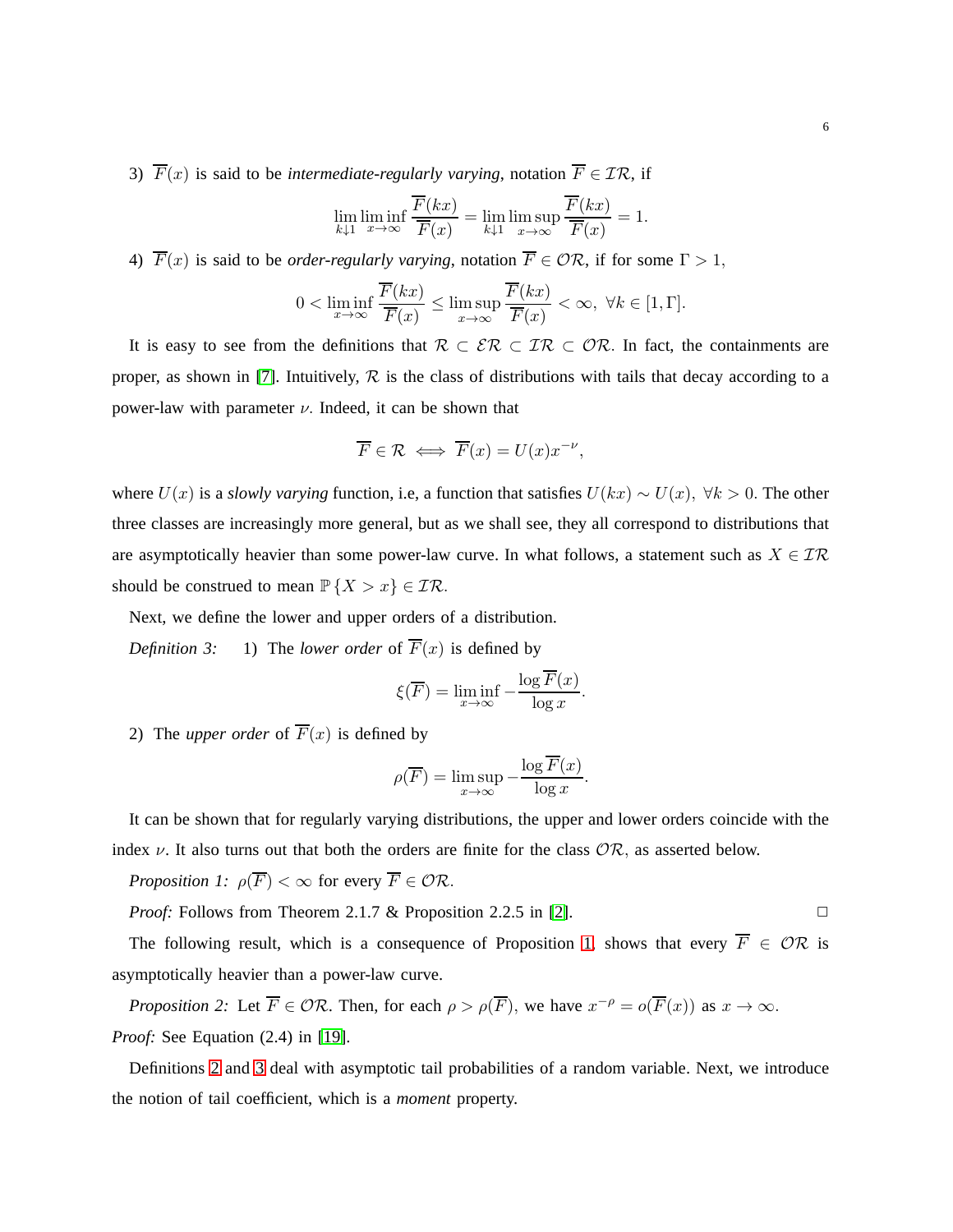*Definition 4:* The *tail coefficient* of a random variable X is defined by

$$
C_X = \sup\{c \ge 0 \mid \mathbb{E}[X^c] < \infty\}.
$$

In other words, the tail coefficient is the threshold where the power moment of a random variable starts to blow up. Note that the tail coefficient of a light-tailed random variable is infinite. On the other hand, the tail coefficient of a heavy-tailed random variable may be infinite (e.g., log-normal) or finite (e.g., Pareto). The next result shows that the tail coefficient and order are, in fact, closely related parameters.

<span id="page-6-1"></span>*Proposition 3:* <sup>[1](#page-6-0)</sup> The tail coefficient of X is equal to the lower order of  $\overline{F}(x)$ . *Proof:* Suppose first that the lower order is infinite, so that for any  $s > 0$ , we can find an x large enough such that

$$
-\frac{\log \mathbb{P}\left\{X > x\right\}}{\log x} > s.
$$

Thus, for large enough  $x$ , we have

$$
\mathbb{P}\{X > x\} < x^{-s}, \ \forall \ s > 0.
$$

This implies  $\mathbb{E}[X^c]<\infty$  for all  $c>0$ . Therefore, the tail coefficient of X is also infinite.

Next suppose that  $\xi(\overline{F}) \in (0,\infty)$ . We will show that (i)  $\mathbb{E}[X^c] < \infty$  for all  $c < \xi(\overline{F})$ , and (ii)  $\mathbb{E}[X^c] = \infty$  for all  $c > \xi(\overline{F})$ . To show (i), we argue as above that for large enough x, we have  $\mathbb{P}\{X > x\} < x^{-s}$ , when  $s < \xi(\overline{F})$ . Thus,  $\mathbb{E}[X^c] < \infty$  for all  $c < \xi(\overline{F})$ . To show (ii), let us consider some s such that  $c > s > \xi(\overline{F})$ . By the definition of  $\xi(\overline{F})$  there exists a sequence  $\{x_i\}$  that increases to infinity as  $i \rightarrow \infty$ , such that

$$
-\frac{\log \mathbb{P}\left\{X > x_{i}\right\}}{\log x_{i}} \leq s, \ \forall \ i \iff \mathbb{P}\left\{X > x_{i}\right\} \geq x^{-s}, \ \forall \ i.
$$

Therefore,

$$
\mathbb{E}\left[X^{c}\right] = \int_{0}^{\infty} x^{c} dF_{X}(x) \geq \int_{x_{i}}^{\infty} x^{c} dF_{X}(x) \geq x_{i}^{c} \mathbb{P}\left\{X > x_{i}\right\} \geq x_{i}^{c} x_{i}^{-s}, \ \forall \ i,
$$

from which it follows that  $\mathbb{E}[X^c] = \infty$ . Therefore, the tail coefficient of X is equal to  $\xi(\overline{F})$ .

We emphasize that Proposition [3](#page-6-1) holds for *any* random variable, regardless of its regularity properties. Finally, we show that any distribution in  $\mathcal{OR}$  necessarily has a finite tail coefficient.

*Proposition 4:* If  $X \in \mathcal{OR}$ , then X has a finite tail coefficient.

*Proof:* From Proposition [1,](#page-5-0) the upper order is finite:  $\rho(\overline{F}) < \infty$ . Thus, the lower order  $\xi(\overline{F})$  is also finite. But Proposition [3](#page-6-1) asserts that lower order is equal to the tail coefficient.  $\Box$ 

<span id="page-6-0"></span><sup>1</sup>The first author is grateful to Jayakrishnan Nair (Caltech) for suggesting a proof of Proposition [3](#page-6-1) via a personal communication.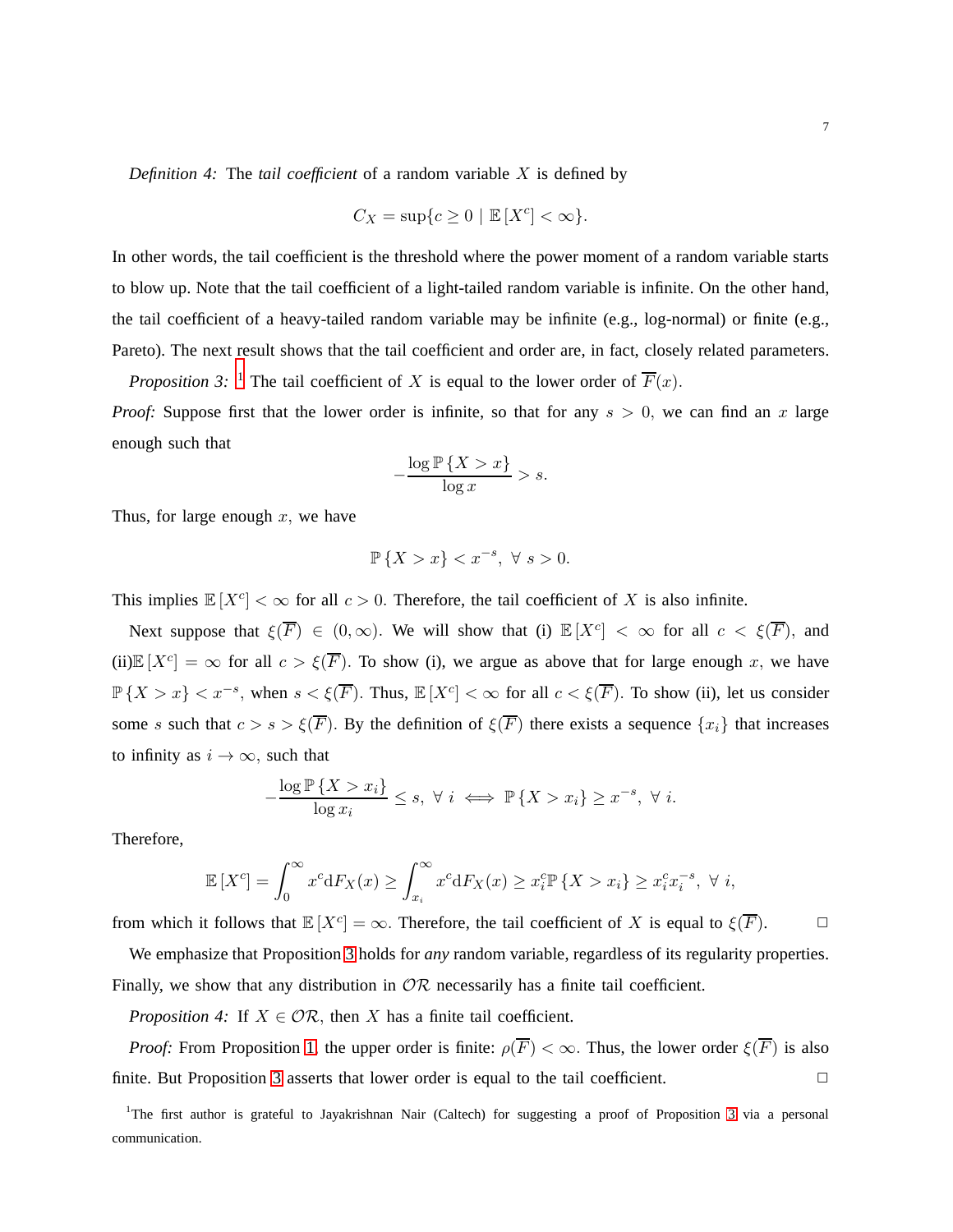#### <span id="page-7-0"></span>*B. Assumptions on the arrival processes*

We are now ready to state the precise assumptions on the arrivals processes.

- 1) The arrival processes  $H(t)$  and  $L(t)$  are independent of each other, and independent of the current state of the system.
- 2)  $H(t)$  is independent and identically distributed (i.i.d.) from slot-to-slot.
- 3)  $L(t)$  is i.i.d. from slot-to-slot.
- 4)  $L(\cdot)$  is light-tailed with  $\mathbb{E}[L(t)] = \lambda_L$ .
- 5)  $H(\cdot) \in \mathcal{OR}$  with tail coefficient  $C_H > 1$ , and  $\mathbb{E}[H(t)] = \lambda_H$ .

We also assume that  $\lambda_L + \lambda_H < 1$ , so that the input rate does not overwhelm the service rate. Then, it can be shown that the system is stable<sup>[2](#page-7-1)</sup> under any non-idling policy, and that the steady-state queue lengths  $q_H$  and  $q_L$  exist.

## *C. Residual and Age distributions*

Here, we define the residual and age distributions for the heavy-tailed input process, which will be useful later. First, we note that  $H(\cdot)$  necessarily has a non zero probability mass at zero, since  $\lambda_H < 1$ . Define  $H_+$  as the strictly positive part of  $H(\cdot)$ . Specifically,

$$
\mathbb{P}\{H_{+}=m\} = \frac{\mathbb{P}\{H(\cdot)=m\}}{1-\mathbb{P}\{H(\cdot)=0\}}, \ m = 1, 2, \dots.
$$

Note that  $H_+$  has tail coefficient equal to  $C_H$ , and inherits any regularity property of  $H(\cdot)$ .

Now consider a discrete-time renewal process with inter-renewal times distributed as  $H_+$ . Let  $H_R \in$  $\{1, 2, \dots\}$  denote the residual random variable, and  $H_A \in \{0, 1, \dots\}$  the age of the renewal process [\[9\]](#page-32-9).<sup>[3](#page-7-2)</sup> The joint distribution of the residual and the age can be derived using basic renewal theory:

<span id="page-7-3"></span>
$$
\mathbb{P}\left\{H_R = k, H_A = l\right\} = \frac{\mathbb{P}\left\{H_+ = k + l\right\}}{\mathbb{E}\left[H_+\right]}, \ k \in \{1, 2 \dots\}, \ l \in \{0, 1, \dots\}.
$$
 (1)

The marginals of  $H_R$  and  $H_A$  can be derived from [\(1\)](#page-7-3):

<span id="page-7-4"></span>
$$
\mathbb{P}\{H_R = k\} = \frac{\mathbb{P}\{H_+ \ge k\}}{\mathbb{E}\left[H_+\right]}, \ k \in \{1, 2, \dots\}.
$$
 (2)

<span id="page-7-1"></span><sup>2</sup>The notion of stability used here is the positive recurrence of the system occupancy Markov chain.

<span id="page-7-2"></span><sup>3</sup>We have defined the residual time and age such that if a renewal occurs at a particular time slot, the age at that time slot is zero, and the residual time is equal to the length of the upcoming renewal interval.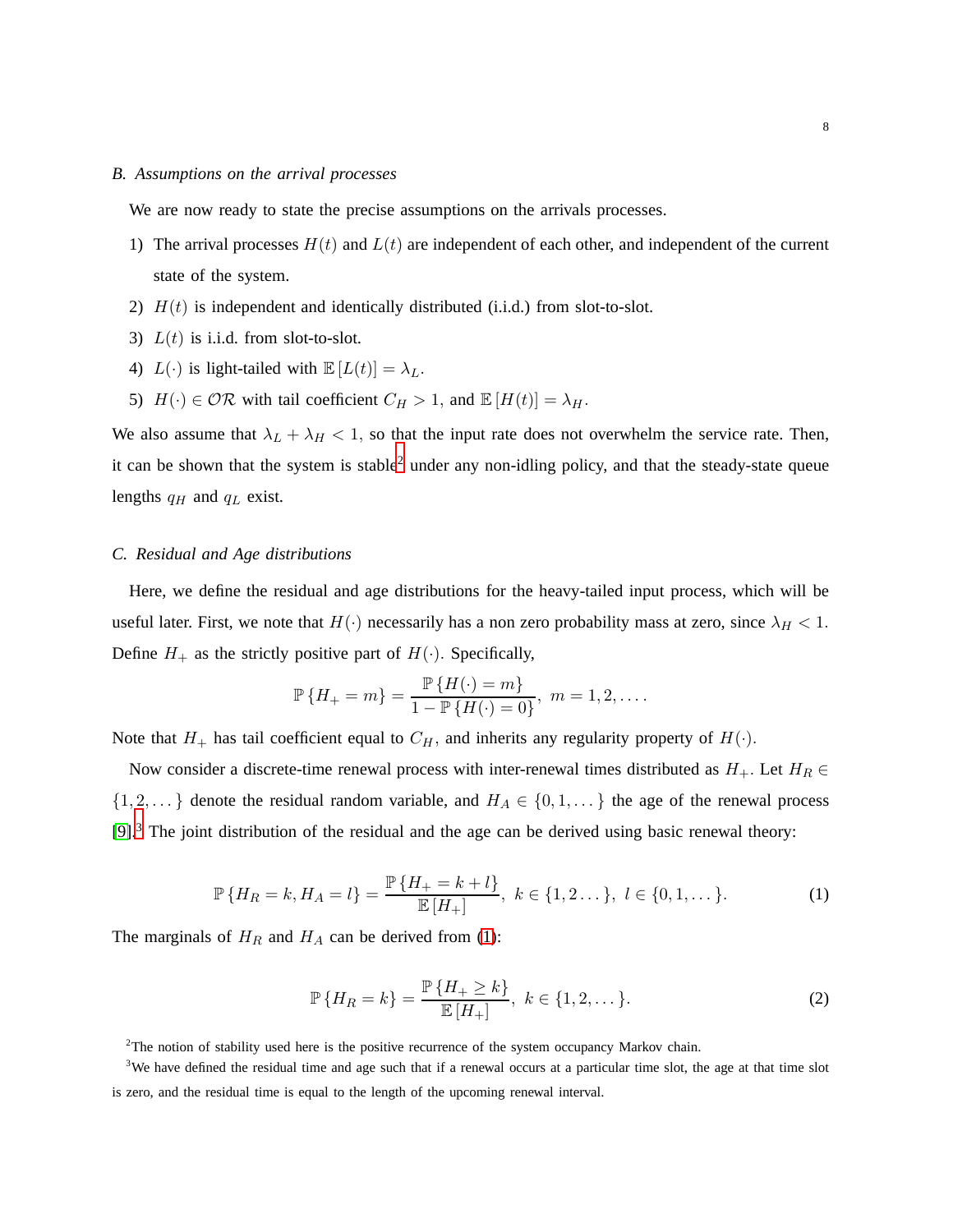9

$$
\mathbb{P}\left\{H_A = k\right\} = \frac{\mathbb{P}\left\{H_+ > k\right\}}{\mathbb{E}\left[H_+\right]}, \ k \in \{0, 1, \dots\}.
$$
\n(3)

Next, let us invoke a useful result from the literature.

*Lemma 1:* If  $H(\cdot) \in \mathcal{OR}$ , then  $H_R \in \mathcal{ER}$ , and

<span id="page-8-2"></span><span id="page-8-1"></span><span id="page-8-0"></span>
$$
\sup_{n} \frac{n \mathbb{P}\left\{H_{+} > n\right\}}{\mathbb{P}\left\{H_{R} > n\right\}} < \infty. \tag{4}
$$

A corresponding result also holds for the age  $H_A$ .

*Proof:* See [\[7,](#page-32-8) Lemma 4.2(i)].  $\square$ 

Using the above, we prove the important result that the residual distribution is *one order heavier* than the original distribution.

*Proposition 5:* If  $H(\cdot) \in \mathcal{OR}$  has tail coefficient equal to  $C_H$ , then  $H_R$  and  $H_A$  have tail coefficient equal to  $C_H - 1$ .

*Proof:* According to [\(4\)](#page-8-0), we have, for all a and some real  $\chi$ ,

$$
-\log \mathbb{P}\left\{H_R > a\right\} \le -\log a - \log \mathbb{P}\left\{H_+ > a\right\} + \chi.
$$

Let us now consider the lower order of  $H_R$ :

$$
\liminf_{a \to \infty} -\frac{\log \mathbb{P}\left\{H_R > a\right\}}{\log a} \le \liminf_{a \to \infty} \frac{-\log a - \log \mathbb{P}\left\{H_+ > a\right\} + \chi}{\log a} = C_H - 1.
$$

In the last step above, we have used the tail coefficient of  $H_+$ . Since the lower order of  $H_R$  equals its tail coefficient (Lemma [3\)](#page-6-1), the above relation shows that the tail coefficient of  $H_R$  is *at most*  $C_H - 1$ .

Next, to show the opposite inequality, let us consider the *duration* random variable, defined as

$$
H_D = H_R + H_A.
$$

Using the joint distribution [\(1\)](#page-7-3), we can obtain the marginal of  $H_D$  as

$$
\mathbb{P}\{H_D = k\} = \frac{k\mathbb{P}\{H_+ = k\}}{\mathbb{E}\left[H_+\right]}, \ k \in \{1, 2, \dots\}.
$$

Thus, for any  $\epsilon > 0$ , the  $C_H - 1 - \epsilon$  moment of  $H_D$  is finite:

$$
\mathbb{E}\left[H_D^{C_H-1-\epsilon}\right] = \sum_{k\geq 1} \frac{k^{C_H-1-\epsilon} k \mathbb{P}\left\{H_+ = k\right\}}{\mathbb{E}\left[H_+ \right]} = \frac{\mathbb{E}\left[H_+^{C_H-\epsilon}\right]}{\mathbb{E}\left[H_+ \right]} < \infty.
$$

Since  $H_R$  is stochastically dominated by  $H_D$ , it is immediate that  $\mathbb{E}\left[H_R^{C_H-1-\epsilon}\right]$  $\left\lfloor \frac{C_H - 1 - \epsilon}{R} \right\rfloor < \infty$ . Therefore, the tail coefficient of  $H_R$  is *at least*  $C_H - 1$ , and the proposition is proved.  $\Box$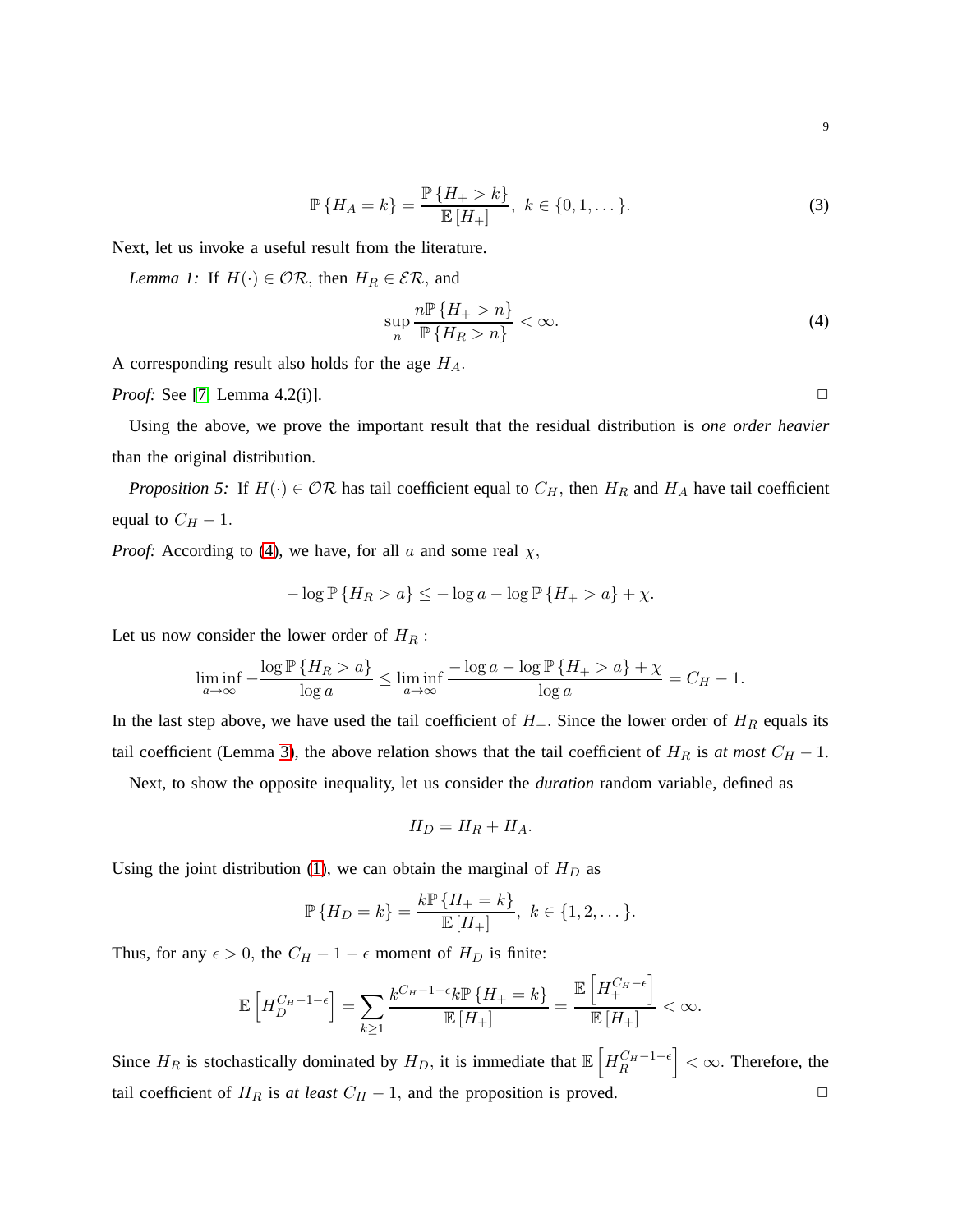## IV. THE PRIORITY POLICIES

<span id="page-9-0"></span>In this section, we study the two 'extreme' scheduling policies, namely priority for  $L$  and priority for H. Our analysis helps us arrive at the important conclusion that the tail of the heavy queue is asymptotically insensitive to the scheduling policy. In other words, there is not much we can do to improve or hurt the tail distribution of  $H$  by the choice of a scheduling policy. Further, we show that giving priority to the light queue ensures the best possible asymptotic decay for *both* the queue length distributions.

## *A. Priority for* H

In this policy,  $H$  receives service whenever it is non-empty, and  $L$  receives service only when  $H$  is empty. It should be intuitively clear at the outset that this policy is bound to have undesirable impact on the light queue. The reason we analyze this policy is that it gives us a best case scenario for the heavy queue.

<span id="page-9-5"></span>Our first result shows that the steady-state heavy queue occupancy is one order heavier than its input distribution.

*Theorem 1:* Under priority scheduling for H, the steady-state queue occupancy distribution of the heavy queue satisfies the following bounds.

1) For every  $\epsilon > 0$ , there exists a  $\kappa_H(\epsilon)$  such that

<span id="page-9-2"></span>
$$
\mathbb{P}\left\{q_H > b\right\} < \kappa_H(\epsilon) b^{-(C_H - 1 - \epsilon)}, \ \forall \ b. \tag{5}
$$

2)

<span id="page-9-3"></span>
$$
\mathbb{P}\left\{q_H > b\right\} \ge \lambda_H \mathbb{P}\left\{H_R > b\right\}, \ \forall \ b. \tag{6}
$$

Further,  $q_H$  is a heavy-tailed random variable with tail coefficient equal to  $C_H - 1$ . That is, for each  $\epsilon > 0$ , we have

<span id="page-9-1"></span>
$$
\mathbb{E}\left[q_H^{C_H-1-\epsilon}\right]<\infty,\tag{7}
$$

and

<span id="page-9-4"></span>
$$
\mathbb{E}\left[q_H^{C_H-1+\epsilon}\right] = \infty. \tag{8}
$$

*Proof:* Equation [\(7\)](#page-9-1) can be shown using a straightforward Lyapunov argument, along the lines of [\[14,](#page-33-8) Proposition 6]. Equation [\(5\)](#page-9-2) follows from [\(7\)](#page-9-1) and the Markov inequality.

Next, to show  $(6)$ , we consider a time instant t at steady-state, and write

$$
\mathbb{P}\left\{q_H(t) > b\right\} = \mathbb{P}\left\{q_H(t) > b|q_H(t) > 0\right\} \mathbb{P}\left\{q_H(t) > 0\right\} = \lambda_H \mathbb{P}\left\{q_H(t) > b|q_H(t) > 0\right\}.
$$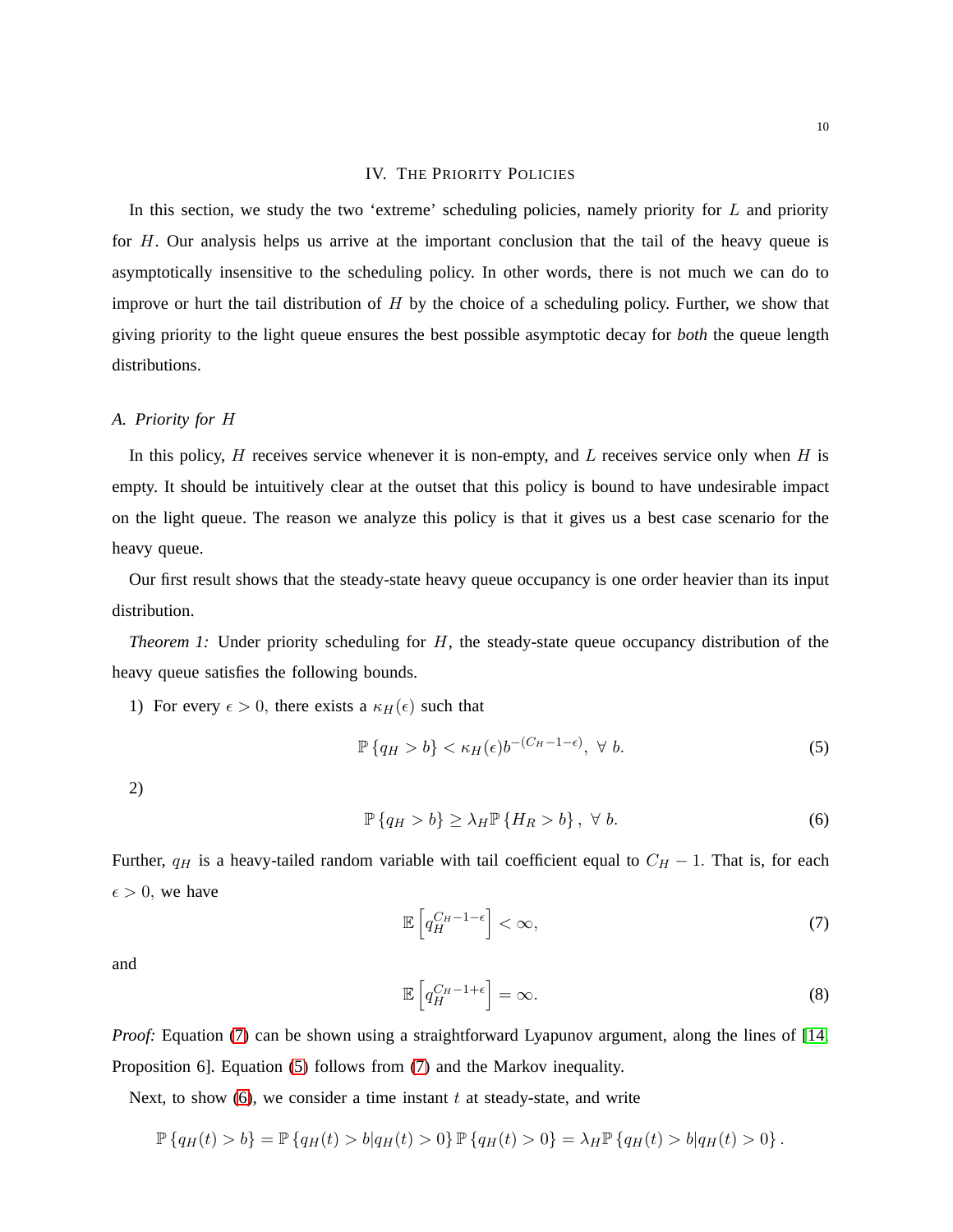We have used Little's law at steady-state to write  $\mathbb{P} \{ q_H(t) > 0 \} = \lambda_H$ . Let us now lower bound the term  $\mathbb{P}\left\{q_H(t) > b|q_H(t) > 0\right\}$ . Conditioned on H being non-empty, denote by  $\tilde{B}(t)$  the number of packets that belong to the burst in service that still remain in the queue at time t. Then, clearly,  $q_H(t) \ge$  $\tilde{B}(t)$ , from which  $\mathbb{P}\{q_H(t) > b | q_H(t) > 0\} \geq \mathbb{P}\left\{\tilde{B}(t) > b\right\}$ . Now, since the H queue receives service whenever it is non-empty, it is clear that the time spent at the head-of-line by a burst is *equal* to its size. It can therefore be shown that in steady-state,  $B(t)$  is distributed according to the residual variable  $H_R$ . Thus,  $\mathbb{P}\left\{q_H(t) > b|q_H(t) > 0\right\} \geq \mathbb{P}\left\{H_R > b\right\}$ , and [\(6\)](#page-9-3) follows. Finally, [\(8\)](#page-9-4) follows from [\(6\)](#page-9-3) and Proposition [5.](#page-8-1)  $\Box$ 

When the distribution of  $H(\cdot)$  is regularly varying, the lower bound [\(6\)](#page-9-3) takes on a power-law form that agrees with the upper bound [\(5\)](#page-9-2).

*Corollary 1:* If  $H(\cdot) \in \mathcal{R}(C_H)$ , then

<span id="page-10-2"></span>
$$
\mathbb{P}\left\{q_H > b\right\} > U(b)b^{-(C_H - 1)}, \ \forall \ b,
$$

where  $U(\cdot)$  is some slowly varying function.

Since priority for  $H$  affords the most favorable treatment to the heavy queue, it follows that the asymptotic behavior of H can be no better than the above under *any* policy.

*Proposition 6:* Under any scheduling policy,  $q_H$  is heavy-tailed with tail coefficient at most  $C_H - 1$ . That is, Equation [\(8\)](#page-9-4) holds for all scheduling policies.

*Proof:* The tail probability  $\mathbb{P}\{q_H > b\}$  under any other policy stochastically dominates the tail under priority for H. Therefore, the lower bounds [\(6\)](#page-9-3) and [\(8\)](#page-9-4) would hold for all policies.  $\Box$ 

Interestingly, under priority for  $H$ , the steady-state light queue occupancy  $q<sub>L</sub>$  is also heavy-tailed with the *same* tail coefficient as  $q<sub>H</sub>$ . This should not be surprising, since the light queue has to wait for the entire heavy queue to clear, before it receives any service.

*Theorem 2:* Under priority for H,  $q_L$  is heavy-tailed with tail coefficient  $C_H - 1$ . Furthermore, the tail distribution  $\mathbb{P}\{q_L > b\}$  satisfies the following asymptotic bounds.

1) For every  $\epsilon > 0$ , there exists a  $\kappa_L(\epsilon)$  such that

<span id="page-10-0"></span>
$$
\mathbb{P}\left\{q_L > b\right\} < \kappa_L(\epsilon) b^{-(C_H - 1 - \epsilon)}.\tag{9}
$$

2) If  $H(\cdot) \in \mathcal{OR}$ , then

<span id="page-10-1"></span>
$$
\mathbb{P}\left\{q_L > b\right\} \gtrsim \lambda_H \mathbb{P}\left\{H_A > \frac{b}{\lambda_L}\right\} \tag{10}
$$

*Proof:* The upper bound [\(9\)](#page-10-0) is a special case of Theorem [4](#page-13-0) given in the next section. Let us show [\(10\)](#page-10-1). Notice first that the lower bound [\(10\)](#page-10-1) is asymptotic, unlike [\(6\)](#page-9-3) which is exact. As before, let us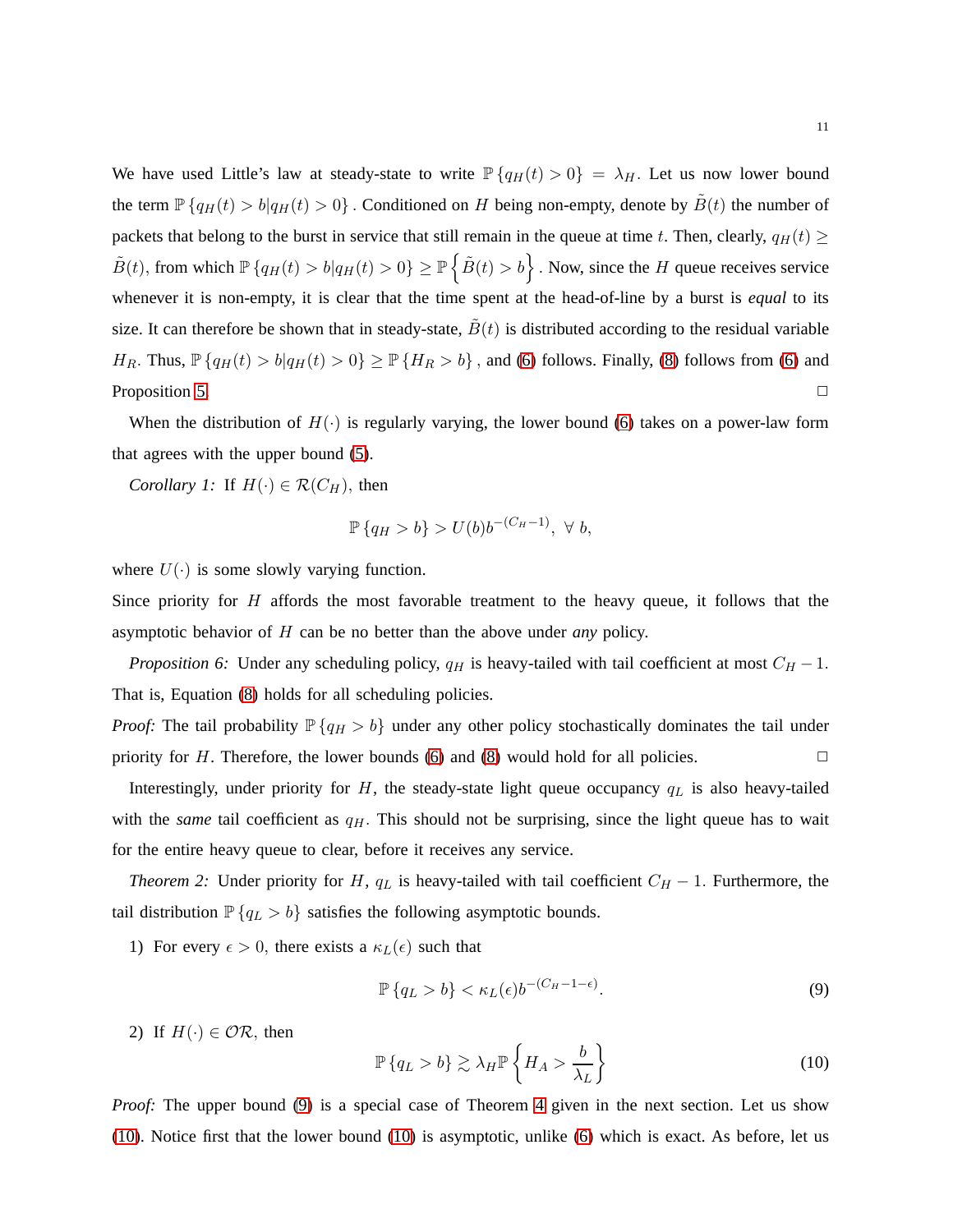consider a time  $t$  at steady-state, and write using Little's law

$$
\mathbb{P}\left\{q_L(t) > b\right\} \ge \mathbb{P}\left\{q_L(t) > b|q_H(t) > 0\right\} \mathbb{P}\left\{q_H(t) > 0\right\} = \lambda_H \mathbb{P}\left\{q_L(t) > b|q_H(t) > 0\right\}.
$$

Let us denote by  $\tilde{A}(t)$  the number of slots that the current head-of-line burst has been in service. Clearly then, L has not received any service in the interval  $[t-\tilde{A}(t), t]$ , and has kept all the arrivals that occurred during the interval. Thus, conditioned on H being non-empty,  $q_L(t) \ge \sum_{\sigma=t-\tilde{A}(t)}^t L(\sigma)$ . Next, it can be seen that in steady-state,  $\tilde{A}(t)$  is distributed as the age variable  $H_A$ . Putting it all together, we can write

<span id="page-11-0"></span>
$$
\mathbb{P}\left\{q_L > b\right\} \ge \lambda_H \mathbb{P}\left\{q_L(t) > b|q_H(t) > 0\right\} \ge \lambda_H \mathbb{P}\left\{\sum_{i=1}^{H_A} L(i) > b\right\}.
$$
\n(11)

Next, since  $H(\cdot) \in \mathcal{OR}$ , Lemma [1](#page-8-2) implies that  $H_A \in \mathcal{ER} \subset \mathcal{IR}$ . We can therefore invoke Lemma [4](#page-28-0) in the appendix to write

<span id="page-11-1"></span>
$$
\mathbb{P}\left\{\sum_{i=1}^{H_A} L(i) > b\right\} \sim \mathbb{P}\left\{H_A > \frac{b}{\lambda_L}\right\}.\tag{12}
$$

Finally, [\(10\)](#page-10-1) follows from [\(11\)](#page-11-0) and [\(12\)](#page-11-1).  $\Box$ 

We note that if  $H(\cdot)$  is regularly varying, the lower bound [\(10\)](#page-10-1) takes on a power-law form that matches the upper bound [\(9\)](#page-10-0).

## *B. Priority for* L

We now study the policy that serves  $L$  whenever it is non-empty, and serves  $H$  only if  $L$  is empty. This policy affords the best possible treatment to  $L$  and the worst possible treatment to  $H$ , among all non-idling policies. Under this policy,  $L$  is completely oblivious to the presence of  $H$ , in the sense that it receives service whenever it has a packet to be served. Therefore, L behaves like a discrete time G/D/1 queue, with light-tailed inputs. Classical large deviation bounds can be derived for such a queue; see [\[10\]](#page-32-10) for example.

Recall that since  $L(\cdot)$  is light-tailed, the log moment generating function

$$
\Lambda_L(\theta) = \log \mathbb{E}\left[e^{\theta L(\cdot)}\right]
$$

exists for some  $\theta > 0$ . Define

<span id="page-11-2"></span>
$$
E_L = \sup \{ \theta | \Lambda_L(\theta) - \theta < 0 \}. \tag{13}
$$

*Proposition 7:* Under priority for  $L$ ,  $q_L$  satisfies the large deviation principle (LDP)

<span id="page-11-3"></span>
$$
\lim_{b \to \infty} -\frac{1}{b} \log \mathbb{P} \left\{ q_L > b \right\} = E_L \tag{14}
$$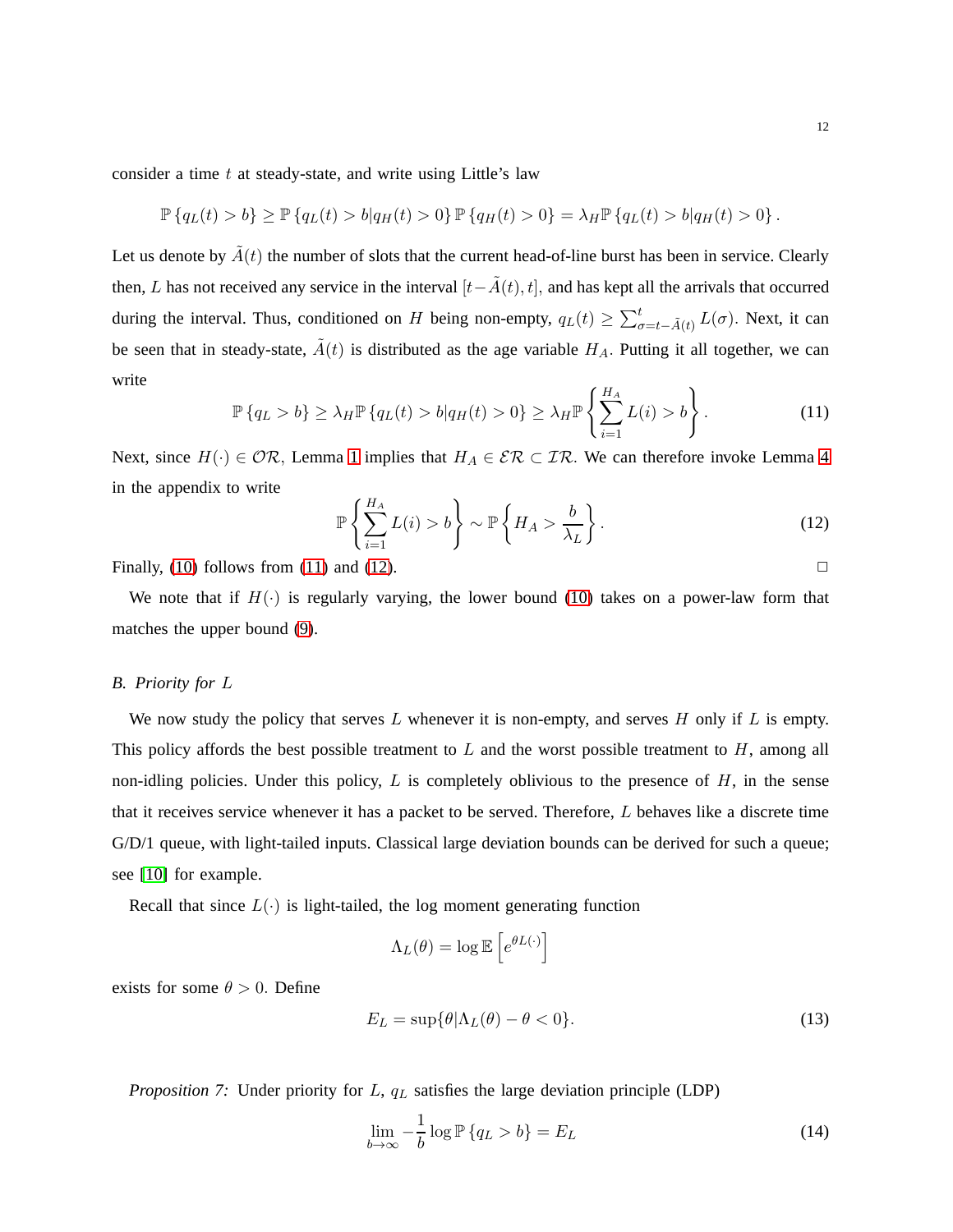In words, the above proposition asserts that the tail of  $q<sub>L</sub>$  is asymptotically exponential, with rate function  $E_L$ . We will refer to  $E_L$  as the *intrinsic exponent* of the light queue. An equivalent expression for the intrinsic exponent that is often used in the literature is

<span id="page-12-2"></span>
$$
E_L = \inf_{a>0} \frac{1}{a} \Lambda_L^*(1+a),
$$
\n(15)

where  $\Lambda_L^*(\cdot)$  is the Fenchel-Legendre transform [\[10\]](#page-32-10) of  $\Lambda_L(\theta)$ .

It is clear that the priority policy for L gives the best possible asymptotic behavior for the light queue, and the worst possible treatment for the heavy queue. Surprisingly however, it turns out that the heavy queue tail under priority for  $L$  is asymptotically as good as it is under priority for  $H$ .

*Proposition 8:* Under priority for L,  $q_H$  is heavy-tailed with tail coefficient  $C_H - 1$ .

*Proof:* This is a special case of Theorem [4,](#page-13-0) given in the next section.

<span id="page-12-1"></span>The above result also implies that the tail coefficient of H cannot be worse than  $C_H - 1$  under any other scheduling policy.

*Proposition 9:* Under any non-idling scheduling policy,  $q_H$  has a tail coefficient of at least  $C_H - 1$ . That is, Equation [\(7\)](#page-9-1) holds for all non-idling scheduling policies.

*Proof:* The tail probability  $\mathbb{P}\{q_H > b\}$  under any other policy is stochastically dominated by the tail probability under priority for L.  $\Box$ 

Propositions [6](#page-10-2) and [9](#page-12-1) together imply the insensitivity of the heavy queue's tail distribution to the scheduling policy. We state this important result in the following theorem.

*Theorem 3:* Under *any* non-idling scheduling policy,  $q_H$  is heavy-tailed with tail coefficient equal to  $C_H - 1$ . Further,  $\mathbb{P} \{ q_H > b \}$  satisfies bounds of the form [\(5\)](#page-9-2) and [\(6\)](#page-9-3) under all non-idling policies. Therefore, it is not possible to either improve or hurt the heavy queue's asymptotic behavior, by the choice of a scheduling policy.

It is evident that the light queue has the best possible asymptotic behavior under priority for L. Although priority for  $L$  is non-idling, and therefore throughput-optimal in this simple setting, we are ultimately interested in studying more sophisticated network models, where priority for  $L$  may not be throughput optimal. We therefore analyze the asymptotic behavior of general throughput optimal policies belonging to the max-weight family.

#### V. QUEUE LENGTH ASYMPTOTICS FOR MAX-WEIGHT- $\alpha$  SCHEDULING

<span id="page-12-0"></span>In this section, we analyze the asymptotic tail behavior of the light queue distribution under maxweight- $\alpha$  scheduling. For fixed parameters  $\alpha_H > 0$  and  $\alpha_L > 0$ , the max-weight- $\alpha$  policy operates as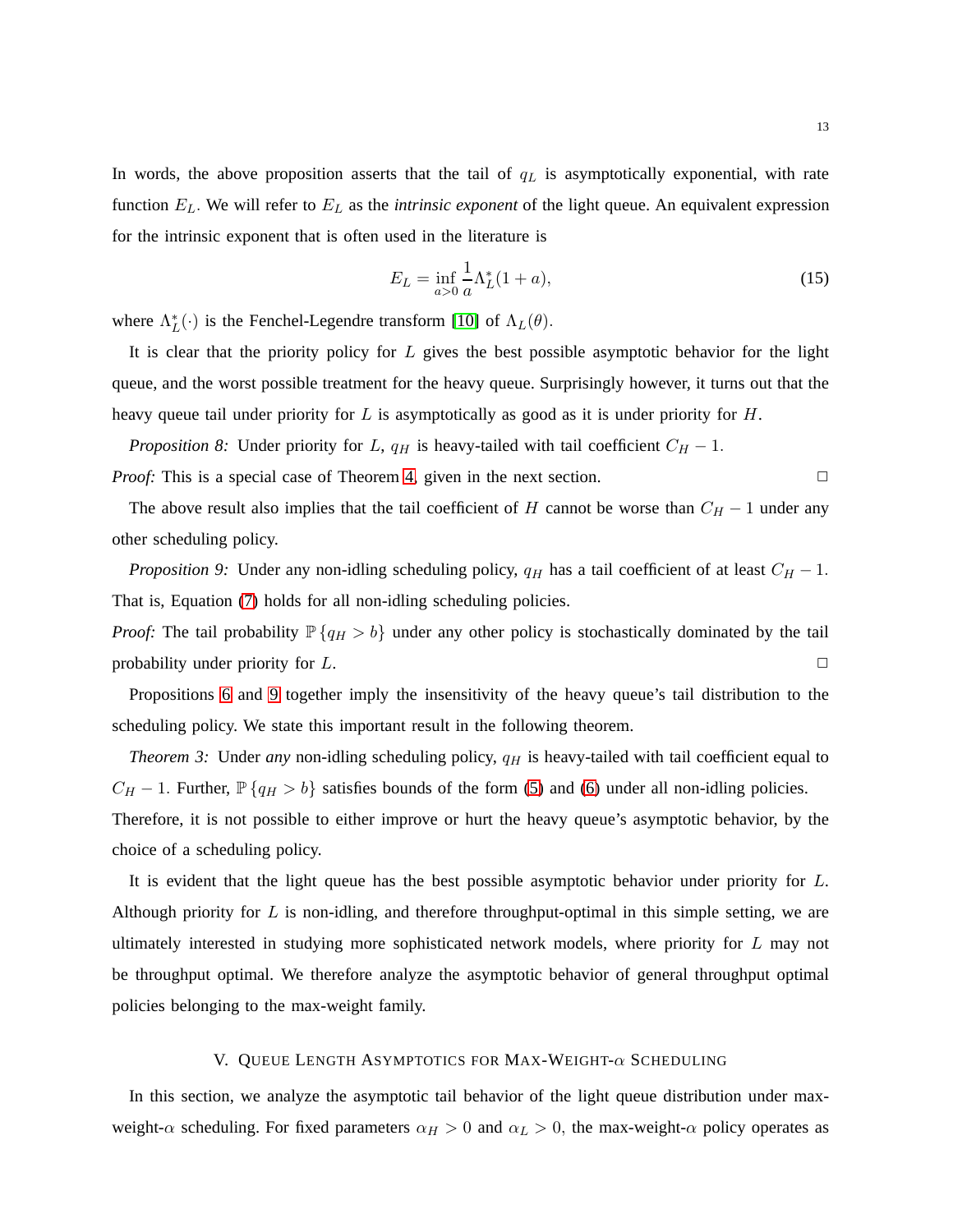follows: During each time slot  $t$ , perform the comparison

$$
q_L(t)^{\alpha_L} \geq q_H(t)^{\alpha_H},
$$

and serve one packet from the queue that wins the comparison. Ties can be broken arbitrarily, but we break them in favor of the light queue for the sake of definiteness. Note that  $\alpha_L = \alpha_H$  corresponds to the usual max-weight policy, which serves the longest queue in each slot.  $\alpha_L/\alpha_H > 1$  corresponds to emphasizing the light queue over the heavy queue, and vice-versa.

We provide an asymptotic characterization of the light queue occupancy distribution under maxweight-α scheduling by deriving matching upper and lower bounds. Our characterization shows that the light queue occupancy is heavy-tailed under max-weight- $\alpha$  scheduling for all values of the parameters  $\alpha_H$  and  $\alpha_L$ . Since we obtain distributional bounds on the light queue occupancy, our results also shed further light on the moment results derived in [\[14\]](#page-33-8) for max-weight- $\alpha$  scheduling.

## *A. Upper bound*

In this section, we derive two different upper bounds on the overflow probability  $\mathbb{P}\{q_L > b\}$ , that both hold under max-weight- $\alpha$  scheduling. However, depending on the values of  $\alpha_H$  and  $\alpha_L$ , one of them would be tighter. The first upper bound holds for all non-idling policies, including max weight- $\alpha$ scheduling.

<span id="page-13-0"></span>*Theorem 4:* Under *any* non-idling policy, and for every  $\epsilon > 0$ , there exists a constant  $\kappa_1(\epsilon) > 0$ , such that

<span id="page-13-1"></span>
$$
\mathbb{E}\left[q_L^{C_H-1-\epsilon}\right] < \infty \tag{16}
$$

and

<span id="page-13-2"></span>
$$
\mathbb{P}\left\{q_L > b\right\} < \kappa_1(\epsilon) b^{-(C_H - 1 - \epsilon)}.\tag{17}
$$

*Proof:* Let us combine the two queues into one, and consider the sum input process  $H(t) + L(t)$  feeding the composite queue. The server serves one packet from the composite queue in each slot. Under any non-idling policy in the original system, the occupancy of the composite queue is given by  $q = q_H + q_L$ . Let us first show that the combined input has tail coefficient equal to  $C_H$ .

*Lemma 2:* The tail coefficient of  $H(\cdot) + L(\cdot)$  is  $C_H$ . *Proof:* Clearly,  $\mathbb{E}[(H+L)^{C_H+\delta}] \geq \mathbb{E}[H^{C_H+\delta}] = \infty$ , for every  $\delta > 0$ . We next need to show that  $\mathbb{E}[(H+L)^{C_H-\delta}] < \infty$ , for every  $\delta > 0$ . For a random variable X and event E, let us introduce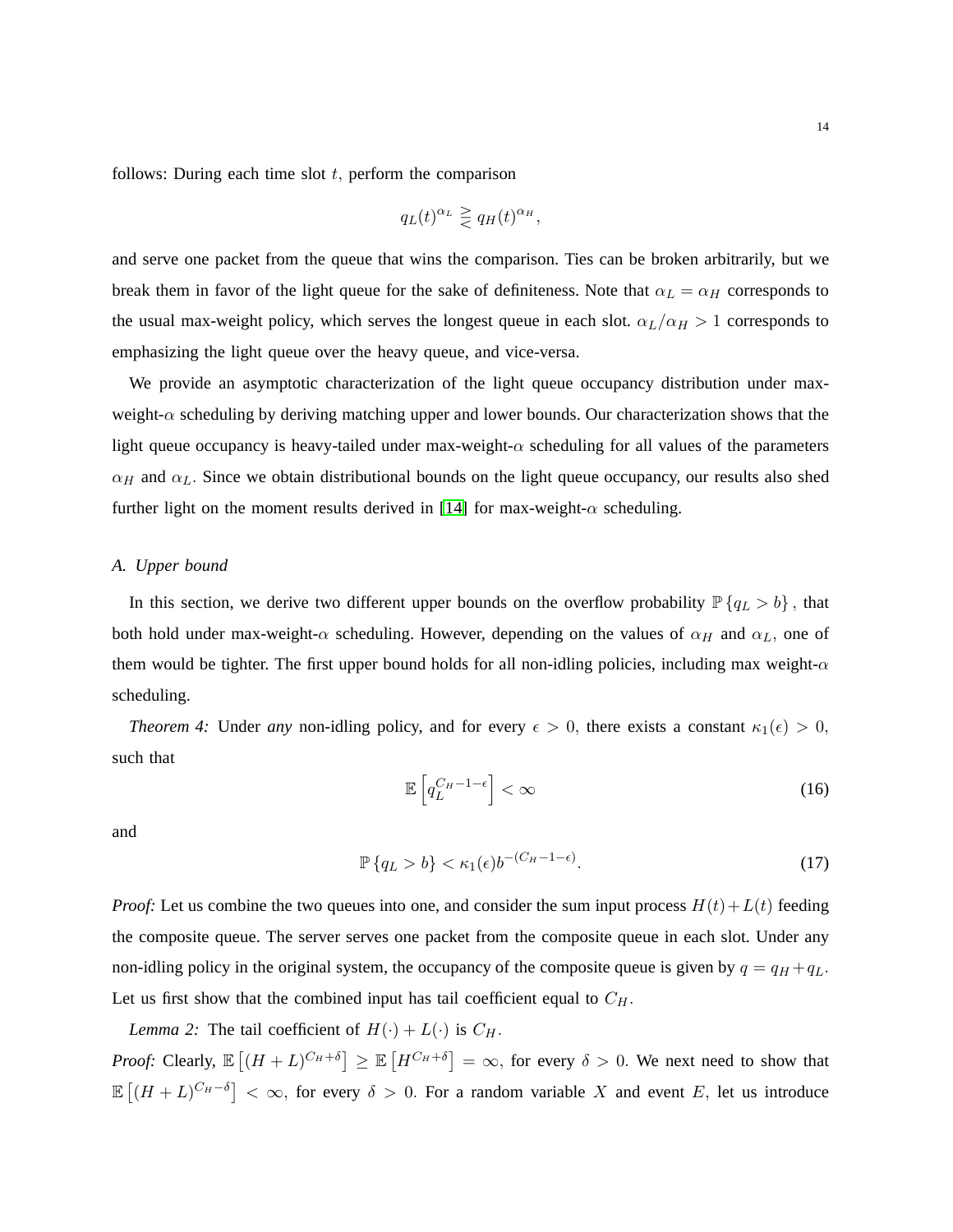the notation  $\mathbb{E}[X; E] = \mathbb{E}[X \cdot 1_E]$ , where  $1_E$  is the indicator of E. (Thus, for example,  $\mathbb{E}[X] =$  $\mathbb{E}[X;E] + \mathbb{E}[X;E^c]$ .) Now,

$$
\mathbb{E}\left[ (H+L)^{C_H-\delta} \right] = \mathbb{E}\left[ (H+L)^{C_H-\delta}; H > L \right] + \mathbb{E}\left[ (H+L)^{C_H-\delta}; H \leq L \right]
$$
  
\n
$$
\leq \mathbb{E}\left[ (2H)^{C_H-\delta}; H > L \right] + \mathbb{E}\left[ (2L)^{C_H-\delta}; H \leq L \right]
$$
  
\n
$$
< 2^{C_H-\delta} \left\{ \mathbb{E}\left[ H^{C_H-\delta} \right] + \mathbb{E}\left[ L^{C_H-\delta} \right] \right\} < \infty
$$

where the last inequality follows from the tail coefficient of  $H(\cdot)$ , and the light-tailed nature of  $L(\cdot)$ .

The composite queue is therefore a G/D/1 queue with input tail coefficient  $C_H$ . For such a queue, it can be shown that

$$
\mathbb{E}\left[q^{C_H-1-\epsilon}\right]<\infty.\tag{18}
$$

This is, in fact, a direct consequence of Theorem [1.](#page-9-5)

Thus, in terms of the queue lengths in the original system, we have

$$
\mathbb{E}\left[ (q_H + q_L)^{C_H - 1 - \epsilon} \right] < \infty,
$$

from which it is immediate that  $\mathbb{E}\left[q_L^{C_H-1-\epsilon}\right]$  $\begin{bmatrix} C_H-1-\epsilon \\ L \end{bmatrix} < \infty$ . This proves [\(16\)](#page-13-1). To show [\(17\)](#page-13-2), we use the Markov inequality to write

$$
\mathbb{P}\left\{q_L > b\right\} = \mathbb{P}\left\{q_L^{C_H - 1 - \epsilon} > b^{C_H - 1 - \epsilon}\right\} < \frac{\mathbb{E}\left[q_L^{C_H - 1 - \epsilon}\right]}{b^{C_H - 1 - \epsilon}} < \kappa_1(\epsilon)b^{-(C_H - 1 - \epsilon)}.
$$

The above result asserts that the tail coefficient of  $q<sub>L</sub>$  is at least  $C_H - 1$  under any non-idling policy, and that  $\mathbb{P}\{q_L > b\}$  is uniformly upper bounded by a power-law curve. Our second upper bound is specific to max-weight- $\alpha$  scheduling. It hinges on a simple observation regarding the scaling of the  $\alpha$ parameters, in addition to a theorem in [\[14\]](#page-33-8). We first state the following elementary observation due to its usefulness.

*Observation:* (Scaling of  $\alpha$  parameters) Let  $\alpha_H$  and  $\alpha_L$  be given parameters of a max-weight- $\alpha$  policy, and let  $\beta > 0$  be arbitrary. Then, the max-weight- $\alpha$  policy that uses the parameters  $\beta \alpha_H$  and  $\beta \alpha_L$  for the queues H and L respectively, is *identical* to the original policy. That is, in each time slot, the two policies make the same scheduling decision.

<span id="page-14-0"></span>Next, let us invoke an important result from [\[14\]](#page-33-8).

*Theorem 5:* If max-weight- $\alpha$  scheduling is performed with  $0 < \alpha_H < C_H - 1$ , then, for *any*  $\alpha_L > 0$ , we have  $\mathbb{E}\left[q_{L}^{\alpha_{L}}\right]$  $\left[\begin{smallmatrix} \alpha_L \ L \end{smallmatrix}\right] < \infty.$ 

 $\Box$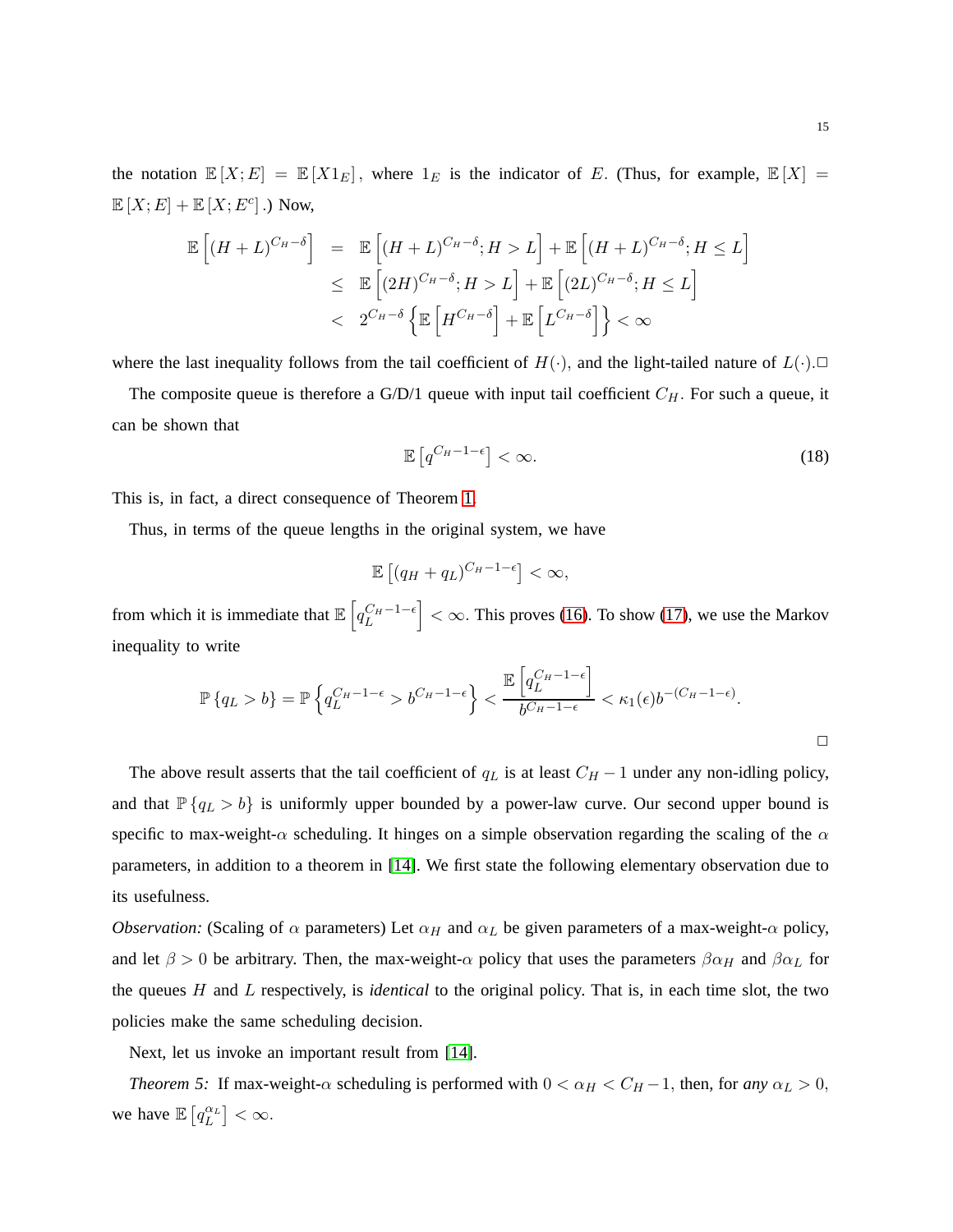Thus, by choosing a large enough  $\alpha_L$ , any moment of the light queue length can be made finite, as long as  $\alpha_H < C_H - 1$ . Our second upper bound, which we state next, holds regardless of how the  $\alpha$ parameters are chosen.

*Theorem 6:* Define

$$
\gamma = \frac{\alpha_L}{\alpha_H} (C_H - 1).
$$

Under max weight- $\alpha$  scheduling, and for every  $\epsilon > 0$ , there exists a constant  $\kappa_2(\epsilon) > 0$ , such that

<span id="page-15-0"></span>
$$
\mathbb{E}\left[q_L^{\gamma-\epsilon}\right] < \infty \tag{19}
$$

and

<span id="page-15-1"></span>
$$
\mathbb{P}\left\{q_L > b\right\} < \kappa_2(\epsilon) b^{-(\gamma - \epsilon)}.\tag{20}
$$

*Proof:* Given  $\epsilon > 0$ , let us choose  $\beta = (C_H - 1)/\alpha_H - \epsilon/\alpha_L$ , and perform max-weight- $\alpha$  scheduling with parameters  $\beta \alpha_H$  and  $\beta \alpha_L$ . According to the above observation, this policy is identical to the original max-weight- $\alpha$  policy. Next, since  $\beta \alpha_H \langle C_H - 1 \rangle$ , Theorem [5](#page-14-0) applies, and we have  $\mathbb{E} \left[ q_L^{\beta \alpha_L} \right]$  $\left[\begin{array}{c} \beta \alpha_L \ L \end{array}\right] =$  $\mathbb{E}\left[q_{L}^{\gamma-\epsilon}\right]$  $\left[\frac{\gamma-\epsilon}{L}\right]<\infty$ , which proves [\(19\)](#page-15-0). Finally, [\(20\)](#page-15-1) can be proved using (19) and the Markov inequality.  $\Box$ 

The above theorem asserts that the tail coefficient of  $q_L$  is at least  $\gamma$  under the max weight- $\alpha$ policy. We remark that Theorem [4](#page-13-0) and Theorem [6](#page-15-1) both hold for max-weight- $\alpha$  scheduling with any parameters. However, one of them yields a stronger bound than the other, depending on the  $\alpha$  parameters. Specifically, we have the following two cases:

- (i)  $\frac{\alpha_L}{\alpha_H} \leq 1$ : This is the regime where the light queue is given lesser priority, when compared to the heavy queue. In this case, Theorem [4](#page-13-0) yields a stronger bound.
- (ii)  $\frac{\alpha_L}{\alpha_H} > 1$ : This is the regime where the light queue is given more priority compared to the heavy queue. In this case, Theorem [6](#page-15-1) gives the stronger bound.

*Remark 1:* The upper bounds in this section hold whenever  $H(\cdot)$  is heavy-tailed with tail coefficient  $C_H$ . We need the assumption  $H(\cdot) \in \mathcal{OR}$  only to derive the lower bounds in the next subsection.

#### *B. Lower bound*

<span id="page-15-2"></span>In this section, we state our main lower bound result, which asymptotically lower bounds the tail of the light queue distribution in terms of the tail of the residual variable  $H_R$ .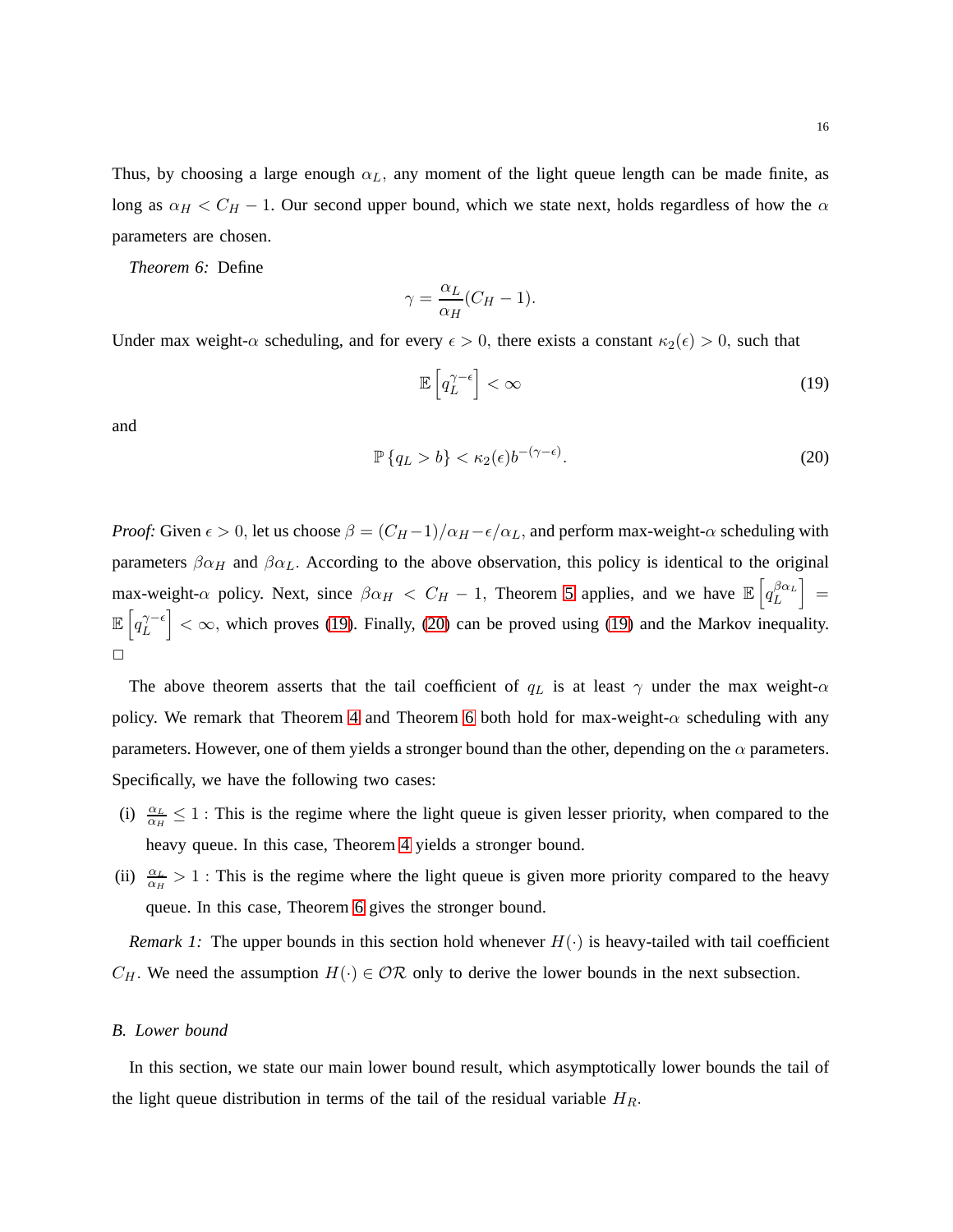*Theorem 7:* Let  $H(\cdot) \in \mathcal{OR}$ . Then, under max-weight- $\alpha$  scheduling with parameters  $\alpha_H$  and  $\alpha_L$ , the distribution of the light queue occupancy satisfies the following asymptotic lower bounds:

1) If  $\frac{\alpha_L}{\alpha_H} < 1$ ,  $\mathbb{P} \left\{ q_L \geq b \right\} \gtrsim \lambda_H \mathbb{P} \left\{ 0 \right\}$  $H_R \geq \frac{b}{b}$  $\lambda_L$  $\mathcal{L}$ (21) 2) If  $\frac{\alpha_L}{\alpha_H} = 1$ ,

<span id="page-16-3"></span><span id="page-16-0"></span>
$$
\mathbb{P}\left\{q_L \geq b\right\} \gtrsim \lambda_H \mathbb{P}\left\{H_R \geq b\left(1 + \frac{1}{\lambda_L}\right)\right\} \tag{22}
$$

3) If  $\frac{\alpha_L}{\alpha_H} > 1$ ,

<span id="page-16-1"></span>
$$
\mathbb{P}\left\{q_L \geq b\right\} \gtrsim \lambda_H \mathbb{P}\left\{H_R \geq b^{\alpha_L/\alpha_H}\right\}.
$$
 (23)

As a special case of the above theorem, when  $H(\cdot)$  is regularly varying with index  $C_H$ , the lower bounds take on a more pleasing power-law form that matches the upper bounds [\(17\)](#page-13-2) and [\(20\)](#page-15-1).

*Corollary 2:* Suppose  $H(\cdot) \in \mathcal{R}(C_H)$ . Then, under max-weight- $\alpha$  scheduling with parameters  $\alpha_H$ and  $\alpha_L$ , the distribution of the light queue satisfies the following asymptotic lower bounds:

- 1) If  $\frac{\alpha_L}{\alpha_H} \leq 1$ ,  $\mathbb{P}\{q_L \geq b\} \gtrsim U(b)b^{-(C_H - 1)}$  (24)
- 2) If  $\frac{\alpha_L}{\alpha_H} > 1$ ,

$$
\mathbb{P}\left\{q_L \geq b\right\} \gtrsim U(b)b^{-\gamma},\tag{25}
$$

where  $U(\cdot)$  is some slowly varying function.

It takes several steps to prove Theorem [7;](#page-15-2) we start by defining and studying a related fictitious queueing system.

#### *C. Fictitious system*

The fictitious system consists of two queues, fed by the *same input processes* that feed the original system. In the fictitious system, let us call the queues fed by heavy and light traffic  $H$  and  $\overline{L}$  respectively. The fictitious system operates under the following service discipline.

*Service for the fictitious system:* The queue  $\tilde{H}$  receives service in every time slot. The queue  $\tilde{L}$ receives service at time t if and only if  $q_{\tilde{L}}(t)^{\alpha_L} \geq q_{\tilde{H}}(t)^{\alpha_H}$ .

<span id="page-16-2"></span>Note that if  $\tilde{L}$  receives service and  $\tilde{H}$  is non-empty, *two* packets are served from the fictitious system. Also, H is just a discrete time  $G/D/1$  queue, since it receives service at every time slot. We now show a simple result which asserts that the light queue in the original system is 'longer' than in the fictitious system.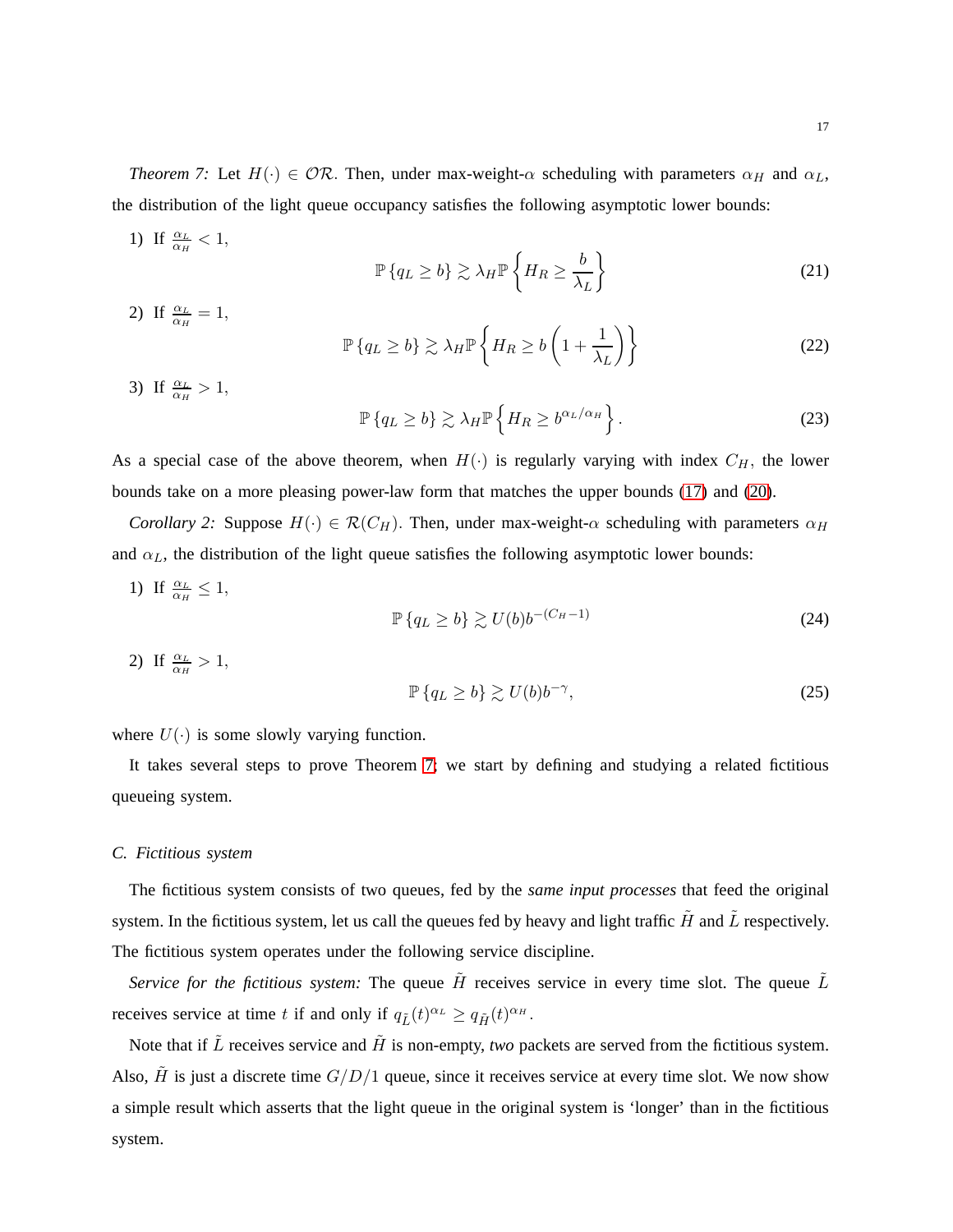*Proposition 10:* Suppose a given input sample path feeds the queues in both the original and the fictitious systems. Then, for all t, it holds that  $q_{\tilde{L}}(t) \leq q_L(t)$ . In particular, for each  $b > 0$ , we have

$$
\mathbb{P}\left\{q_L > b\right\} \ge \mathbb{P}\left\{q_{\tilde{L}} > b\right\}.
$$

*Proof:* We will assume the contrary and arrive at a contradiction. Suppose  $q_{\tilde{L}}(0) = q_L(0)$ , and that for some time  $t > 0$ ,  $q_{\tilde{L}}(t) > q_{L}(t)$ . Let  $\tau > 0$  be the first time when  $q_{\tilde{L}}(\tau) > q_{L}(\tau)$ . It is then necessary that  $q_{\tilde{L}}(\tau - 1) = q_L(\tau - 1)$ , since no more than one packet is served from a queue in each slot. Next,  $q_{\tilde{L}}(\tau - 1) = q_L(\tau - 1)$ , and  $q_{\tilde{L}}(\tau) > q_L(\tau)$  together imply that L received service at time  $\tau - 1$ , but  $\tilde{L}$  did not. This is possible only if  $q_H(\tau - 1) < q_{\tilde{H}}(\tau - 1)$ , which is a contradiction, since  $\tilde{H}$  receives service in each slot.

<span id="page-17-0"></span>Next, we show that the distribution of  $q_{\tilde{L}}$  satisfies the lower bounds in Equations [\(21\)](#page-16-0)-[\(23\)](#page-16-1). Theorem [7](#page-15-2) then follows, in light of Proposition [10.](#page-16-2)

*Theorem 8:* In the fictitious system, the distribution of  $q_{\tilde{L}}$  is asymptotically lower bounded as follows.

1) If  $\frac{\alpha_L}{\alpha_H} < 1$ ,  $\mathbb{P}\left\{q_{\tilde{L}}>b\right\} \gtrsim \lambda_H\mathbb{P}\left\{$  $H_R > \frac{b}{b}$  $\lambda_L$  $\mathcal{L}$ (26) 2) If  $\frac{\alpha_L}{\alpha_H} = 1$ ,

$$
\mathbb{P}\left\{q_{\tilde{L}} > b\right\} \gtrsim \lambda_H \mathbb{P}\left\{H_R > b\left(1 + \frac{1}{\lambda_L}\right)\right\} \tag{27}
$$

3) If 
$$
\frac{\alpha_L}{\alpha_H} > 1
$$
,  

$$
\mathbb{P}\left\{q_{\tilde{L}} > b\right\} \gtrsim \lambda_H \mathbb{P}\left\{H_R > b^{\alpha_L/\alpha_H}\right\}
$$
(28)

*Proof:* Let us consider an instant t when the fictitious system is in steady-state. Since the heavy queue in the fictitious system receives service in each slot, the steady-state probability  $\mathbb{P}\left\{q_{\tilde{H}} > 0\right\} = \lambda_H$  by Little's law. Therefore, we have the lower bound

$$
\mathbb{P}\left\{q_{\tilde{L}} > b\right\} \geq \lambda_H \mathbb{P}\left\{q_{\tilde{L}} > b|q_{\tilde{H}} > 0\right\}.
$$

In the rest of the proof, we will lower bound the above conditional probability.

Indeed, conditioned on  $q_{\tilde{H}} > 0$ , denote as before by  $\tilde{B}(t)$ , the number of packets that belong to the head-of-line burst that still remain in  $\tilde{H}$  at time t. Similarly, denote by  $\tilde{A}(t)$  the number of packets from the head-of-line burst that have already been served by time t. Since  $\tilde{H}$  is served in every time slot,  $\tilde{A}(t)$  also denotes the number of time slots that the HoL burst has been in service at  $\tilde{H}$ .

The reminder of our proof shows that  $q_{\tilde{L}}(t)$  stochastically dominates a particular heavy-tailed random variable. Indeed, at the instant  $t$ , there are two possibilities: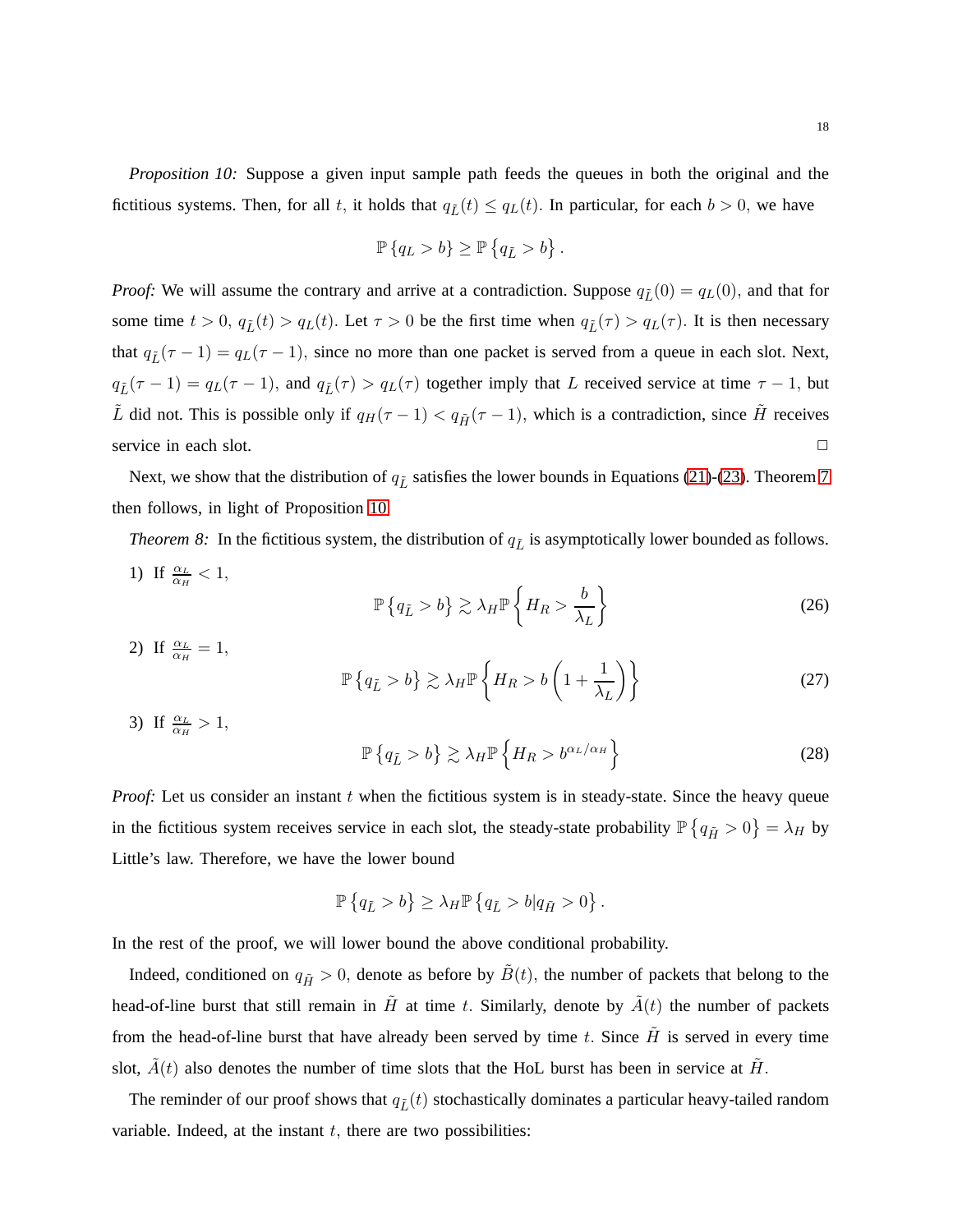- (a)  $q_{\tilde{L}}(t)^{\alpha_L} \geq \tilde{B}(t)^{\alpha_H}$ , or
- (b)  $q_{\tilde{L}}(t)^{\alpha_L} < \tilde{B}(t)^{\alpha_H}$ ,

Let us take a closer look at case (b) in the following proposition.

*Proposition 11:* Suppose that

$$
q_{\tilde{L}}(t)^{\alpha_L} < \tilde{B}(t)^{\alpha_H}.
$$

Let  $\sigma \leq t$  be the instant before t that  $\tilde{L}$  last received service. Then, the current head-of-line burst arrived at H *after* the instant  $\sigma$ .

*Proof:* We have

$$
q_{\tilde{H}}(\sigma)^{\alpha_H}\leq q_{\tilde{L}}(\sigma)^{\alpha_L}\leq q_{\tilde{L}}(t)^{\alpha_L}<\tilde{B}(t)^{\alpha_H}.
$$

The first inequality holds because  $\tilde{L}$  received service at  $\sigma$ , the second inequality is true since  $\tilde{L}$  does not receive service between  $\sigma$  and  $t$ , and the final inequality is from the hypothesis.

We have shown that  $q_{\tilde{H}}(\sigma) < \tilde{B}(t)$ , and hence the HoL burst could not have arrived by the time slot  $\sigma$ .

The above proposition implies that if case (b) holds,  $\tilde{L}$  has not received service ever since the HoL burst arrived at  $\tilde{H}$ . In particular,  $\tilde{L}$  has not received service for  $\tilde{A}(t)$  time slots, and it accumulates all arrivals that occur during the interval  $[t - \tilde{A}(t), t]$ . Let us denote the number of arrivals to  $\tilde{L}$  during this interval as

$$
S_{\tilde{A}} = \sum_{i=t-\tilde{A}(t)}^{t} L(i).
$$

In this notation, our argument above implies that if case (b) holds, then  $q_{\tilde{L}}(t) \geq S_{\tilde{A}}$ . Putting this together with case (a), we can conclude that

$$
q_{\tilde{L}}(t) \ge \min(\tilde{B}(t)^{\alpha_H/\alpha_L}, S_{\tilde{A}}). \tag{29}
$$

Therefore,

$$
\mathbb{P}\left\{q_{\tilde{L}}(t) > b\right\} \ge \lambda_H \mathbb{P}\left\{\tilde{B}(t)^{\alpha_H/\alpha_L} > b, \ S_{\tilde{A}} > b\right\}.
$$
\n(30)

Recall now that in steady-state,  $B(t)$  is distributed as  $H_R$ , and  $\overline{A}(t)$  is distributed as  $H_A$ . Therefore, the above bound can be written as

<span id="page-18-0"></span>
$$
\mathbb{P}\left\{q_{\tilde{L}} > b\right\} \ge \lambda_H \mathbb{P}\left\{H_R^{\alpha_H/\alpha_L} > b, \sum_{i=1}^{H_A} L(i) > b\right\}.
$$
\n(31)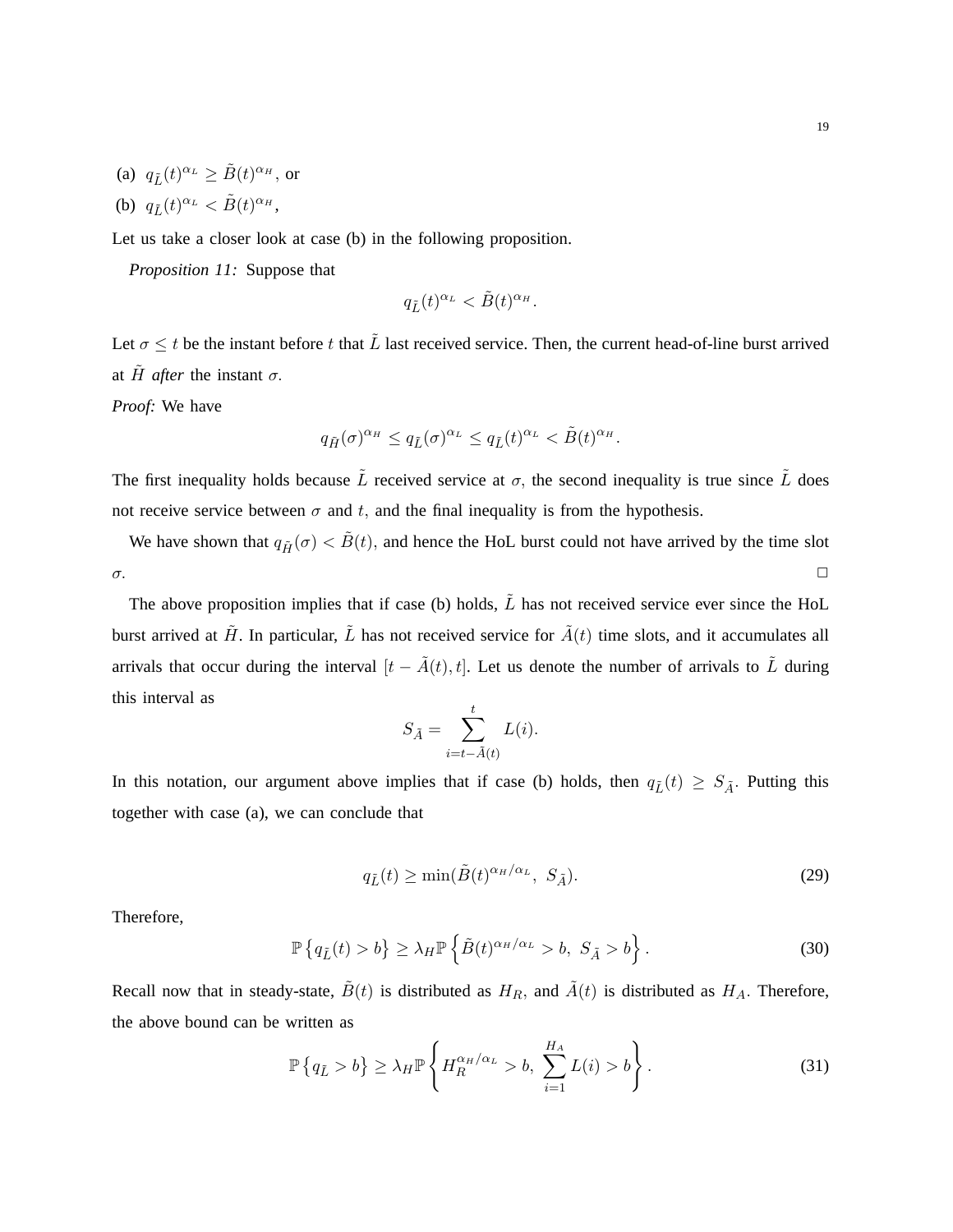Lemma [5](#page-29-0) shows that

$$
\mathbb{P}\left\{H_R^{\alpha_H/\alpha_L} > b, \sum_{i=1}^{H_A} L(i) > b\right\} \sim \left\{\begin{array}{cc} \mathbb{P}\left\{H_R \geq \frac{b}{\lambda_L}\right\} & \frac{\alpha_L}{\alpha_H} < 1, \\ \mathbb{P}\left\{H_R \geq b + \frac{b}{\lambda_L}\right\} & \frac{\alpha_L}{\alpha_H} = 1, \\ \mathbb{P}\left\{H_R \geq b^{\alpha_L/\alpha_H}\right\} & \frac{\alpha_L}{\alpha_H} > 1. \end{array}\right.
$$

Notice that the assumption  $H(\cdot) \in \mathcal{OR}$  is used in the proof of Lemma [5.](#page-29-0)

Theorem [8](#page-17-0) now follows from the above asymptotic relation and  $(31)$ . *Proof of Theorem [7:](#page-15-2)* The result follows from Theorem [8](#page-17-0) and Proposition [10.](#page-16-2) □

#### VI. TAIL COEFFICIENT OF  $q_L$

In this section, we characterize the exact tail coefficient of the light queue distribution under maxweight- $\alpha$  scheduling. In particular, we show that the upper bound [\(16\)](#page-13-1) is tight for  $\frac{\alpha_L}{\alpha_H} \le 1$ , and [\(19\)](#page-15-0) is tight for  $\frac{\alpha_L}{\alpha_H} > 1$ .

<span id="page-19-1"></span>*Theorem 9:* The tail coefficient of the steady-state queue length  $q_L$  of the light queue is given by

(i)  $C_H - 1$  for  $\frac{\alpha_L}{\alpha_H} \leq 1$ , and (ii)  $\gamma = \frac{\alpha_L}{\alpha_H}$  $\frac{\alpha_L}{\alpha_H}(C_H - 1)$  for  $\frac{\alpha_L}{\alpha_H} > 1$ .

*Proof:* Consider first the case  $\frac{\alpha_L}{\alpha_H} \leq 1$ . The lower order (Definition [3\)](#page-5-1) of  $q_L$  can be upper bounded using  $(21)$  or  $(22)$  as follows

$$
\liminf_{b \to \infty} -\frac{\log \mathbb{P}\{q_L > b\}}{\log b} \le \liminf_{b \to \infty} -\frac{\log \lambda_H + \log \mathbb{P}\left\{H_R \ge \frac{b}{\lambda_L}\right\}}{\log b} = \liminf_{a \to \infty} -\frac{\log \mathbb{P}\left\{H_R \ge a\right\}}{\log a} = C_H - 1.
$$

The last step is from Proposition [5.](#page-8-1) The above equation shows that the tail coefficient of  $q_L$  is at most  $C_H - 1$ . However, it is evident from [\(16\)](#page-13-1) that the tail coefficient of  $q_L$  is *at least*  $C_H - 1$ . Therefore, the tail coefficient of  $q_L$  equals  $C_H - 1$  for  $\frac{\alpha_L}{\alpha_H} \leq 1$ . This proves case (i) of the theorem.

Next, consider  $\frac{\alpha_L}{\alpha_H} > 1$ . Using [\(23\)](#page-16-1), we can upper bound the lower order of  $q_L$  as

<span id="page-19-0"></span>
$$
\liminf_{b \to \infty} -\frac{\log \mathbb{P}\left\{q_L > b\right\}}{\log b} \leq \liminf_{b \to \infty} -\frac{\log \mathbb{P}\left\{H_R \geq b^{\alpha_L/\alpha_H}\right\}}{\log b} = \frac{\alpha_L}{\alpha_H} \liminf_{a \to \infty} \frac{-\log \mathbb{P}\left\{H_R \geq a\right\}}{\log a} = \frac{\alpha_L}{\alpha_H} (C_H - 1) \tag{32}
$$

Equation [\(32\)](#page-19-0) shows that the tail coefficient of  $q_L$  is at most  $\gamma$ . However, it is evident from [\(19\)](#page-15-0) that the tail coefficient of  $q_L$  is *at least*  $\gamma$ . Therefore, the tail coefficient of  $q_L$  equals  $\gamma = \frac{\alpha_L}{\alpha_H}$  $\frac{\alpha_L}{\alpha_H}(C_H-1)$  for  $\alpha_L$  $\frac{\alpha_L}{\alpha_H} > 1$ . This proves case (ii) of the theorem.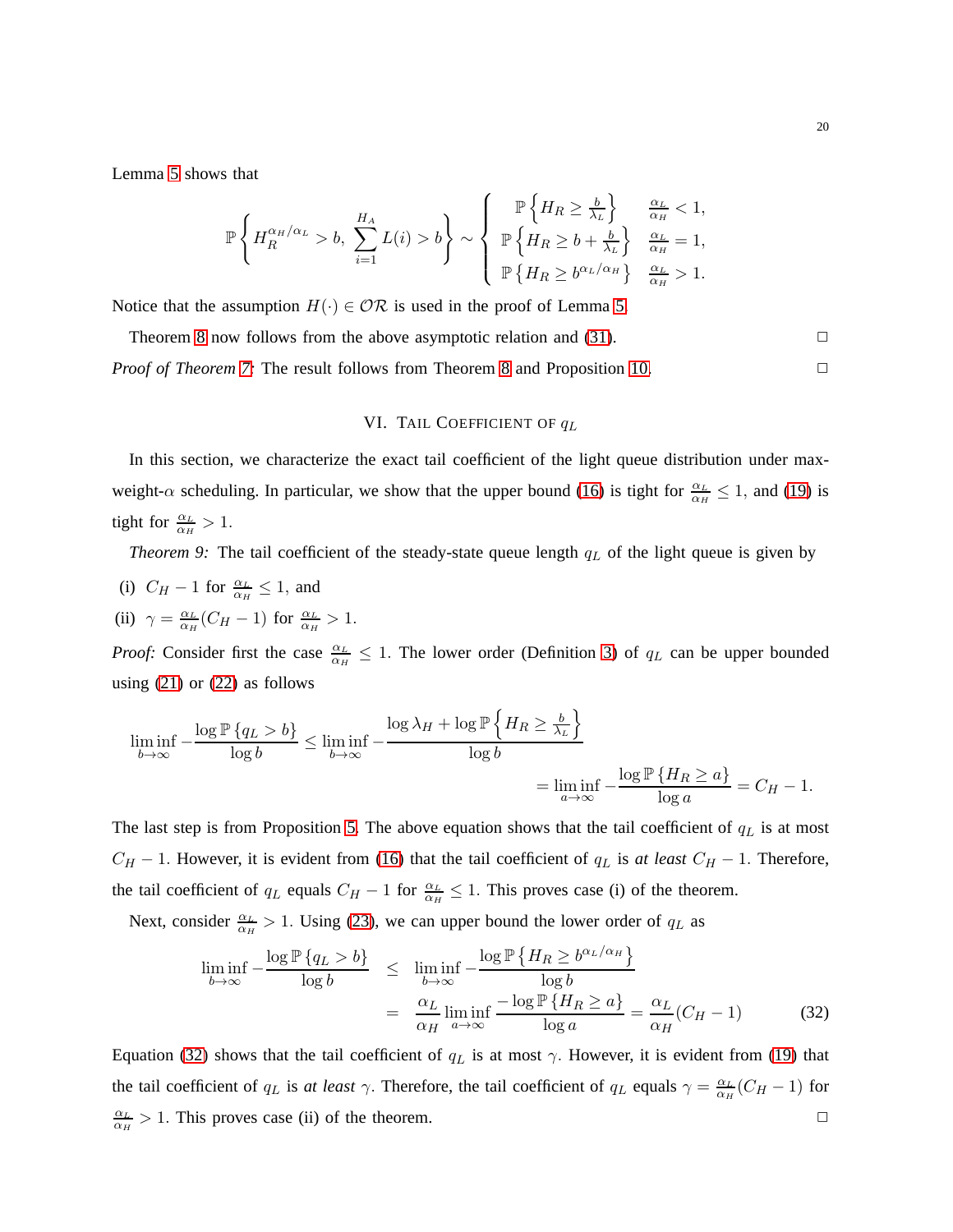

<span id="page-20-1"></span>Fig. 2. The tail coefficient of  $q_L$  under max-weight  $\alpha$  scheduling, as a function of  $\alpha_L/\alpha_H$ , for  $C_H = 2.5$ .

In Figure [2,](#page-20-1) we show the tail coefficient of  $q_L$  as a function of the ratio  $\alpha_L/\alpha_H$ . We see that the tail coefficient is constant at the value  $C_H - 1$  as  $\alpha_L/\alpha_H$  varies from 0 to 1. Recall that  $\alpha_L/\alpha_H = 1$ corresponds to max-weight scheduling, while  $\alpha_L/\alpha_H \downarrow 0$  corresponds to priority for H. Thus, the tail coefficient of  $q_L$  under max-weight scheduling is the same as the tail coefficient under priority for  $H$ , implying that the max-weight policy leads to the *worst possible* asymptotic behavior for the light queue among all non-idling policies. However, the tail coefficient of  $q<sub>L</sub>$  begins to improve in proportion to the ratio  $\alpha_L/\alpha_H$  in the regime where the light queue is given more importance.

<span id="page-20-0"></span>*Remark 2:* If the heavy-tailed input has infinite variance  $(C_H < 2)$ , then it follows from Theorem [9](#page-19-1) that the expected delay in the light queue is infinite under max-weight scheduling. Thus, [\[14,](#page-33-8) Proposition 5] is a special case of the above theorem.

### VII. LOG-MAX-WEIGHT SCHEDULING

We showed in Theorem [9](#page-19-1) that the light queue occupancy distribution is necessarily heavy-tailed with a finite tail coefficient, under max-weight- $\alpha$  scheduling. On the other hand, the priority for L policy which ensures the best possible asymptotic behavior for both queues, suffers from possible instability effects in more general queueing networks.

In this section, we propose and analyze the log-max-weight (LMW) policy. We show that the *light queue distribution is light-tailed* under LMW scheduling, i.e., that  $\mathbb{P}\{q_L > b\}$  decays exponentially fast in b. However, unlike the priority for  $L$  policy, LMW scheduling is throughput optimal even in more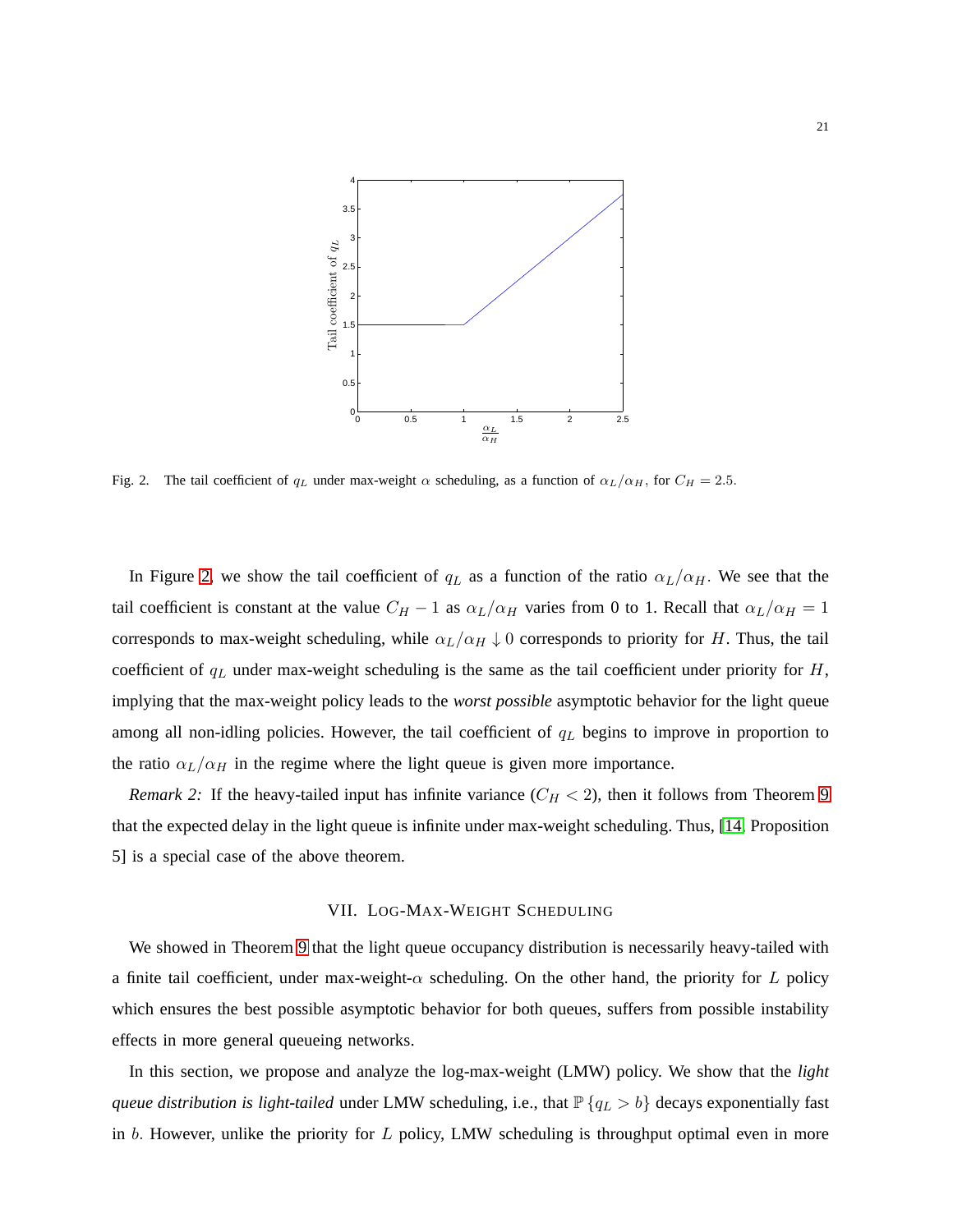general settings. For our simple system model, we define the LMW policy as follows:

In each time slot  $t$ , the log-max-weight policy compares

$$
q_L(t) \geq \log(1 + q_H(t)),
$$

and serves one packet from the queue that wins the comparison. Ties are broken in favor of the light queue.

The main idea in the LMW policy is to give preference to the light queue to a far greater extent than any max-weight- $\alpha$  policy. Specifically, for  $\alpha_L/\alpha_H > 1$ , the max-weight- $\alpha$  policy compares  $q_L$  to a power of  $q_H$  that is smaller than 1. On the other hand, LMW scheduling compares  $q_L$  to a logarithmic function of  $q_H$ , leading to a significant preference for the light queue. It turns out that this significant de-emphasis of the heavy queue with respect to the light queue is sufficient to ensure an exponential decay for the distribution of  $q_L$  in our setting.

Furthermore, the LMW policy has another useful property when the heavy queue gets overwhelmingly large. Although the LMW policy significantly de-emphasizes the heavy queue, it does not *ignore* it, unlike the priority for  $L$  policy. That is, if the  $H$  queue occupancy gets overwhelmingly large compared to  $L$ , the LMW policy will serve the  $H$  queue. In contrast, the priority for  $L$  policy will ignore any build-up in  $H$ , as long as  $L$  is non-empty. This property turns out to be crucial in more complex queueing models, where throughput optimality is non-trivial to obtain. For example, when the queues have time-varying connectivity, the LMW policy will stabilize both queues for all rates within the rate region, whereas priority for  $L$  leads to instability effects in  $H$ .

<span id="page-21-0"></span>Our main result in this section shows that under the LMW policy,  $\mathbb{P}\{q_L > b\}$  decays exponentially fast in b, unlike under max-weight- $\alpha$  scheduling.

*Theorem 10:* Under log-max-weight scheduling,  $q_L$  is light-tailed. Specifically, it holds that

$$
\liminf_{b \to \infty} -\frac{1}{b} \log \mathbb{P} \{ q_L \ge b \} \ge \min(E_L, C_H - 1), \tag{33}
$$

where  $E<sub>L</sub>$  is the intrinsic exponent, given by [\(13\)](#page-11-2), [\(15\)](#page-12-2).

*Proof:* Fix a small  $\delta > 0$ . We first write the equality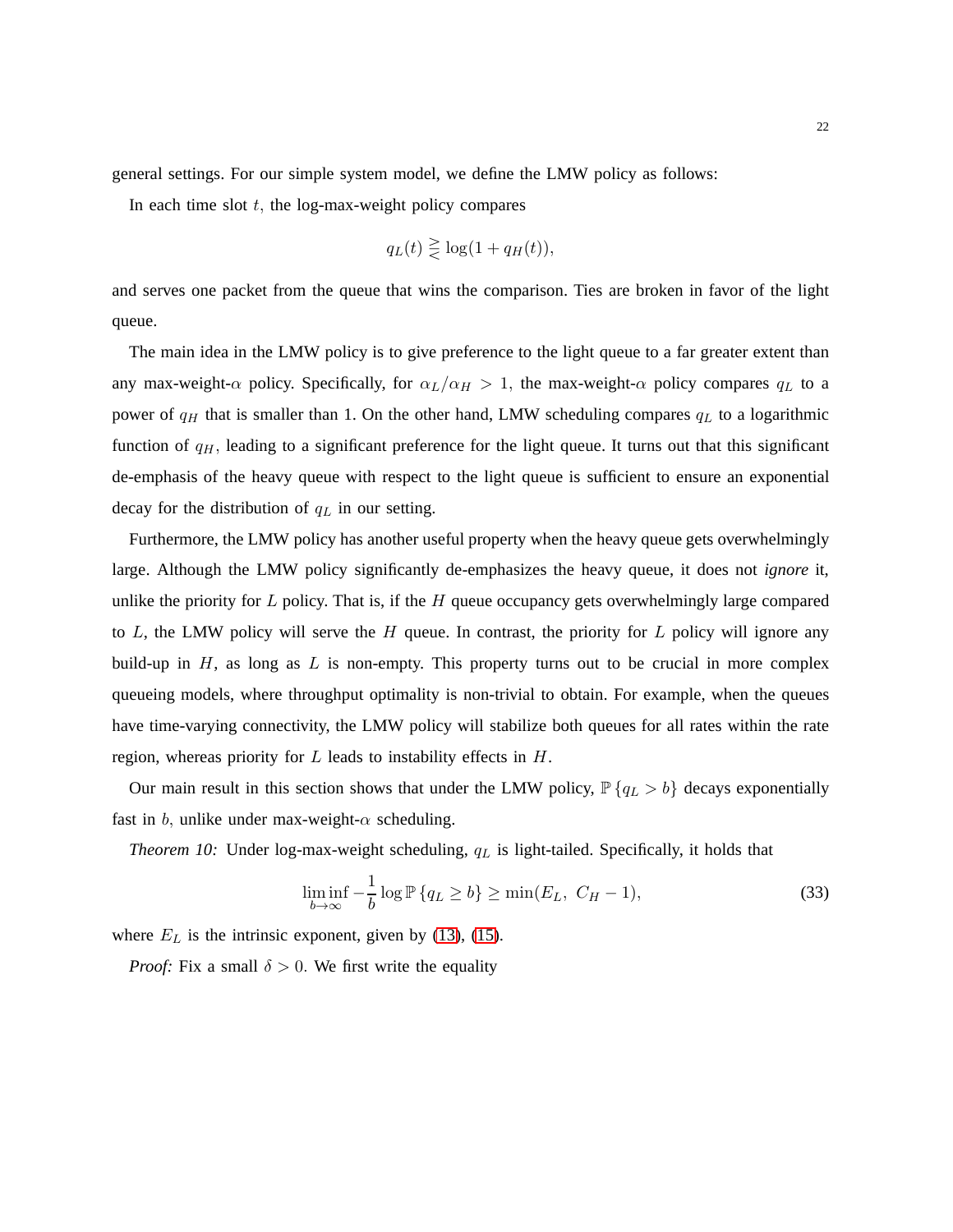<span id="page-22-2"></span>
$$
\mathbb{P}\left\{q_L \geq b\right\} = \underbrace{\mathbb{P}\left\{q_L \geq b; \log(1 + q_H) < \delta b\right\}}_{(i)} + \underbrace{\mathbb{P}\left\{q_L \geq b; (1 - \delta)b \geq \log(1 + q_H) \geq \delta b\right\}}_{(ii)} + \underbrace{\mathbb{P}\left\{q_L \geq b; \log(1 + q_H) > (1 - \delta)b\right\}}_{(iii)}
$$
\n
$$
(34)
$$

We will next upper bound each of the above three terms on the right.

(i)  $\mathbb{P}\{q_L \geq b; \log(1+q_H) < \delta b\}$ : Intuitively, this event corresponds to an overflow of the light queue, when the light queue is not 'exponentially large' in b, i.e.,  $q_H < \exp(\delta b) - 1$ . Suppose without loss of generality that this event happens at time 0. Denote by  $-\tau \leq 0$  the last instant when the heavy queue received service. Since H has not received service since  $-\tau$ , it is clear that  $\log(1 + q_H(-\tau)) < \delta b$ . Thus,  $q_L(-\tau) < \delta b$ .

In the time interval  $[-\tau + 1, 0]$  the light queue receives service in each slot. In spite of receiving all the service, it grows from less than  $\delta b$  to overflow at time 0. This implies that every time the event in (i) occurs, there necessarily exists  $-u \leq 0$  satisfying

$$
\sum_{i=-u+1}^{0} (L(i) - 1) > (1 - \delta)b.
$$

Therefore,

$$
\mathbb{P}\left\{q_{L} \geq b; \ \log(1+q_{H}) < \delta b\right\} \leq \mathbb{P}\left\{\exists u \geq 0 \left|\sum_{i=-u+1}^{0} (L(i)-1) > (1-\delta)b\right.\right\}.
$$

Letting  $S_u = \sum_{i=-u+1}^{0} L(i)$ , the above inequality can be written as

<span id="page-22-0"></span>
$$
\mathbb{P}\left\{q_L \geq b; \ \log(1+q_H) < \delta b\right\} \leq \mathbb{P}\left\{\sup_{u \geq 0} \left(S_u - u\right) > (1-\delta)b\right\}.\tag{35}
$$

The right hand side of [\(35\)](#page-22-0) is precisely the probability of a single server queue fed by the process  $L(\cdot)$  reaching the level  $(1 - \delta)b$ . Standard large deviation bounds are known for such an event. Specifically, from [\[10,](#page-32-10) Lemma 1.5], we get

<span id="page-22-1"></span>
$$
\liminf_{b \to \infty} -\frac{1}{b} \log \mathbb{P} \left\{ \sup_{u \ge 0} S_u - u > (1 - \delta)b \right\} \ge \inf_{u > 0} u \Lambda_L^* \left( 1 + \frac{1 - \delta}{u} \right)
$$

$$
= \inf_{a > 0} \frac{1 - \delta}{a} \Lambda_L^* (1 + a) = (1 - \delta) E_L. \tag{36}
$$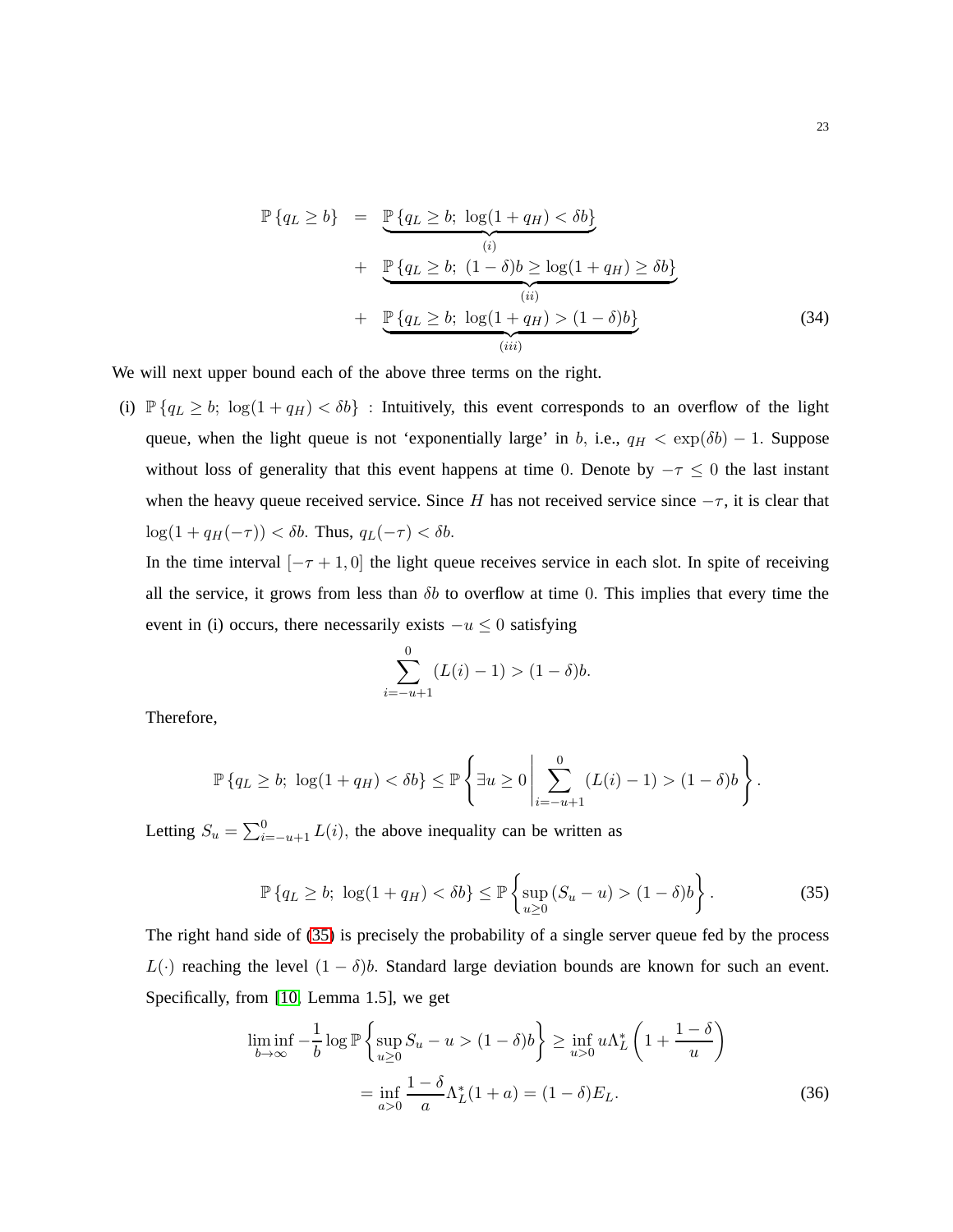From [\(35\)](#page-22-0) and [\(36\)](#page-22-1), we see that for every  $\epsilon > 0$  and for large enough b,

<span id="page-23-0"></span>
$$
\mathbb{P}\left\{q_L \geq b; \ \log(1+q_H) < \delta b\right\} < \kappa_1 e^{-b(1-\delta)(E_L - \epsilon)}.\tag{37}
$$

(iii) Let us deal with the term (iii) before (ii). This is the regime where the overflow of  $L$  occurs, along with  $H$  becoming exponentially large in  $b$ . We have

$$
\mathbb{P}\left\{q_L \geq b; \log(1+q_H) > (1-\delta)b\right\} = \mathbb{P}\left\{q_L \geq b; q_H > e^{(1-\delta)b} - 1\right\}
$$
  

$$
\leq \mathbb{P}\left\{q_L + q_H > e^{(1-\delta)b}\right\}
$$

We have shown earlier in the proof of Theorem [4](#page-13-0) that for any non-idling policy,

$$
\mathbb{P}\left\{q_L + q_H > M\right\} < \kappa_2 M^{-(C_H - 1 - \epsilon)}
$$

for every  $\epsilon > 0$  and some  $\kappa_2 > 0$ . Therefore,

<span id="page-23-1"></span>
$$
\mathbb{P}\left\{q_L \geq b; \ \log(1+q_H) > (1-\delta)b\right\} < \kappa_2 \exp\left(-(1-\delta)b(C_H - 1 - \epsilon)\right), \ \forall \ \epsilon > 0. \tag{38}
$$

(ii) Let us now deal with the second term,  $\mathbb{P} \{q_L \geq b; (1 - \delta)b \geq \log(1 + q_H) \geq \delta b\}$ . Let us call this event  $\mathcal{E}_2$ . Suppose this event occurs at time 0. Denote by  $-\tau \leq 0$  the last time during the current busy period that  $H$  received service, and define

$$
\eta = \log(1 + q_H(-\tau)).
$$

If H never received service during the current busy period, we take  $\tau$  to be equal to the last instant that the system was empty, and  $\eta = 0$ . We can deduce that  $\eta \leq (1 - \delta)b$ , because H receives no service in  $[-\tau + 1, 0]$ . It is also clear that  $q_L(-\tau) < \eta$ . Therefore, L grows from less than  $\eta$ to more than b, in spite of receiving all the service in  $[-\tau + 1, 0]$ . Using u and  $\xi$  as 'dummy' variables that represent the possible values taken by  $\tau$  and  $\eta$  respectively, we can write

$$
\mathbb{P}\left\{\mathcal{E}_2\right\} \leq \mathbb{P}\left\{\exists \xi \leq (1-\delta)b, u \geq 0 \middle| S_u - u > b - \xi; q_H(-u) + q_L(-u) \geq e^{\xi} \right\}
$$
  

$$
\leq \sum_{\xi=0}^{(1-\delta)b} \mathbb{P}\left\{\exists u \geq 0 \middle| S_u - u > b - \xi; q_H(-u) + q_L(-u) \geq e^{\xi} \right\}
$$
  

$$
\leq \sum_{\xi=0}^{(1-\delta)b} \sum_{u \geq 0} \mathbb{P}\left\{S_u - u > b - \xi; q_H(-u) + q_L(-u) \geq e^{\xi} \right\}
$$

where the last two steps are by the union bound. Notice now that for every  $u \geq 0$ , the event  $S_u - u > b - \xi$  is independent of the value of  $q_H(-u) + q_L(-u)$ , since these are determined by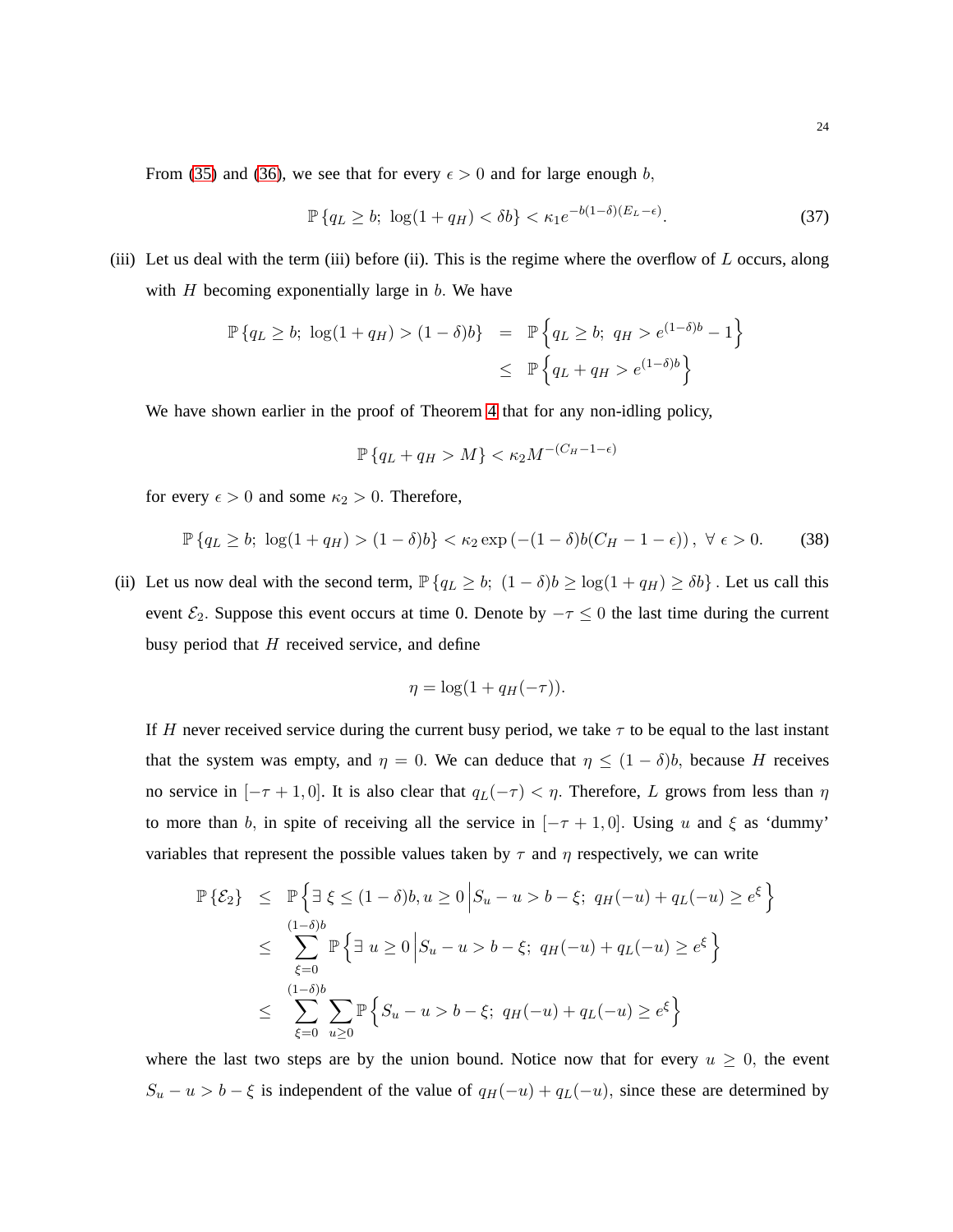arrivals in disjoint intervals. Therefore, continuing from above

<span id="page-24-0"></span>
$$
= \sum_{\xi=0}^{(1-\delta)b} \sum_{u\geq 0} \mathbb{P}\left\{S_u - u > b - \xi\right\} \mathbb{P}\left\{q_H(-u) + q_L(-u) \geq e^{\xi}\right\}
$$
  

$$
\leq \sum_{\xi=0}^{(1-\delta)b} \sum_{u\geq 0} \mathbb{P}\left\{S_u - u > b - \xi\right\} \kappa_2 e^{-(C_H - 1 - \epsilon)\xi}, \ \forall \ \epsilon > 0
$$
 (39)  

$$
\leq \sum_{\xi=0}^{(1-\delta)b} \kappa_1 e^{-(E_L - \epsilon)(b-\xi)} \kappa_2 e^{-(C_H - 1 - \epsilon)\xi}, \ \forall \ \epsilon > 0.
$$
 (40)

Equation [\(39\)](#page-24-0) follows from [\(17\)](#page-13-2), and [\(40\)](#page-24-0) is a classical large deviation bound that follows, for example, from [\[10,](#page-32-10) Lemma 1.5]. Thus, for every  $\epsilon > 0$ ,

$$
\mathbb{P}\left\{\mathcal{E}_2\right\} \le \sum_{\xi=0}^{(1-\delta)b} \kappa_1 \kappa_2 e^{-\left[(C_H - 1 - \epsilon)\xi + (E_L - \epsilon)(b - \xi)\right]}.
$$
\n(41)

Let us now distinguish two cases:

 $- C_H - 1 > E_L$ : In this case, we can bound the above probability as

<span id="page-24-1"></span>
$$
\mathbb{P}\left\{\mathcal{E}_2\right\} \le \kappa e^{-b(E_L - \epsilon)}, \ \forall \epsilon > 0,\tag{42}
$$

where  $\kappa > 0$  is some constant.

–  $C_H$  – 1 ≤  $E_L$  : In this case,

<span id="page-24-2"></span>
$$
\mathbb{P}\left\{\mathcal{E}_2\right\} \le \kappa e^{-b(C_H - 1 - \epsilon)(1 - \delta)}, \ \forall \epsilon > 0. \tag{43}
$$

Let us now put together the bounds on terms (i), (ii) and (iii) into Equation [\(34\)](#page-22-2).

1) If  $C_H - 1 > E_L$ , we get from [\(37\)](#page-23-0), [\(38\)](#page-23-1), and [\(42\)](#page-24-1),

$$
\mathbb{P}\left\{q_L \geq b\right\} < e^{-b(1-\delta)(E_L-\epsilon)} \left[\kappa_1 + \kappa_2 e^{-((1-\delta)b(C_H-1-E_L))} + \kappa\right],\tag{44}
$$

from which it is immediate that

$$
\liminf_{b \to \infty} -\frac{1}{b} \log \mathbb{P} \{ q_L \ge b \} \ge (1 - \delta)(E_L - \epsilon).
$$

Since the above is true for each  $\epsilon$  and  $\delta$ , we get

<span id="page-24-3"></span>
$$
\liminf_{b \to \infty} -\frac{1}{b} \log \mathbb{P} \{ q_L \ge b \} \ge E_L. \tag{45}
$$

2) If  $C_H - 1 \le E_L$ , we get from [\(37\)](#page-23-0), [\(38\)](#page-23-1), and [\(43\)](#page-24-2),

$$
\mathbb{P}\left\{q_L \geq b\right\} < e^{-b(1-\delta)(C_H - 1 - \epsilon)} \left[\kappa_1 e^{-((1-\delta)b(E_L - C_H + 1))} + \kappa_2 + \kappa\right],\tag{46}
$$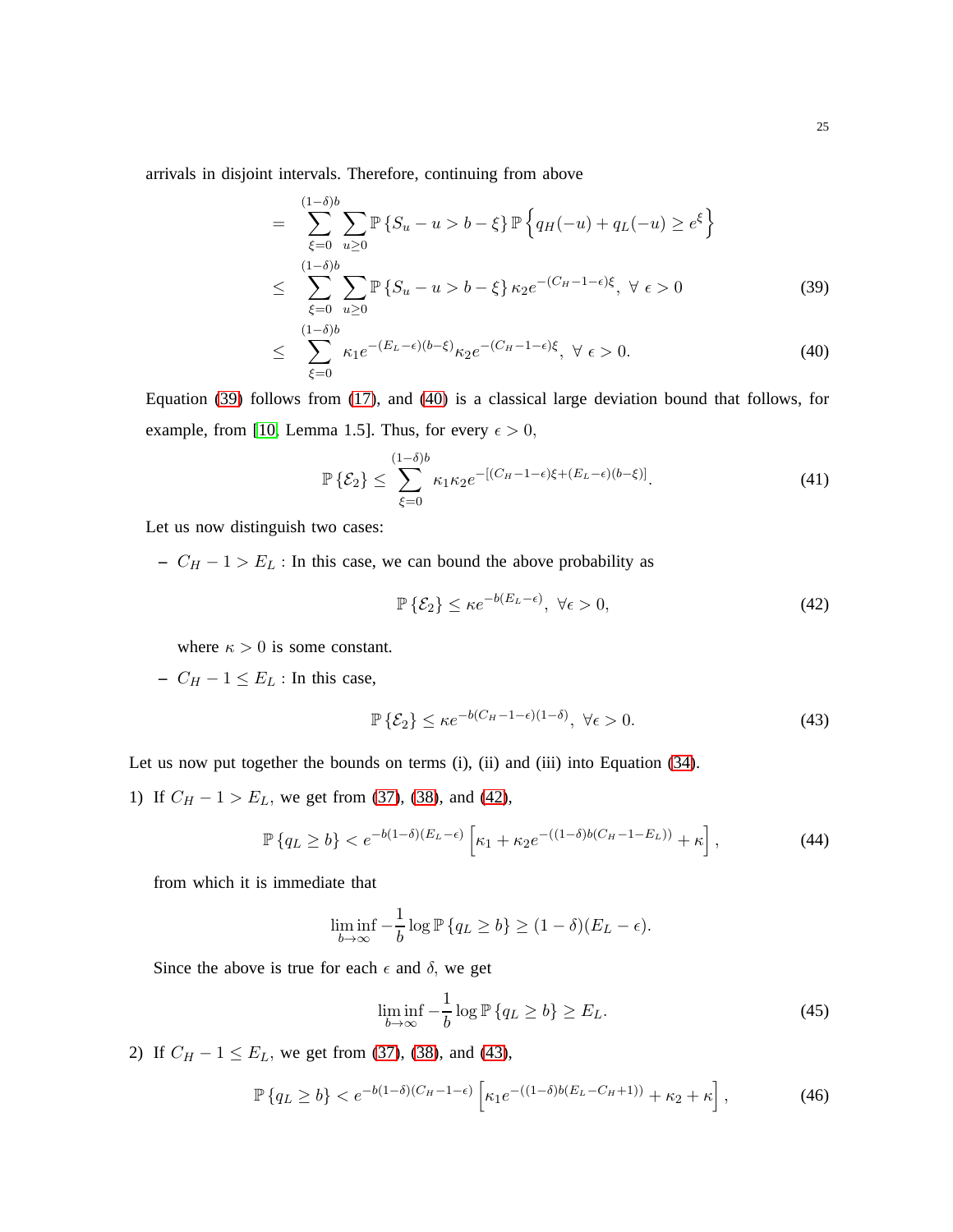from which it is immediate that

$$
\liminf_{b \to \infty} -\frac{1}{b} \log \mathbb{P} \{ q_L \ge b \} \ge (1 - \delta)(C_H - 1 - \epsilon).
$$

Since the above is true for each  $\epsilon$  and  $\delta$ , we get

<span id="page-25-0"></span>
$$
\liminf_{b \to \infty} -\frac{1}{b} \log \mathbb{P} \{ q_L \ge b \} \ge C_H - 1. \tag{47}
$$

Theorem [10](#page-21-0) now follows from [\(45\)](#page-24-3) and [\(47\)](#page-25-0).  $\Box$ 

Thus, the light queue tail is upper bounded by an exponential term, whose rate of decay is given by the smaller of the intrinsic exponent  $E_L$ , and  $C_H - 1$ . We remark that Theorem [10](#page-21-0) utilizes only the light-tailed nature of  $L(\cdot)$ , and the tail coefficient of  $H(\cdot)$ . Specifically, we do not need to assume any regularity property such as  $H(\cdot) \in \mathcal{OR}$  for the result to hold. However, if we assume that the tail of  $H(\cdot)$  is regularly varying, we can obtain a matching lower bound to the upper bound in Theorem [10.](#page-21-0)

*Theorem 11:* Suppose that  $H(\cdot) \in \mathcal{R}(C_H)$ . Then, under LMW scheduling, the tail distribution of  $q_L$ satisfies an LDP with rate function given by

$$
\lim_{b \to \infty} -\frac{1}{b} \log \mathbb{P} \{ q_L \ge b \} = \min(E_L, C_H - 1).
$$

*Proof:* In light of Theorem [10,](#page-21-0) it is enough to prove that

$$
\limsup_{b \to \infty} -\frac{1}{b} \log \mathbb{P} \{ q_L \ge b \} \le \min(E_L, C_H - 1).
$$

Let us denote by  $q_L^{(p)}$  $L<sup>(p)</sup>$  the queue length of the light queue, when it is given complete priority over H. Note that  $\mathbb{P}\left\{q_L^{(p)} > b\right\}$  is a lower bound on the overflow probability under *any* policy, including LMW. Therefore, for all  $b > 0$ ,  $\mathbb{P}\left\{q_L \geq b\right\} \geq \mathbb{P}\left\{q_L^{(p)} > b\right\}$ . This implies

<span id="page-25-1"></span>
$$
\limsup_{b \to \infty} -\frac{1}{b} \log \mathbb{P} \{ q_L \ge b \} \le \limsup_{b \to \infty} -\frac{1}{b} \log \mathbb{P} \left\{ q_L^{(p)} > b \right\} = E_L,\tag{48}
$$

where the last step is from [\(14\)](#page-11-3).

Next, we can show, following the arguments in Proposition [10](#page-16-2) and Theorem [8](#page-17-0) that

$$
\mathbb{P}\left\{q_L \geq b\right\} \geq \lambda_H \mathbb{P}\left\{H_R \geq e^b - 1; \sum_{i=1}^{H_A} L(i) \geq b\right\}.
$$

But arguing similarly to Lemma [5,](#page-29-0) we can show that

$$
\mathbb{P}\left\{H_R \geq e^b - 1; \sum_{i=1}^{H_A} L(i) \geq b\right\} \sim \mathbb{P}\left\{H_R \geq e^b - 1\right\}.
$$

<span id="page-25-2"></span>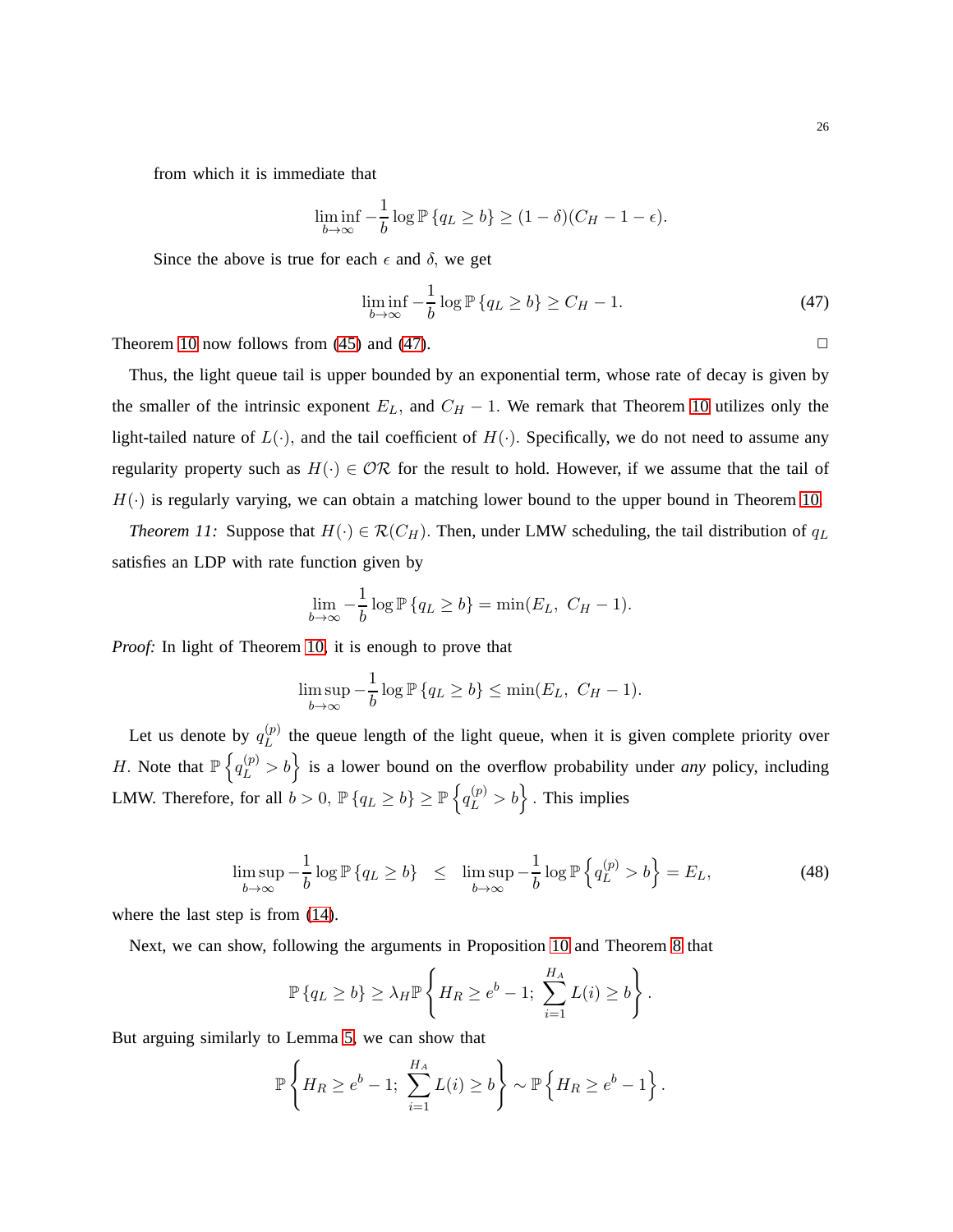

<span id="page-26-1"></span>Fig. 3. The large deviation exponent for  $q_L$  under LMW scheduling, as a function of  $\lambda_L$ . The light queue is fed by Poisson bursts, and  $C_H = 2.5$ .

Thus,

$$
\mathbb{P}\left\{q_L \geq b\right\} \gtrsim \mathbb{P}\left\{H_R \geq e^b - 1\right\}.
$$

Next, since  $H(\cdot)$  is regularly varying with tail coefficient  $C_H$ ,  $H_R$  is also regularly varying with tail coefficient  $C_H - 1$ , so that  $\mathbb{P}\left\{H_R \ge e^b - 1\right\} = U(e^b) e^{-b(C_H - 1)}$ . Finally we can write

$$
\limsup_{b \to \infty} -\frac{1}{b} \log \mathbb{P} \{ q_L \ge b \} \le \limsup_{b \to \infty} -\frac{1}{b} \log \mathbb{P} \left\{ H_R \ge e^b - 1 \right\} = C_H - 1 - \limsup_{b \to \infty} \frac{\log U(e^b)}{b}.
$$

The final limit supremum is shown to be zero in Lemma [6,](#page-31-0) using a representation theorem for slowly varying functions. Thus,

<span id="page-26-0"></span>
$$
\limsup_{b \to \infty} -\frac{1}{b} \log \mathbb{P} \{ q_L \ge b \} \le C_H - 1. \tag{49}
$$

Equations [\(48\)](#page-25-1) and [\(49\)](#page-26-0) imply the theorem.  $\Box$ 

Figure [3](#page-26-1) shows the large deviation exponent given by Theorem [11](#page-25-2) as a function of  $\lambda_L$ , for  $C_H = 2.5$ , and Poisson inputs feeding the light queue. There are two distinct regimes in the plot, corresponding to two fundamentally different modes of overflow. For relatively large values of  $\lambda_L$ , the exponent for the LMW policy equals  $E_L$ , the intrinsic exponent. In this regime, the light queue overflows entirely due to atypical behavior in the input process  $L(\cdot)$ . In other words,  $q_L$  would have grown close to the level b even if the heavy queue was absent. This mode of overflow is more likely for larger values of  $\lambda_L$ , which explains the diminishing exponent in this regime.

The flat portion of the curve in Figure [3](#page-26-1) corresponds to a second overflow mode. In this regime, the overflow of the light queue occurs due to extreme misbehavior on the part of the heavy-tailed input.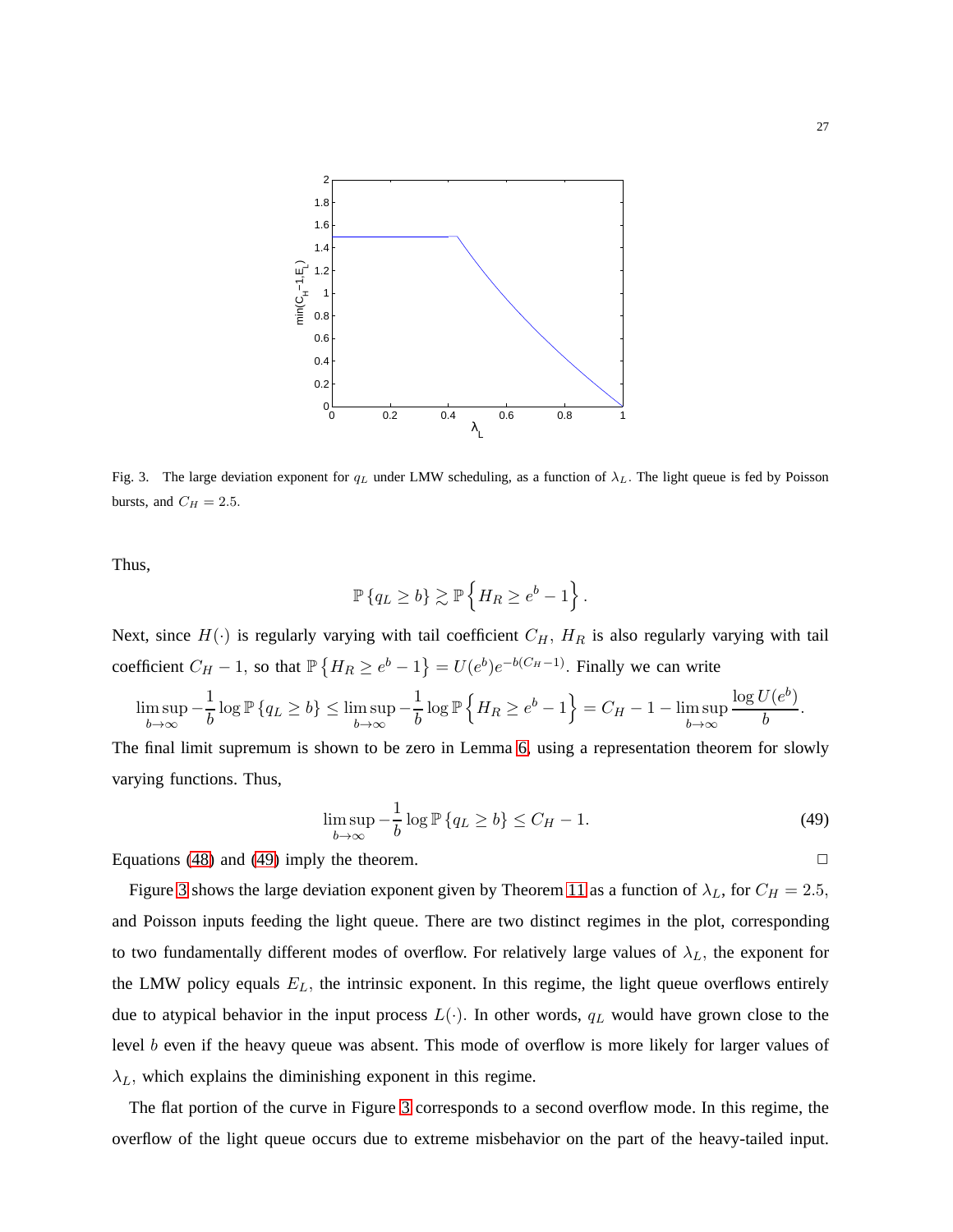Specifically, the heavy queue becomes larger than  $e^b$  after receiving a very large burst. After this instant, the heavy queue hogs all the service, and the light queue gets starved until it gradually builds up to the level b. In this regime, the light queue input behaves typically, and plays no role in the overflow of L. That is, the exponent is independent of  $\lambda_L$ , being equal to a constant  $C_H - 1$ . The exponent is decided entirely by the 'burstiness' of the heavy-tailed traffic, which is reflected in the tail coefficient.

## VIII. CONCLUDING REMARKS

<span id="page-27-0"></span>We considered a system of parallel queues fed by a mix of heavy-tailed and light-tailed traffic, and served by a single server. We studied the asymptotic behavior of the queue size distributions under various scheduling policies. We showed that the occupancy distribution of the heavy queue is asymptotically insensitive to the scheduling policy used, and inevitably heavy-tailed. In contrast, the light queue occupancy distribution can be heavy-tailed or light-tailed depending on the scheduling policy.

The major contribution of the paper is in the derivation of an exact asymptotic characterization of the light queue occupancy distribution, under max-weight-α scheduling. We showed that the light queue distribution is heavy-tailed with a finite tail coefficient under max-weight-α scheduling, for any values of the scheduling parameters. However, the tail coefficient can be improved by choosing the scheduling parameters to favor the light queue. We also observed that 'plain' max-weight scheduling leads to the worst possible asymptotic behavior of the light queue distribution, among all non-idling policies.

Another important contribution of the paper is the log-max-weight policy, and the corresponding asymptotic analysis. We showed that the light queue occupancy distribution is light-tailed under LMW scheduling, and explicitly derived an exponentially decaying upper bound on the tail of the light queue distribution. Additionally, the LMW policy also has the desirable property of being throughput optimal in a general queueing network.

Although we study a very simple queueing network in this paper, we believe that the insights obtained from this study are valuable in much more general settings. For instance, in a general queueing network with a mix of light-tailed and heavy-tailed traffic flows, we expect that the celebrated max-weight policy has the tendency to 'infect' competing light-tailed flows with heavy-tailed asymptotics. A similar effect was also noted in [\[14\]](#page-33-8), in the context of expected delay.

We also believe that the LMW policy occupies a unique 'sweet spot' in the context of scheduling light-tailed traffic in the presence of heavy-tailed traffic. This is because the LMW policy de-emphasizes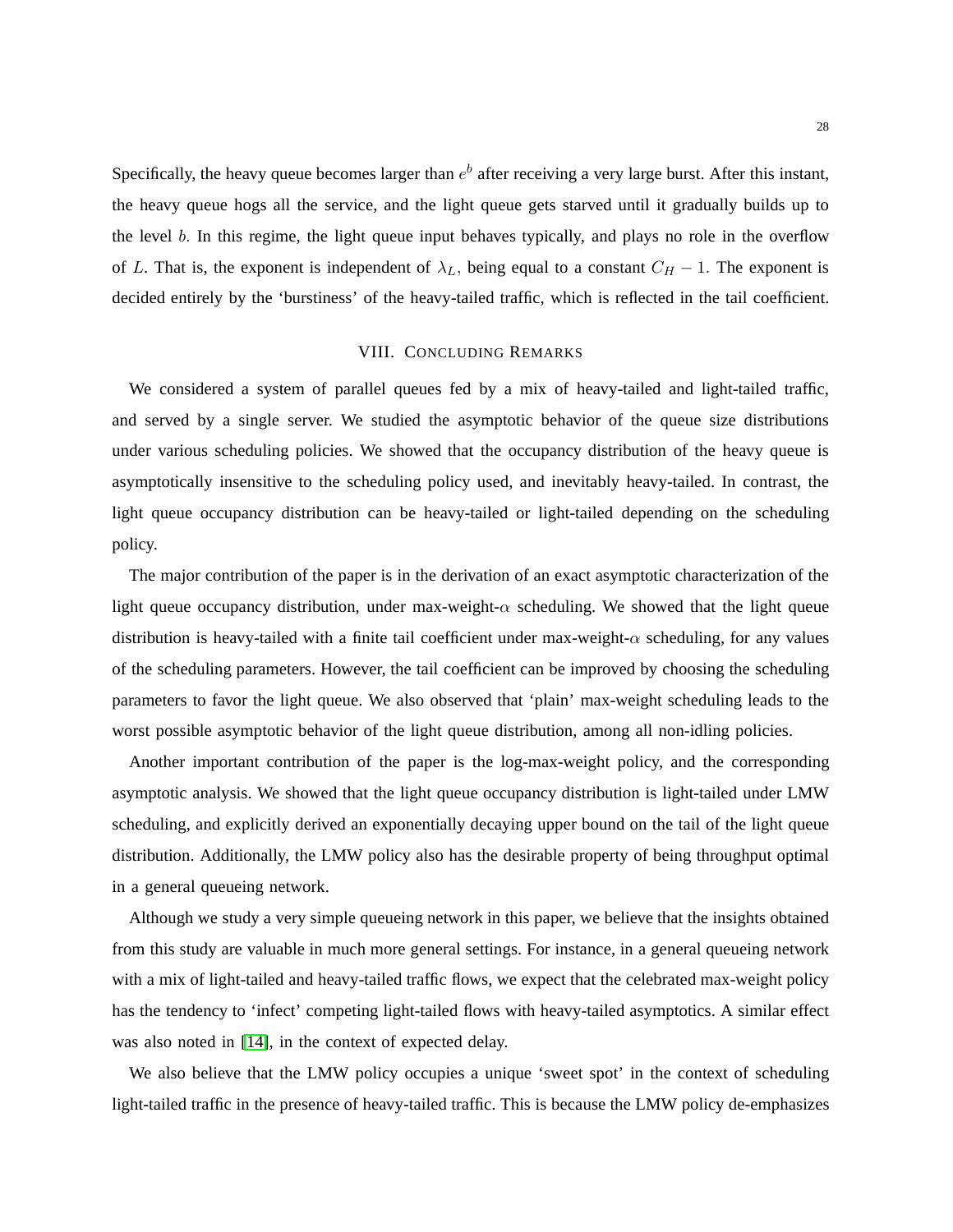the heavy-tailed flow sufficiently to maintain good light queue asymptotics, while also ensuring networkwide stability.

For future work, we propose the extension of the results in this paper to more general single-hop and multi-hop network models. Even in the context of parallel queues, the incorporation of time-varying channel models presents an interesting direction.

## APPENDIX

<span id="page-28-2"></span>*Lemma 3:*  $\mathbb{P}\left\{H_R \geq m, H_A \geq n\right\} = \mathbb{P}\left\{H_R \geq m + n\right\}$ *Proof:* Using [\(1\)](#page-7-3) and [\(2\)](#page-7-4),

$$
\mathbb{P}\{H_R \geq m, H_A \geq n\} = \sum_{k \geq m} \sum_{l \geq n} \frac{\mathbb{P}\{H_+ = k + l\}}{\mathbb{E}[H_+]} \n= \sum_{k \geq m} \sum_{p=k+n}^{\infty} \frac{\mathbb{P}\{H_+ = p\}}{\mathbb{E}[H_+]} \n= \sum_{k \geq m} \mathbb{P}\{H_R = k + n\} \n= \mathbb{P}\{H_R \geq m + n\}.
$$

<span id="page-28-0"></span>*Lemma 4:* Let  $N \in \mathcal{IR}$  be a non-negative integer valued random variable. Let  $X_i, i \geq 1$  be i.i.d. non-negative light-tailed random variables, with mean  $\mu$ , independent of N. Define

$$
S_N = \sum_{i=1}^N X_i.
$$

Then,

$$
\mathbb{P}\left\{S_N > b\right\} \sim \mathbb{P}\left\{N > b/\mu\right\}.
$$

*Proof:* For notational ease, we will prove the result for  $\mu = 1$ , although the result and proof technique are applicable for any  $\mu > 0$ . First, for a fixed  $\delta > 0$ , we have

<span id="page-28-1"></span>
$$
\mathbb{P}\{S_N > b\} = \mathbb{P}\{S_N > b; N \le b(1 - \delta)\} + \mathbb{P}\{S_N > b; N > b(1 - \delta)\}\
$$
  

$$
< \mathbb{P}\{S_{\lfloor b(1 - \delta)\rfloor} > b\} + \mathbb{P}\{N > b(1 - \delta)\}.
$$
 (50)

Next, we write a lower bound:

 $\Box$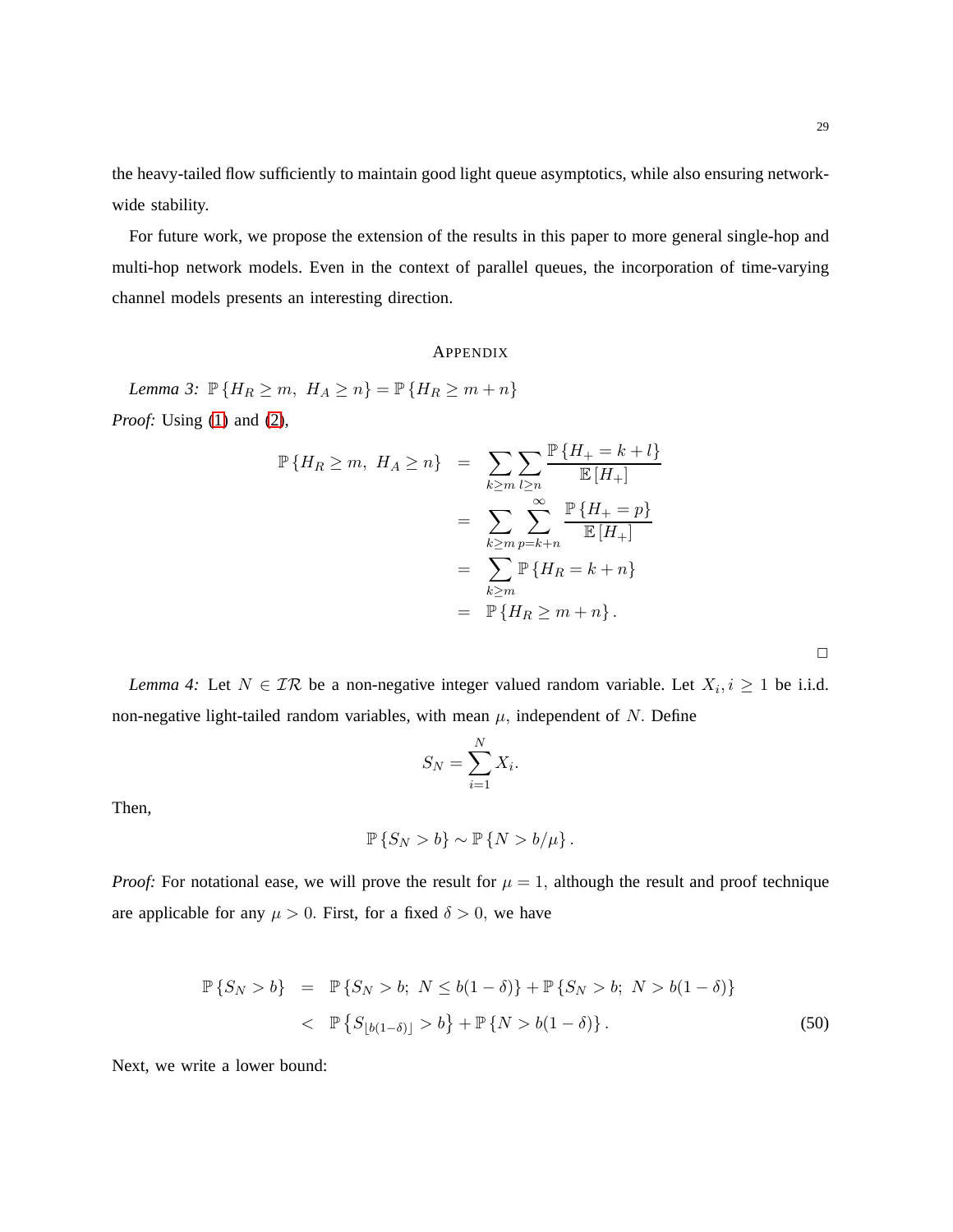<span id="page-29-2"></span>
$$
\mathbb{P}\{S_N > b\} \geq \mathbb{P}\{S_N > b; N > b(1 + \delta)\}\
$$
  
=  $\mathbb{P}\{N > b(1 + \delta)\} - \mathbb{P}\{S_N \leq b; N > b(1 + \delta)\}\$   
 $\geq \mathbb{P}\{N > b(1 + \delta)\} - \mathbb{P}\{S_{\lceil b(1 + \delta)\rceil} \leq b\}.$  (51)

Since the  $X_i$  have a well defined moment generating function, their sample average satisfies an exponential concentration inequality around the mean. Specifically, we can show using the Chernoff bound that there exist constants  $\kappa$ ,  $\eta$  such that

$$
\mathbb{P}\left\{S_{\lfloor b(1-\delta)\rfloor} > b\right\} < \kappa e^{-b\eta}.
$$

Thus, it follows that

<span id="page-29-1"></span>
$$
\mathbb{P}\left\{S_{\lfloor b(1-\delta)\rfloor} > b\right\} = o(\mathbb{P}\left\{N > b\right\})\tag{52}
$$

as  $b \to \infty$ . Similarly,

<span id="page-29-3"></span>
$$
\mathbb{P}\left\{S_{\lfloor b(1+\delta)\rfloor} \le b\right\} = o(\mathbb{P}\left\{N > b\right\}).\tag{53}
$$

Next, getting back to [\(50\)](#page-28-1),

$$
\limsup_{b \to \infty} \frac{\mathbb{P}\left\{S_N > b\right\}}{\mathbb{P}\left\{N > b\right\}} \le \limsup_{b \to \infty} \frac{\mathbb{P}\left\{S_{\lfloor b(1-\delta)\rfloor} > b\right\}}{\mathbb{P}\left\{N > b\right\}} + \limsup_{b \to \infty} \frac{\mathbb{P}\left\{N > b(1-\delta)\right\}}{\mathbb{P}\left\{N > b\right\}}.
$$

The first term on the right hand side is zero in view of [\(52\)](#page-29-1), so that for all  $\delta$ , we have

$$
\limsup_{b \to \infty} \frac{\mathbb{P}\left\{S_N > b\right\}}{\mathbb{P}\left\{N > b\right\}} \le \limsup_{b \to \infty} \frac{\mathbb{P}\left\{N > b(1-\delta)\right\}}{\mathbb{P}\left\{N > b\right\}}.
$$

Taking the limit as  $\delta \downarrow 0$ ,

<span id="page-29-4"></span>
$$
\limsup_{b \to \infty} \frac{\mathbb{P}\left\{S_N > b\right\}}{\mathbb{P}\left\{N > b\right\}} \le \lim_{\delta \downarrow 0} \limsup_{b \to \infty} \frac{\mathbb{P}\left\{N > b(1 - \delta)\right\}}{\mathbb{P}\left\{N > b\right\}} = 1\tag{54}
$$

The final limit is unity, by the definition of the class  $\mathcal{IR}$ . Similarly, we can show using [\(51\)](#page-29-2), [\(53\)](#page-29-3) and the intermediate-regular variation of the tail of  $N$  that

<span id="page-29-5"></span>
$$
\liminf_{b \to \infty} \frac{\mathbb{P}\{S_N > b\}}{\mathbb{P}\{N > b\}} \ge 1. \tag{55}
$$

Equations [\(54\)](#page-29-4) and [\(55\)](#page-29-5) imply the result.  $\Box$ 

The above lemma can be proved under more general assumptions than stated here, see [\[19\]](#page-33-10).

<span id="page-29-0"></span>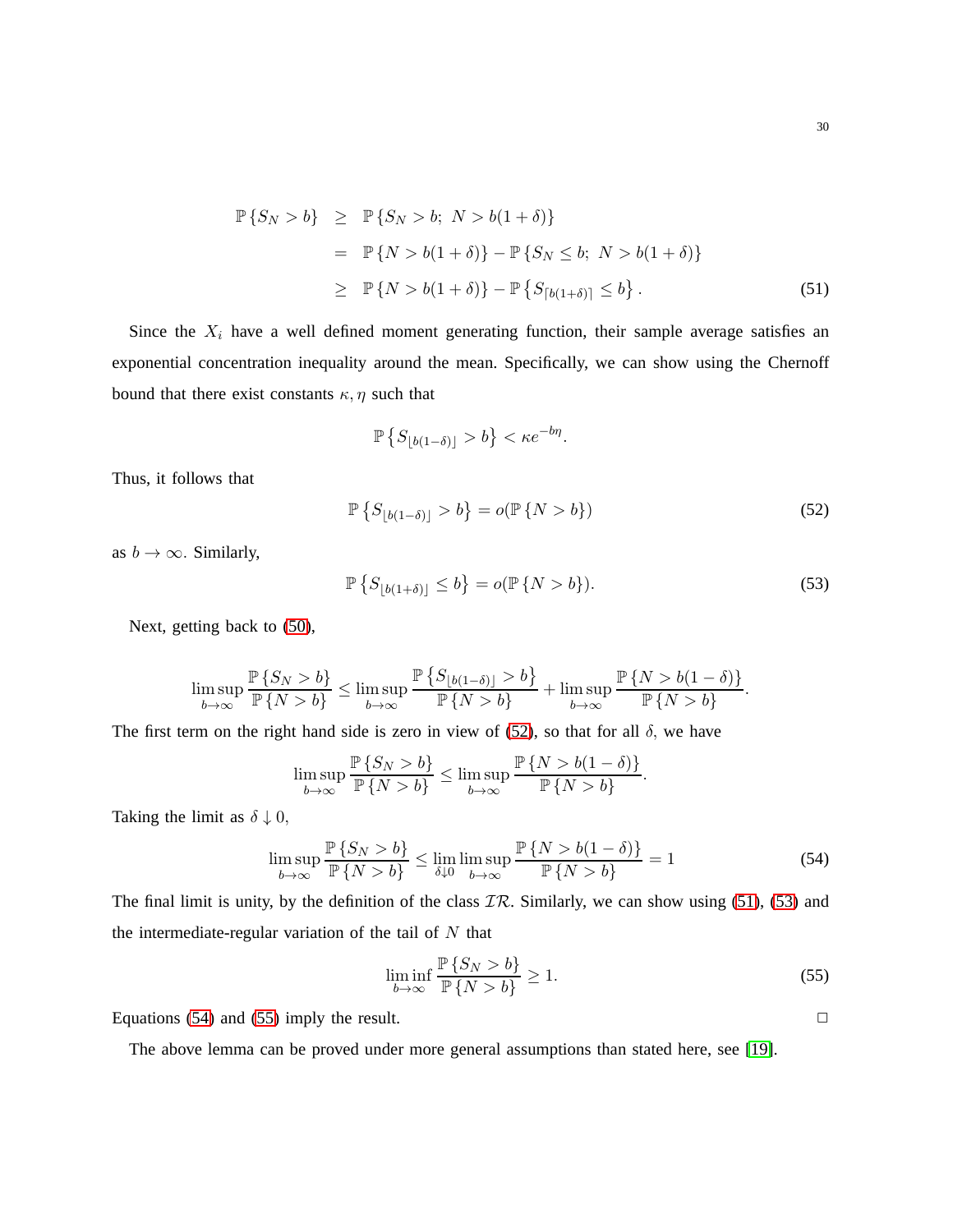*Lemma 5:* If  $H(\cdot) \in \mathcal{OR}$ , we have

$$
\mathbb{P}\left\{H_R \geq b^{\alpha_L/\alpha_H}, \sum_{i=1}^{H_A} L(i) \geq b\right\} \sim \left\{\begin{array}{c}\mathbb{P}\left\{H_R \geq \frac{b}{\lambda_L}\right\} & \frac{\alpha_L}{\alpha_H} < 1, \\ \mathbb{P}\left\{H_R \geq b + \frac{b}{\lambda_L}\right\} & \frac{\alpha_L}{\alpha_H} = 1, \\ \mathbb{P}\left\{H_R \geq b^{\alpha_L/\alpha_H}\right\} & \frac{\alpha_L}{\alpha_H} > 1.\end{array}\right. \tag{56}
$$

*Proof:* In this proof, let us take  $\lambda_L = 1$  for notational simplicity, although the same proof technique works without this assumption. Denote  $S_n = \sum_{i=1}^n L(i)$ . We first get an upper bound. For every  $\delta > 0$ , we have

$$
\mathbb{P}\left\{H_R \ge b^{\alpha_L/\alpha_H}; S_{H_A} \ge b\right\} =
$$
  

$$
\mathbb{P}\left\{H_R \ge b^{\alpha_L/\alpha_H}; S_{H_A} \ge b; H_A < b(1-\delta)\right\} + \mathbb{P}\left\{H_R \ge b^{\alpha_L/\alpha_H}; S_{H_A} \ge b; H_A > b(1-\delta)\right\}
$$
  

$$
< \mathbb{P}\left\{S_{tt} > b; H_A < b(1-\delta)\right\} + \mathbb{P}\left\{H_R > b^{\alpha_L/\alpha_H}; H_A > b(1-\delta)\right\} \tag{57}
$$

<span id="page-30-0"></span>
$$
\langle \mathbb{P}\left\{S_{H_A} \ge b; H_A < b(1-\delta)\right\} + \mathbb{P}\left\{H_R \ge b^{\alpha_L/\alpha_H}; H_A > b(1-\delta)\right\} \tag{57}
$$
\n
$$
\langle \mathbb{P}\left\{S_{H_A} > b; H_A < b(1-\delta)\right\} + \mathbb{P}\left\{H_R > b^{\alpha_L/\alpha_H} + b(1-\delta)\right\} \tag{58}
$$

$$
\leq \mathbb{P}\left\{S_{H_A} \geq b; H_A < b(1-\delta)\right\} + \mathbb{P}\left\{H_R \geq b^{\alpha_L/\alpha_H} + b(1-\delta)\right\} \tag{58}
$$

$$
<\mathbb{P}\left\{S_{\lfloor b(1-\delta)\rfloor} > b\right\} + \mathbb{P}\left\{H_R \geq b^{\alpha_L/\alpha_H} + b(1-\delta)\right\}.
$$
 (59)

In [\(58\)](#page-30-0) we have utilized Lemma [3,](#page-28-2) and in Equation [\(59\)](#page-30-0), we have used the independence of  $H_A$  and  $L(\cdot)$ . Next, let us derive a lower bound.

<span id="page-30-1"></span>
$$
\mathbb{P}\left\{H_R \geq b^{\alpha_L/\alpha_H}; S_{H_A} \geq b\right\} \geq \mathbb{P}\left\{H_R \geq b^{\alpha_L/\alpha_H}; S_{H_A} \geq b; H_A > b(1+\delta)\right\} =
$$
  

$$
\mathbb{P}\left\{H_R \geq b^{\alpha_L/\alpha_H}; H_A > b(1+\delta)\right\} - \mathbb{P}\left\{H_R \geq b^{\alpha_L/\alpha_H}; S_{H_A} < b; H_A > b(1+\delta)\right\} \geq
$$
  

$$
\mathbb{P}\left\{H_R \geq b^{\alpha_L/\alpha_H}; H_A > b(1+\delta)\right\} - \mathbb{P}\left\{S_{H_A} < b; H_A > b(1+\delta)\right\} \geq
$$
  

$$
\mathbb{P}\left\{H_R \geq b^{\alpha_L/\alpha_H} + b(1+\delta)\right\} - \mathbb{P}\left\{S_{\lceil b(1+\delta)\rceil} \leq b\right\}.
$$
 (60)

Equation [\(60\)](#page-30-1) uses Lemma [3.](#page-28-2) Now, observe that the terms  $\mathbb{P}\left\{S_{\lfloor b(1-\delta)\rfloor} > b\right\}$  in [\(59\)](#page-30-0) and  $\mathbb{P}\left\{S_{\lceil b(1+\delta)\rceil} \leq b\right\}$ in [\(60\)](#page-30-1) decay exponentially fast as  $b \to \infty$ , for any  $\delta > 0$ . This is because  $L(\cdot)$  is light-tailed, and their sample average satisfies an exponential concentration inequality around the mean (unity). More precisely, a Chernoff bound can be used to show that

<span id="page-30-2"></span>
$$
\mathbb{P}\left\{S_{\lfloor b(1-\delta)\rfloor} > b\right\} = o\left(\mathbb{P}\left\{H_R \ge b^{\alpha_L/\alpha_H} + b\right\}\right),\tag{61}
$$

and

<span id="page-30-3"></span>
$$
\mathbb{P}\left\{S_{\lceil b(1+\delta)\rceil} \le b\right\} = o\left(\mathbb{P}\left\{H_R \ge b^{\alpha_L/\alpha_H} + b\right\}\right). \tag{62}
$$

*Case (i):*  $\frac{\alpha_L}{\alpha_H} < 1$ . Using [\(59\)](#page-30-0), we write

$$
\limsup_{b\to\infty}\frac{\mathbb{P}\left\{H_R\geq b^{\alpha_L/\alpha_H};\ S_{H_A}\geq b\right\}}{\mathbb{P}\left\{H_R\geq b\right\}}\leq \limsup_{b\to\infty}\frac{\mathbb{P}\left\{S_{\lfloor b(1-\delta)\rfloor}>b\right\}}{\mathbb{P}\left\{H_R\geq b\right\}}+\limsup_{b\to\infty}\frac{\mathbb{P}\left\{H_R\geq b^{\alpha_L/\alpha_H}+b(1-\delta)\right\}}{\mathbb{P}\left\{H_R\geq b\right\}}.
$$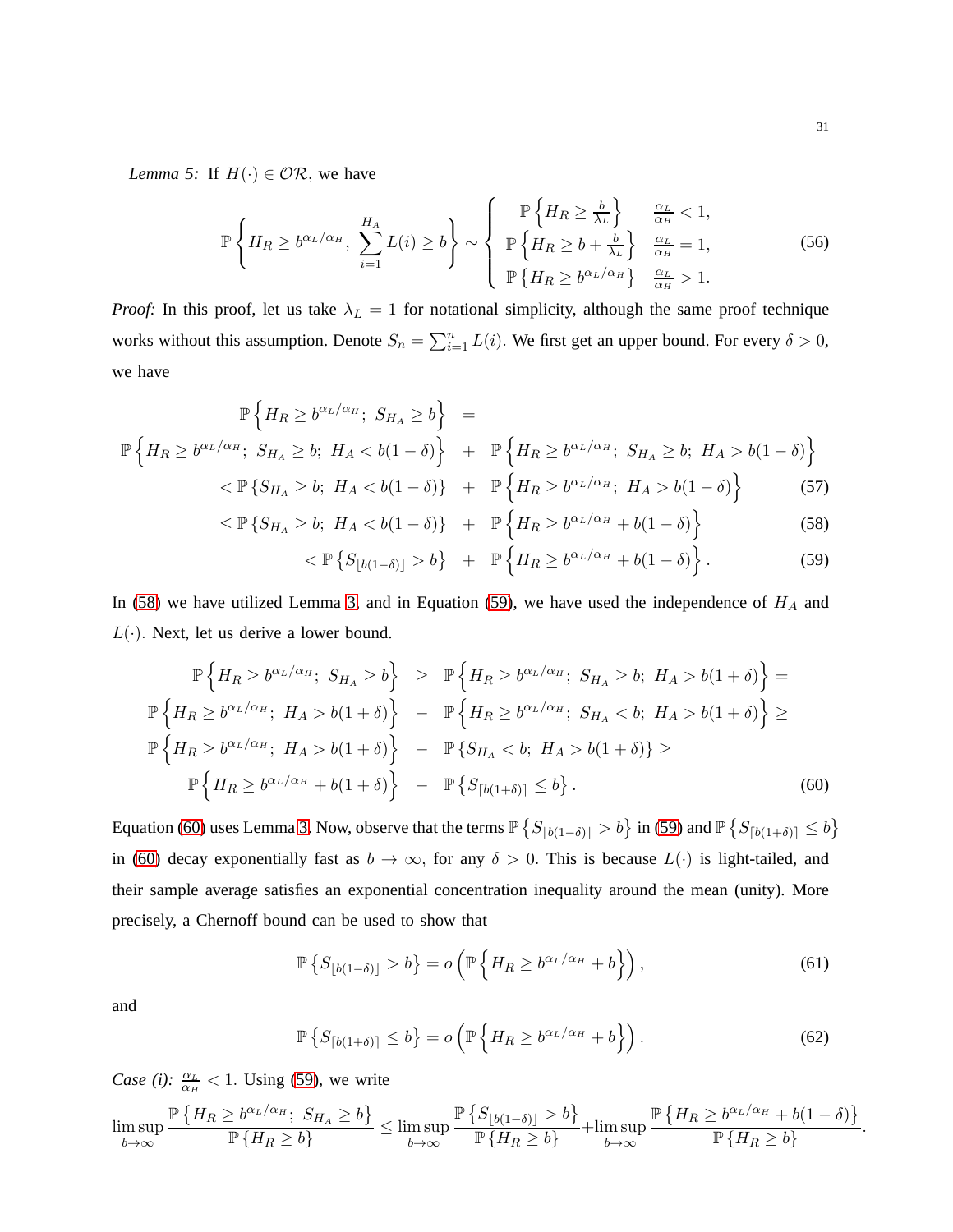The first limit supremum on the right is zero in view of [\(61\)](#page-30-2). Since  $\frac{\alpha_L}{\alpha_H} < 1$ , we can write

$$
\limsup_{b \to \infty} \frac{\mathbb{P}\left\{H_R \ge b^{\alpha_L/\alpha_H};\ S_{H_A} \ge b\right\}}{\mathbb{P}\left\{H_R \ge b\right\}} \le \limsup_{b \to \infty} \frac{\mathbb{P}\left\{H_R \ge b(1-\delta)\right\}}{\mathbb{P}\left\{H_R \ge b\right\}},\ \forall \delta > 0.
$$

Thus,

<span id="page-31-1"></span>
$$
\limsup_{b \to \infty} \frac{\mathbb{P}\left\{H_R \ge b^{\alpha_L/\alpha_H}; \ S_{H_A} \ge b\right\}}{\mathbb{P}\left\{H_R \ge b\right\}} \le \lim_{\delta \downarrow 0} \limsup_{b \to \infty} \frac{\mathbb{P}\left\{H_R \ge b(1-\delta)\right\}}{\mathbb{P}\left\{H_R \ge b\right\}} = 1. \tag{63}
$$

The final limit is unity, because according to Lemma [1,](#page-8-2)  $H(\cdot) \in \mathcal{OR}$  implies  $H_R \in \mathcal{ER}$ . Since  $\mathcal{ER} \subset \mathcal{IR}$ , the final limit in [\(63\)](#page-31-1) is unity, by the definition of intermediate-regular variation (Definition [2\)](#page-4-1).

Along similar lines, we can use [\(60\)](#page-30-1), [\(62\)](#page-30-3), and the fact that  $H_R \in \mathcal{IR}$  to show that

<span id="page-31-2"></span>
$$
\liminf_{b \to \infty} \frac{\mathbb{P}\left\{H_R \ge b^{\alpha_L/\alpha_H}; \ S_{H_A} \ge b\right\}}{\mathbb{P}\left\{H_R \ge b\right\}} \ge \lim_{\delta \downarrow 0} \liminf_{b \to \infty} \frac{\mathbb{P}\left\{H_R \ge b(1+2\delta)\right\}}{\mathbb{P}\left\{H_R \ge b\right\}} = 1. \tag{64}
$$

Equations [\(63\)](#page-31-1) and [\(64\)](#page-31-2) imply that

$$
\mathbb{P}\left\{H_R \geq b^{\alpha_L/\alpha_H};\ S_{H_A} \geq b\right\} \sim \mathbb{P}\left\{H_R \geq b\right\},\
$$

which implies Lemma [5](#page-29-0) for  $\frac{\alpha_L}{\alpha_H} < 1$ , and  $\lambda_L = 1$ .

*Case (ii):*  $\frac{\alpha_L}{\alpha_H} = 1$ . Similar to the previous case. Here, we get

$$
\mathbb{P}\left\{H_R \geq b; \ S_{H_A} \geq b\right\} \sim \mathbb{P}\left\{H_R \geq 2b\right\}.
$$

*Case (iii):*  $\frac{\alpha_L}{\alpha_H} > 1$ .

For the upper bound, we have from [\(59\)](#page-30-0) and [\(52\)](#page-29-1),

$$
\limsup_{b\to\infty}\frac{\mathbb{P}\left\{H_R\geq b^{\alpha_L/\alpha_H};\ S_{H_A}\geq b\right\}}{\mathbb{P}\left\{H_R\geq b^{\alpha_L/\alpha_H}\right\}}\leq \limsup_{b\to\infty}\frac{\mathbb{P}\left\{H_R\geq b^{\alpha_L/\alpha_H}+b(1-\delta)\right\}}{\mathbb{P}\left\{H_R\geq b^{\alpha_L/\alpha_H}\right\}}\leq 1.
$$

Similarly, for the lower bound, we have from [\(60\)](#page-30-1) and [\(53\)](#page-29-3),

$$
\liminf_{b \to \infty} \frac{\mathbb{P}\left\{H_R \ge b^{\alpha_L/\alpha_H}; \ S_{H_A} \ge b\right\}}{\mathbb{P}\left\{H_R \ge b^{\alpha_L/\alpha_H}\right\}} \ge \liminf_{b \to \infty} \frac{\mathbb{P}\left\{H_R \ge b^{\alpha_L/\alpha_H} + b(1+\delta)\right\}}{\mathbb{P}\left\{H_R \ge b^{\alpha_L/\alpha_H}\right\}},
$$
\n
$$
\ge \liminf_{b \to \infty} \frac{\mathbb{P}\left\{H_R \ge b^{\alpha_L/\alpha_H}(1+\delta)\right\}}{\mathbb{P}\left\{H_R \ge b^{\alpha_L/\alpha_H}\right\}}, \ \forall \delta > 0.
$$

Thus,

$$
\liminf_{b \to \infty} \frac{\mathbb{P}\left\{H_R \ge b^{\alpha_L/\alpha_H};\ S_{H_A} \ge b\right\}}{\mathbb{P}\left\{H_R \ge b^{\alpha_L/\alpha_H}\right\}} \ge \lim_{\delta \downarrow 0} \liminf_{b \to \infty} \frac{\mathbb{P}\left\{H_R \ge b^{\alpha_L/\alpha_H}(1+\delta)\right\}}{\mathbb{P}\left\{H_R \ge b^{\alpha_L/\alpha_H}\right\}} = 1,
$$

where the last limit is unity due to the intermediate-regular variation of  $H_R$ . Therefore, we can conclude for  $\frac{\alpha_L}{\alpha_H} > 1$  that

$$
\mathbb{P}\left\{H_R \geq b^{\alpha_L/\alpha_H}; \ S_{H_A} \geq b\right\} \sim \mathbb{P}\left\{H_R \geq b^{\alpha_L/\alpha_H}\right\}
$$

<span id="page-31-0"></span>Lemma [5](#page-29-0) is now proved.  $\Box$ 

.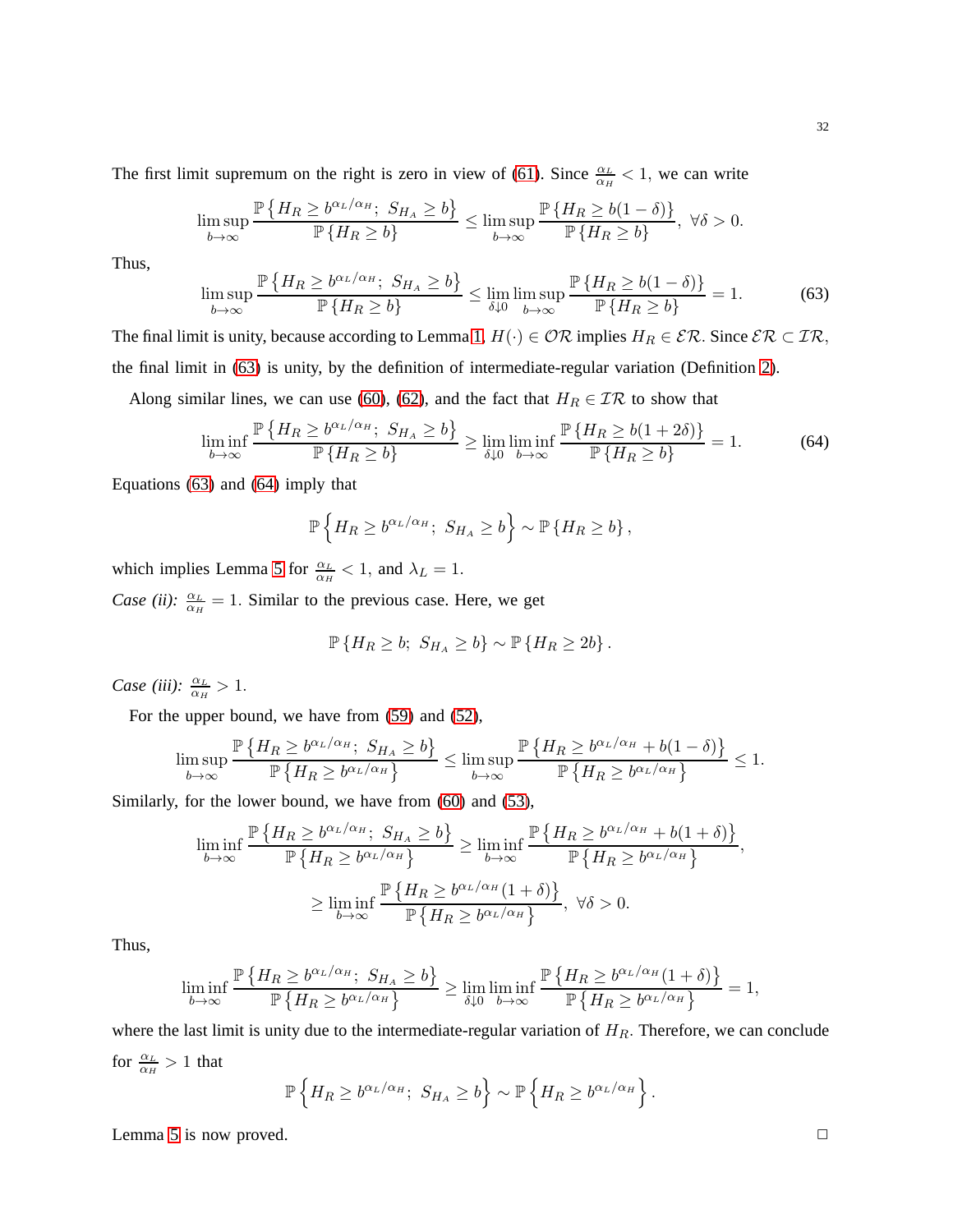*Lemma 6:* For any slowly varying function  $U(\cdot)$ ,

$$
\lim_{a \to \infty} \frac{\log U(a)}{\log a} = 0.
$$

*Proof:* We use the representation theorem for slowly varying functions derived in [\[8\]](#page-32-11). For every slowly varying function  $U(\cdot)$ , there exists a  $B > 0$  such that for all  $x \geq B$ , the function can be written as

$$
U(x) = \exp\left(v(x) + \int_B^x \frac{\zeta(y)}{y} dy\right),\,
$$

where  $v(x)$  converges to a finite constant, and  $\zeta(x) \to 0$  as  $x \to \infty$ . Therefore,

$$
\lim_{a \to \infty} \frac{\log U(a)}{\log a} = \lim_{a \to \infty} \frac{v(a) + \int_B^a \frac{\zeta(y)}{y} dy}{\log a} = \lim_{a \to \infty} \frac{\int_B^a \frac{\zeta(y)}{y} dy}{\log a},
$$

where the last step is because  $v(a)$  converges to a constant. Next, given any  $\epsilon > 0$ , choose  $C(\epsilon)$  such that  $|\zeta(a)| < \epsilon$ ,  $\forall a > C(\epsilon)$ . Then, we have

$$
\lim_{a \to \infty} \frac{\left| \int_B^a \frac{\zeta(y)}{y} dy \right|}{\log a} \le \lim_{a \to \infty} \frac{\int_B^{C(\epsilon)} \frac{|\zeta(y)|}{y} dy + \int_{C(\epsilon)}^a \frac{|\zeta(y)|}{y} dy}{\log a} \le \lim_{a \to \infty} \frac{\epsilon \log \frac{a}{C(\epsilon)}}{\log a} = \epsilon.
$$

Since the above is true for every  $\epsilon$ , the result follows.  $\Box$ 

#### **REFERENCES**

- <span id="page-32-7"></span><span id="page-32-3"></span>[1] V. Anantharam, "Scheduling strategies and long-range dependence," *Queueing Systems*, vol. 33, no. 1, pp. 73–89, 1999.
- <span id="page-32-5"></span>[2] N. Bingham, C. Goldie, and J. Teugels, *Regular variation*. Cambridge university press Cambridge, 1987.
- <span id="page-32-1"></span>[3] S. Borst, M. Mandjes, and M. van Uitert, "Generalized processor sharing with light-tailed and heavy-tailed input," *IEEE/ACM Transactions on Networking*, vol. 11, no. 5, p. 834, 2003.
- <span id="page-32-2"></span>[4] S. Borst, O. Boxma, R. Núñez-Queija, and A. Zwart, "The impact of the service discipline on delay asymptotics," *Performance Evaluation*, vol. 54, no. 2, pp. 175–206, 2003.
- <span id="page-32-6"></span>[5] O. Boxma and B. Zwart, "Tails in scheduling," *ACM SIGMETRICS Performance Evaluation Review*, vol. 34, no. 4, p. 20, 2007.
- <span id="page-32-8"></span>[6] A. Brzezinski and E. Modiano, "Dynamic reconfiguration and routing algorithms for IP-over-WDM networks with stochastic traffic," *Journal of Lightwave Technology*, vol. 23, no. 10, p. 3188, 2005.
- <span id="page-32-11"></span>[7] D. Cline, "Intermediate Regular and Π Variation," *Proceedings of the London Mathematical Society*, vol. 3, no. 3, p. 594, 1994.
- <span id="page-32-9"></span>[8] J. Galambos and E. Seneta, "Regularly varying sequences," *Proceedings of the American Mathematical Society*, vol. 41, no. 1, pp. 110–116, 1973.
- <span id="page-32-10"></span>[9] R. Gallager, *Discrete stochastic processes*. Kluwer, 1996.
- <span id="page-32-4"></span>[10] A. Ganesh, N. O'Connell, and D. Wischik, *Big queues*. Springer Verlag, 2004.
- <span id="page-32-0"></span>[11] M. Harchol-Balter, A. Scheller-Wolf, and A. Young, "Surprising results on task assignment in server farms with highvariability workloads," in *SIGMETRICS*. ACM, 2009, pp. 287–298.
- [12] D. Heath, S. Resnick, and G. Samorodnitsky, "Heavy tails and long range dependence in on/off processes and associated fluid models," *Mathematics of Operations Research*, vol. 23, no. 1, pp. 145–165, 1998.